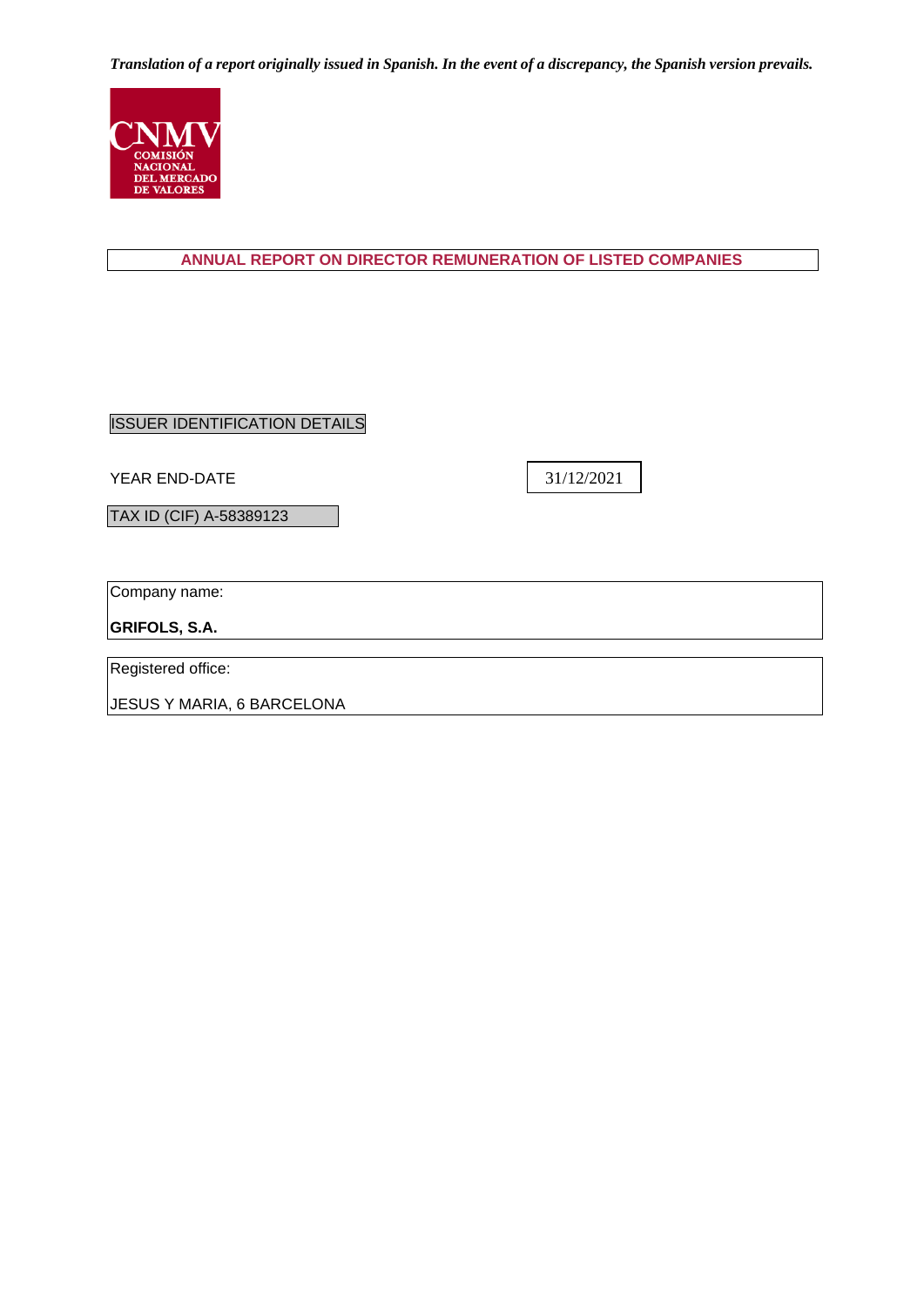#### **ANNUAL REPORT ON DIRECTOR REMUNERATION OF LISTED COMPANIES**

### **A REMUNERATION POLICY OF THE COMPANY FOR THE CURRENT FINANCIAL YEAR**

A1.1 Explain the current director remuneration policy applicable to the year in progress. To the extent that it is relevant, certain information may be included in relation to the remuneration policy approved by the General Shareholders' Meeting, provided that these references are clear, specific and concrete.

Such specific determinations for the current year as the board may have made in accordance with the contracts signed with the executive directors and with the remuneration policy approved by the General Shareholders' Meeting must be described, as regards directors' remuneration both in their capacity as such and for executive functions carried out.

In any case, the following aspects must be reported, as a minimum:

- a) Description of the procedures and company bodies involved in determining, approving and applying the remuneration policy and its terms and conditions.
- b) Indicate and, where applicable, explain whether comparable companies have been taken into account in order to establish the company's remuneration policy.
- c) Information on whether any external advisors took part in this process and, if so, their identity.
- d) Procedures set forth in the current remuneration policy for directors in order to apply temporary exceptions to the policy, conditions under which those exceptions can be used and components that may be subject to exceptions according to the policy.

The policy approved by the Ordinary General Shareholders' Meeting held on 9 October2020 is the policy in force for the current fiscal year (2022). Notwithstanding the above, the Appointments and Remuneration Committee together with the Sustainability Committee at its meeting held on 9 December2021 approved to propose to the Board, which has approved them at its meeting held on 10 December 2021, certain amendments to the current policy that will be included in a new policy to adapt it to the requirements set forth in Law 5/2021, of 12 April, amending the revised text of the Companies Law, approved by the Royal Legislative Decree 1/2010, of 2 July, and other financial regulations, regarding the promotion of the longterm involvement of shareholders in listed companies, which is detailed in section A.2 of this report. It is expected that these amendments will be included in a new policy proposal that would be applicable for the current fiscal year, but only once the policy is approved by the General Shareholders' Meeting to be held during the current fiscal year 2022.

The Company's remuneration policy aims to create value in Grifols, while seeking a way to manage risk in an adequate and prudent manner, to be in line with the interests of its shareholders, and to always strictly comply with the applicable best practices and any regulations on matters related to the remuneration of directors in listed companies in force at any given time. The policy, among other principles and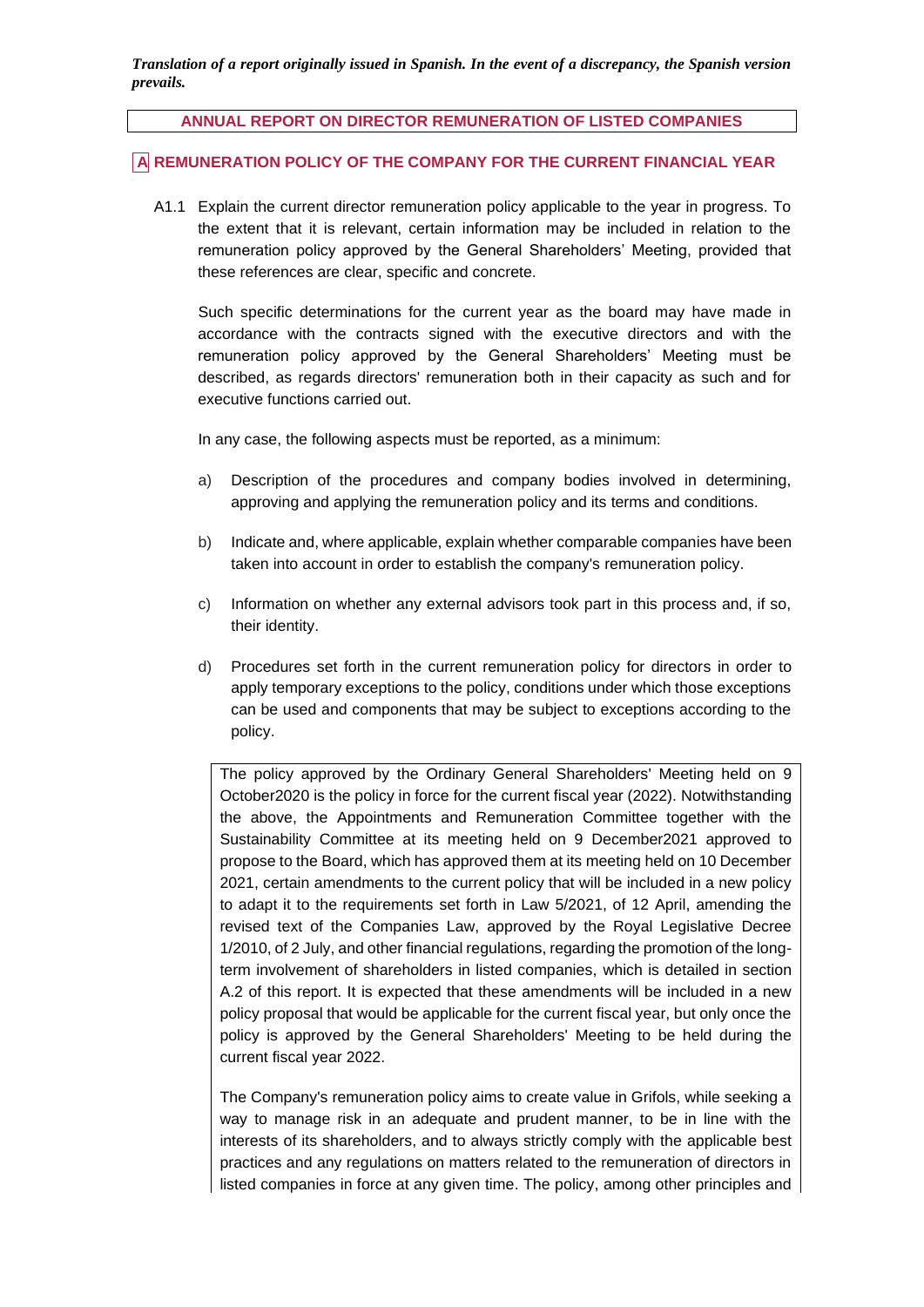foundations, seeks to remunerate directors in an appropriate manner in accordance with their dedication, qualification and effective responsibility, while endeavouring not to be an obstacle to their independence.

In accordance with the Company's Articles of Association in force as of the date of this report, the General Shareholders' Meeting shall approve, at least every three years, and with a validity of three financials years following the year it is approved, the directors' remuneration policy, which shall necessarily determine the maximum amount of the annual remuneration to be paid to all the directors as such; the Board of Directors shall be in charge of its distribution among the board members. The duties and responsibilities of each director or their membership to Board committees shall be taken into account when allocating the amount. If the General Shareholders' Meeting agrees on the distribution of the annual remuneration among the members of the Board of Directors, then the resolution by the Board of Directors shall not be necessary. Thus, once the General Shareholders' Meeting approves the remuneration policy, the board members shall be entitled to obtain the remuneration determined by the Board of Directors following the provisions of the Articles of Association and other regulations and in accordance with the indications of the Appointments and Remuneration Committee, ensuring that the remuneration is moderate based on market requirements.

The duties of the Appointments and Remuneration Committee include: (i) proposing to the Board of Directors the remuneration policy of the directors and general managers or anyone performing top-level management duties under the direct supervision of the Board, executive committees or executive directors, as well as the individual remuneration and other contractual terms regarding the executive directors, ensuring its fulfilment and (ii) periodically reviewing the payment programmes of executive officers, considering their adequacy and performance.

The Appointments and Remuneration Committee, together with the members of the Sustainability Committee, held a meeting on 9.12.21 to review the Company's remuneration policy applicable to the current year. On 10.12.21, the Appointments and Remuneration Committee proposed to the Board, and the Board approved, certain amendments to the current remuneration policy, which will be included in a new policy to adapt it to the requirements of the applicable regulations in force, as detailed in section A.2 of this report. The new policy proposal is expected to be applicable once the General Shareholders' Meeting to be held during the 2022 fiscal year approves it and for a maximum period of 3 fiscal years.

In accordance with Grifols' remuneration policy, in financial year 2021 an analysis was carried out on the external competitiveness of the remuneration package of all the Company's employees, including its directors and management members. This analysis was carried out with the aim of reviewing the adequacy of the remuneration levels and to ensure that these are in line with the market practices of other companies operating in the same sector and for similar levels of responsibility. The source of information used for this analysis was salary surveys carried out by independent consultancy firms. At the global level, salary surveys conducted by the consultancy firm Mercer LCC ("2021 Mercer Life Science Survey", "2021 Mercer Total Remuneration Survey") have been used, as well as a specific survey for senior management by Willis Towers Watson ("2021 Executive Compensation Survey-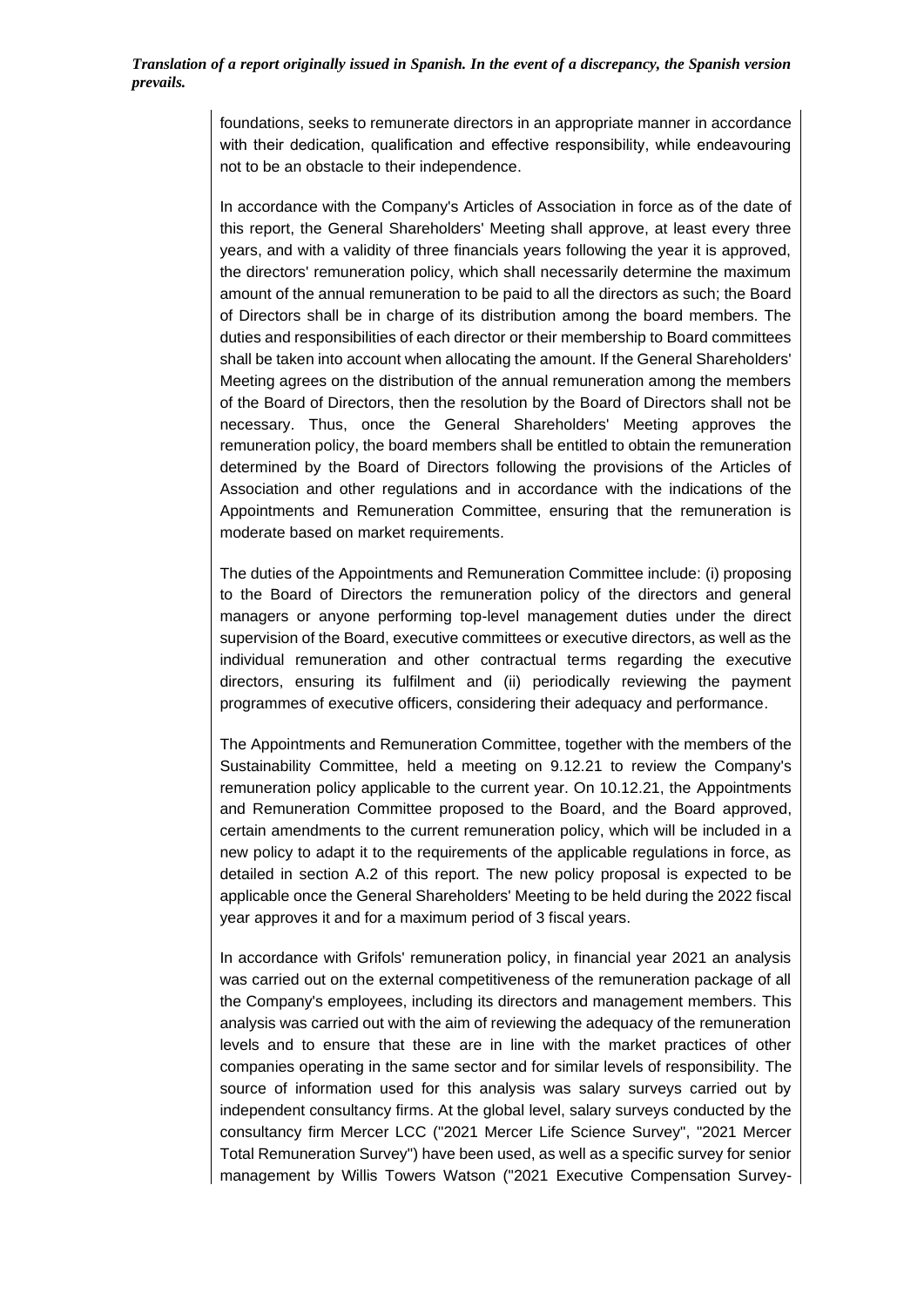> Global"). In Spain, the analysis has been complemented with salary surveys conducted by the consultancy firm Willis Towers Watson ("2021 Pharmaceutical and Health Sciencies Compensation Survey", "2021 High Tech Survey"). In North America the salary surveys used have been the ones carried out by the consultancy firm Randford ("Global Life Sciencies", "Global Sales Survey"). Based on this analysis, the Human Resources Department, the Appointments and Remuneration Committee and the Board of Directors came to the conclusion that, in general terms, Grifols' remuneration is moderate. However, it is worth mentioning that, as detailed in section A.2 of this report, the Appointments and Remuneration Committee has not proposed to introduce any increase in the remuneration received by directors in the new policy mentioned above, and therefore the remuneration amounts will remain unchanged.

> For the determination of the remunerations for the current fiscal year, no external advice has been sought. Likewise, the Company's current policy does not establish any specific procedure for applying temporary exceptions to the policy, conditions under which such exceptions may be used or components that may be subject to exception.

A1.2. Relative importance of variable remuneration items vis-à-vis fixed remuneration (remuneration mix) and the criteria and objectives taken into consideration in their determination and to ensure an appropriate balance between the fixed and variable components of the remuneration. In particular, indicate the actions taken by the company in relation to the remuneration system to reduce exposure to excessive risks and to align it with the long-term objectives, values and interests of the company, which will include, as the case may be, mention of the measures taken to ensure that the longterm results of the company are taken into account in the remuneration policy, the measures adopted in relation to those categories of personnel whose professional activities have a material impact on the risk profile of the company and measures in place to avoid conflicts of interest.

Furthermore, indicate whether the company has established any period for the accrual or vesting of certain variable remuneration items, in cash, shares or other financial instruments, any deferral period in the payment of amounts or delivery of accrued and vested financial instruments, or whether any clause has been agreed reducing the deferred remuneration not yet vested or obliging the director to return remuneration received, when such remuneration has been based on figures that have since been clearly shown to be inaccurate.

In accordance with the remuneration policy currently in force, only the remuneration system of the executive directors consists of a fixed remuneration, which aims to reward the performance of executive duties, and a variable remuneration, which aims to reward the achievement of the objectives set out by the Company, as detailed below.

The Company's remuneration policy takes into account the long-term objectives of the Company, among other things, to reduce exposure to excessive risks, granting its top executives and its executive directors the possibility to obtain a variable amount in relation to their remuneration. Hence, the remuneration of the executive directors consists of a fixed amount and a variable amount, being possible for the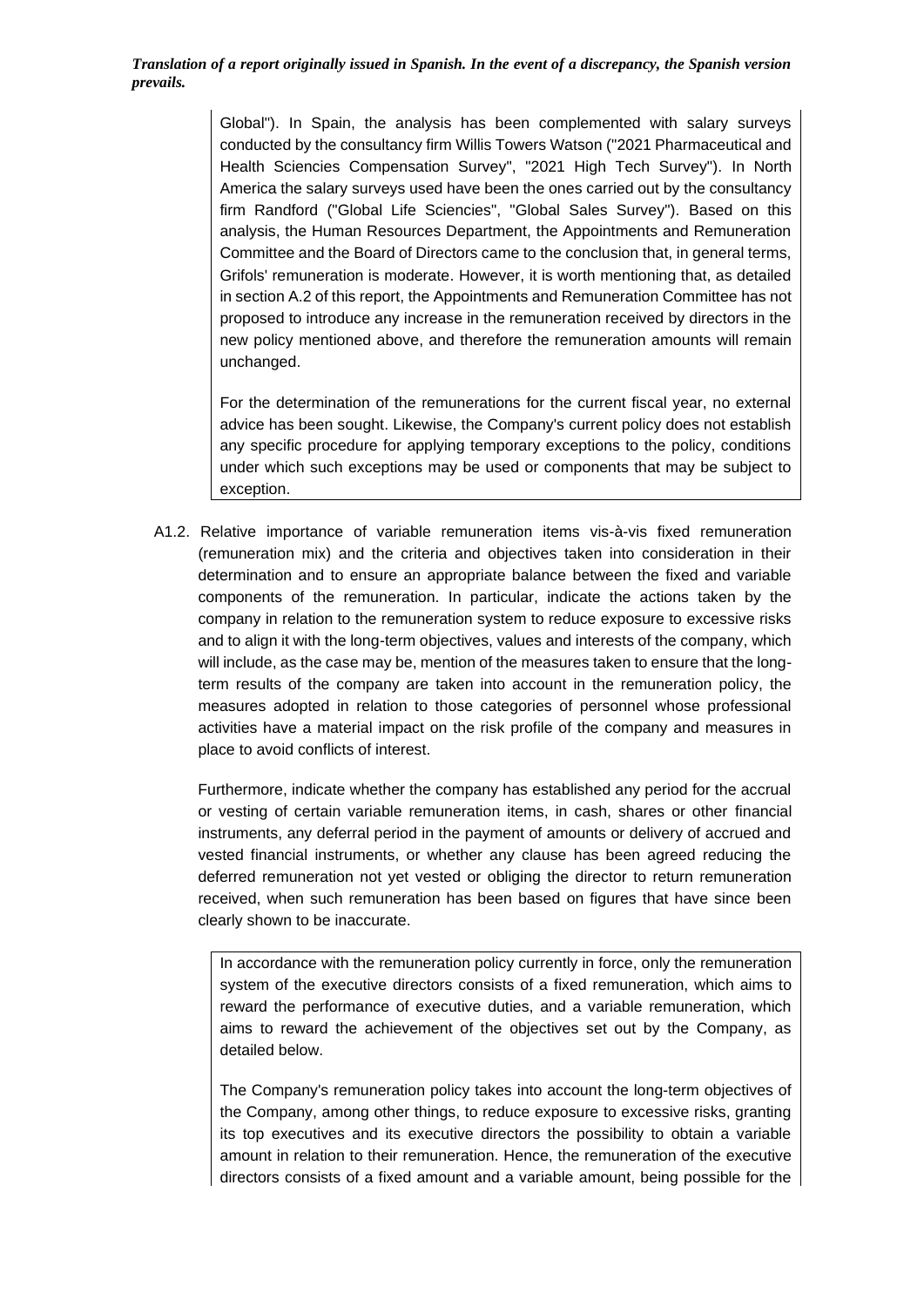> latter to reach a maximum amount of 65% of the annual fixed remuneration, in accordance with the Company's current remuneration policy.

> The remuneration of the executive directors is determined taking into account the remuneration paid to analogous roles in similar companies, based on the comparative analysis carried out by Grifols' Human Resources Department, as proposed by the Appointments and Remuneration Committee.

> On the other hand, the annual variable remuneration of the executive directors is determined taking into account the achievement of certain annual objectives, following the common practice of similar companies.

> The objectives are established annually and are approved by the Appointments and Remuneration Committee, being linked to the performance of the Company's Group as a whole, as follows: (i) 70% to the consolidated and adjusted amount of the group's net earnings (adjusted EBIT Holding) and (ii) 30% to the adjusted EBIT of the four divisions (Bioscience, Diagnostic, Hospital and Bio Supplies). If the degree of accomplishment does not reach 90%, the right to receive this variable remuneration would not be accrued.

> To determine the percentage to be applied to the variable remuneration, a series of ranges have been established based on the achievement of objectives related to the achievement of the EBIT. Based on the foregoing, subject to the achievement of the objectives, the variable remuneration may vary between 0% and a maximum amount of 65% of the annual fixed remuneration. Additionally, it is important to highlight that the participation of the executive directors in Grifols' shareholding is very relevant, and this circumstance, together with their stable permanence commitment in such shareholding, ensures that they are in line with the reduction of risks and the creation of value in the Company in the long term.

> The scheme calendar for the variable remuneration plan to be applied to the executive directors of Grifols is the following:

> - At the end of February each year, the Board of Directors prepares the annual accounts corresponding to the previous financial year and identifies the percentage of objectives reached in order to pay the variable remuneration (bonus).

> - In March each year, the executive directors decide which percentage of their variable remuneration (bonus) they want to receive in cash and which percentage in Company Class B shares. Executive directors may receive up to 50% of their variable remuneration in rights over Company Class B shares. The percentage of the variable remuneration (bonus) in cash shall be paid in March each year.

> - Rights corresponding to Class B shares received as variable remuneration shall have a vesting period of two (2) years and one (1) day, at which time the Class B shares shall be delivered to the relevant executive directors.

> It is worth noting that the Co-Chief Executive Officers have waived 50% of the variable remuneration corresponding to fiscal year 2021 and that will be paid to them in March 2022, in a year in which the results obtained by the Company have been marked by the Covid-19 pandemic. Further, the Co-Chief Executive Officers have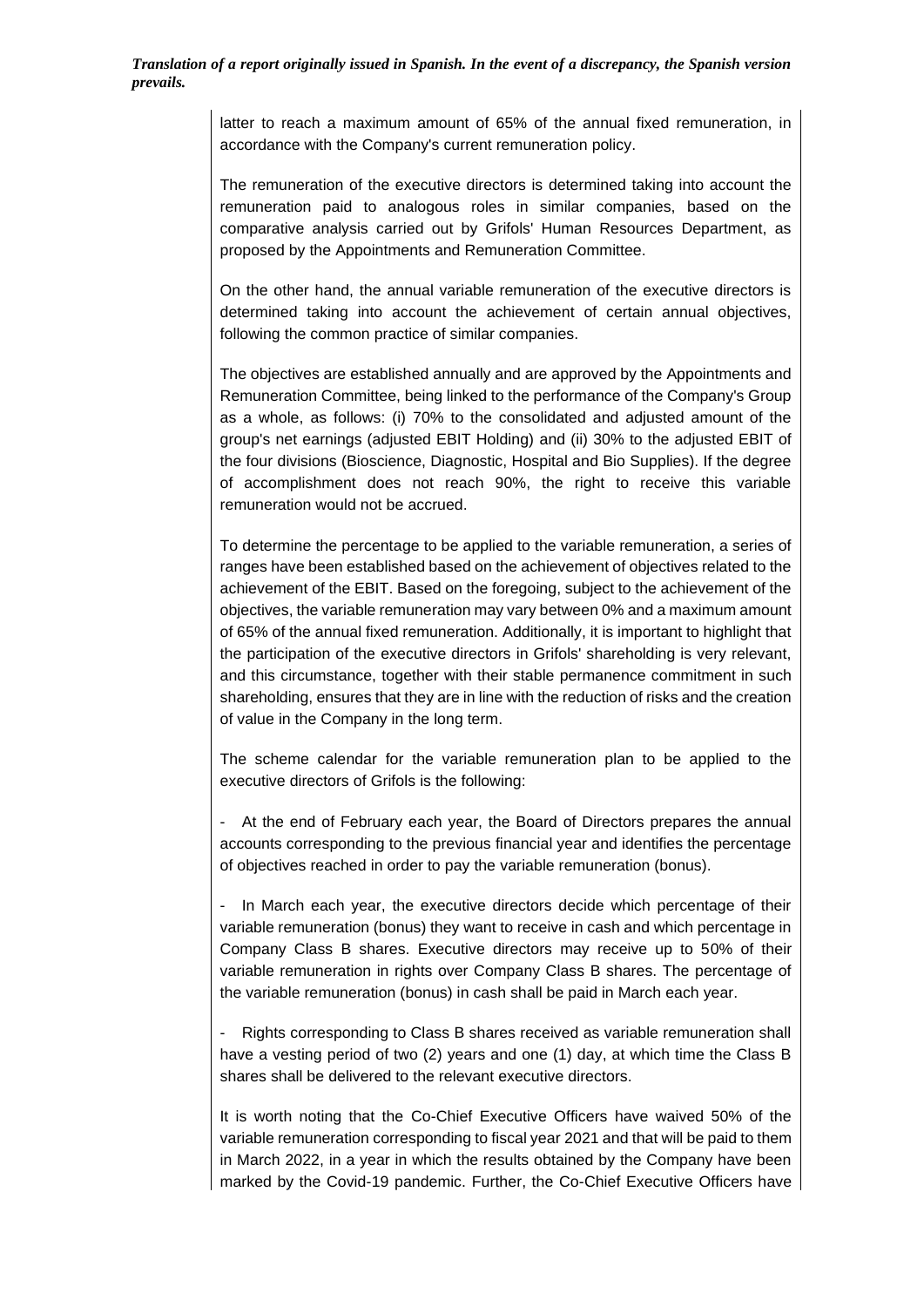> already stated that, in the event that the targets for the bonus corresponding to the fiscal year 2022 are achieved and which would be paid to them in March 2023, they voluntarily waive 50% of such variable remuneration.

A1.3. Amount and nature of fixed components that are due to be accrued during the year by directors in their capacity as such.

> In accordance with the remuneration policy approved at the Company's Ordinary General Shareholders' Meeting held on 9 October 2020, which is applicable for financial year 2022, the amount of the annual fixed remuneration for the current financial year amounts to €100,000 for each of the members of the Board of Directors who are non-executive directors, with the exception of those non-executive directors that are rendering professional remunerated services to the Company or the Group during such financial year.

> Additionally, the directors that are members of any of the Board of Directors' committees (the Audit Committee, the Appointments and Remuneration Committee and the Sustainability Committee) should each receive an additional gross annual remuneration of €25,000 as a result of having a heavier workload (thus, the total remuneration should amount to €125,000). Likewise, the directors that chair each Board of Directors' Committee should receive an additional €25,000 for performing their duties as chairperson (thus, the total remuneration should amount to €150,000). The lead independent director should receive an additional  $€50,000$  for performing his duties (thus, his total remuneration should amount to €150,000).

> Under no circumstances, shall the remuneration of a non-executive director exceed €150,000 per year for the performance of his duties as director.

#### Non-executive Chairman

The remuneration of the Chairman of the Board of Directors of the Company during the current financial year should be an annual fixed amount of €965,000 in accordance with the Company's remuneration policy. The Chairman's remuneration has been determined taking into account his proven experience as director and Chairman of the Company, in addition to his knowledge in the sector in which the Company operates.

When deciding Mr. Grifols Roura's remuneration, the additional duties that he shall perform, on top of those set out in the Companies Law for the position of Chairman of the Board of Directors, were taken into account. In particular, but not limited to, these duties are related to (i) the internal functioning of the Board of Directors itself, (ii) in collaboration with the Chief Executive Officers, the encouragement to the Board of Directors in developing and ensuring that the appropriate strategy for Grifols is implemented by the executive team, (iii) the corporate governance, (iv) the composition and efficiency of the Board of Directors, and (v) the external representation of the Company. In addition, an analysis has been carried out to be in line with the remuneration that non-executive chairpersons receive in similar companies in terms of market capitalization and the sector in which they operate.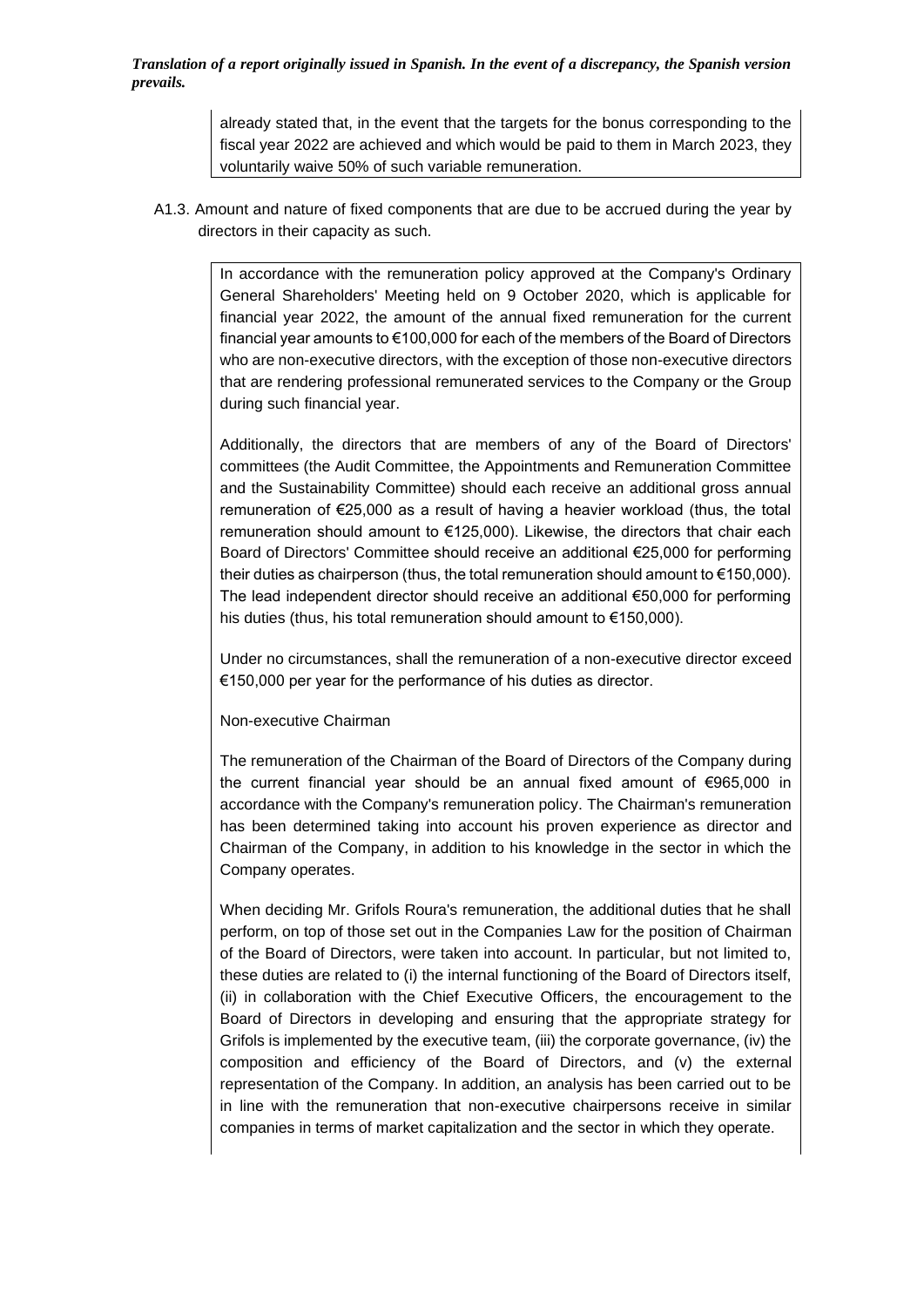> As mentioned above, the Appointments and Remuneration Committee and the Board of Directors itself have not agreed to include in the new remuneration policy to be submitted for approval at the Company's General Shareholders Meeting any increase in the remuneration of Grifols' directors. Consequently, the remuneration received by the directors in their capacity as such and which has been in force since 2012 has been maintained. Further, both the remunerations received by the directors who chair the different Board committees and by the lead independent director which have been in force since 2015 have been maintained, as well as the remuneration received by the non-executive Chairman which has been in force since 2016.

A1.4. Amount and nature of fixed components that are due to be accrued during the year for the performance of senior management functions of executive directors.

> During the current financial year (2022), there are two executive directors (the Co-Chief Executive Officers) who shall accrue an annual fixed remuneration arising from the employment (or, where applicable, commercial) relationship that they have with the Company.

> The remuneration of the two Co-Chief Executive Officers has been determined taking into account the remuneration paid to analogous roles in comparable companies, based on the comparative analysis carried out by Grifols' Human Resources Department, as proposed by the Appointments and Remuneration Committee.

> The amount of fixed compensation for the current fiscal year is €895,000 for each of the Co-Chief Executive Officers. This remuneration has not been increased with respect to financial year 2020 due to the expense contingency plan implemented by the Company. It should be noted that the remuneration of the members of Grifols' senior management has not been increased either.

- A1.5. Amount and nature of any component of remuneration in kind that will accrue during the year, including, but not limited to, insurance premiums paid in favour of the director.
	- N/A
- A1.6. Amount and nature of variable components, differentiating between those established in the short and long terms. Financial and non-financial, including social, environmental and climate change parameters selected to determine variable remuneration for the current year, explaining the extent to which these parameters are related to performance, both of the director and of the company, and to its risk profile, and the methodology, necessary period and techniques envisaged to be able to determine the effective degree of accomplishment, at the end of the year, with the parameters used in the design of the variable remuneration, explaining the criteria and factors applied in regard to the time required and methods of verifying that the performance or any other conditions linked to the accrual and vesting of each component of variable remuneration have effectively been met.

Indicate the range, in monetary terms, of the different variable components according to the degree of fulfilment of the objectives and parameters established, and whether any maximum monetary amounts exist in absolute terms.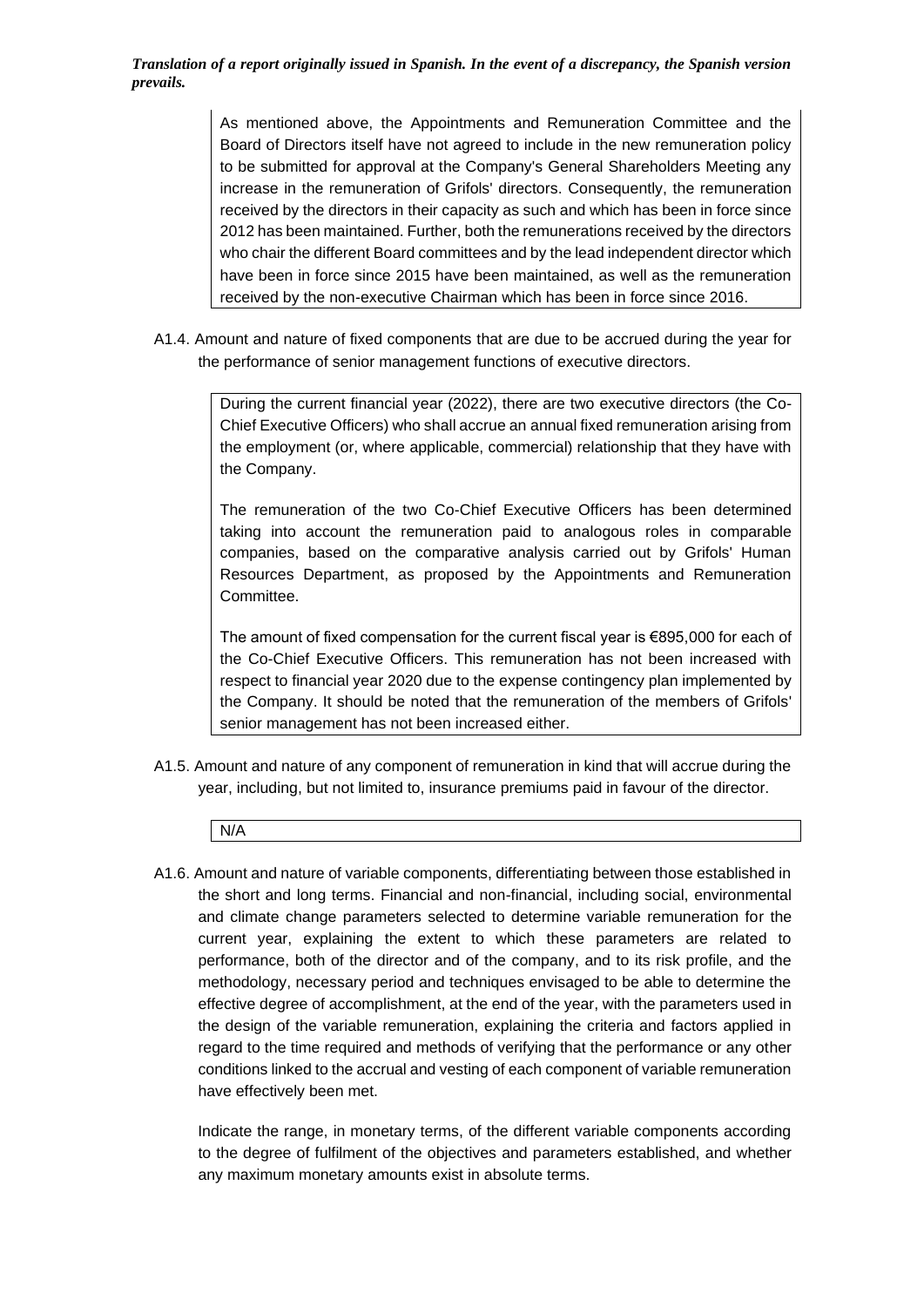A. Variable remuneration derived from the position of board member in its capacity as such

The directors do not receive variable remuneration for serving as members of the board. In accordance with article 20.bis of the current Company's Articles of Association "The remuneration of the board members shall be a fixed amount".

Likewise, the non-executive Chairman does not receive variable remuneration either.

B. Variable remuneration derived from exercising executive duties

The variable component is only received by board members that have the category of executive directors and, as such, have an employment relationship (or, where appropriate, a commercial relationship) with the Company. During the current financial year (2022), there are 2 executive directors that shall receive annual variable remuneration derived from their employment relationship (or, where appropriate, a commercial relationship) with the Company: the Co-Chief Executive Officers. It is worth noting that the Co-Chief Executive Officers have waived to the 50% of the variable remuneration corresponding to fiscal year 2021 and that will be paid to them in March 2022, in a year in which the results obtained by the Company have been marked by the Covid-19 pandemic. Further, the Co-Chief Executive Officers have already stated that, in the event that the targets for the bonus corresponding to the fiscal year 2022 are achieved and which would be paid to them in March 2023, they voluntarily waive 50% of such variable remuneration.

The percentage of the variable remuneration is established depending on the level of accomplishment of the Company's annual objectives, in accordance with common practices of similar companies for analogous roles with similar responsibility. Said objectives are determined annually and are approved by the Appointments and Remuneration Committee. The objectives are linked to the performance of the Group as a whole, as follows: (i) 70% to the consolidated and adjusted amount of the group's net earnings (adjusted EBIT Holding) and (ii) 30% to the adjusted EBIT of the four divisions (Bioscience, Diagnostic, Hospital and Bio Supplies).

It should be noted that, in accordance with the applicable scheme calendar for the variable remuneration of Grifols' executive directors described above, as of the date of this report, the Board of Directors has prepared the annual accounts for the financial year 2021, being therefore possible to already determine the degree of accomplishment of the objectives that give rise to the payment of the executive directors' variable remuneration, which will be payable in March 2022. The objectives have been reached for the four divisions. Therefore, in accordance with the applicable remuneration policy, the right to receive the variable remuneration has been accrued for an amount corresponding to 65% of the annual fixed remuneration. The executive directors will receive the corresponding part of this amount in March 2022, according to the scheme calendar explained above. However, the Co-Chief Executive Officers have informed the Company that they voluntarily waive their right to receive 50% of this variable remuneration, given that in order to achieve these objectives it has been necessary to implement organizational measures, with effects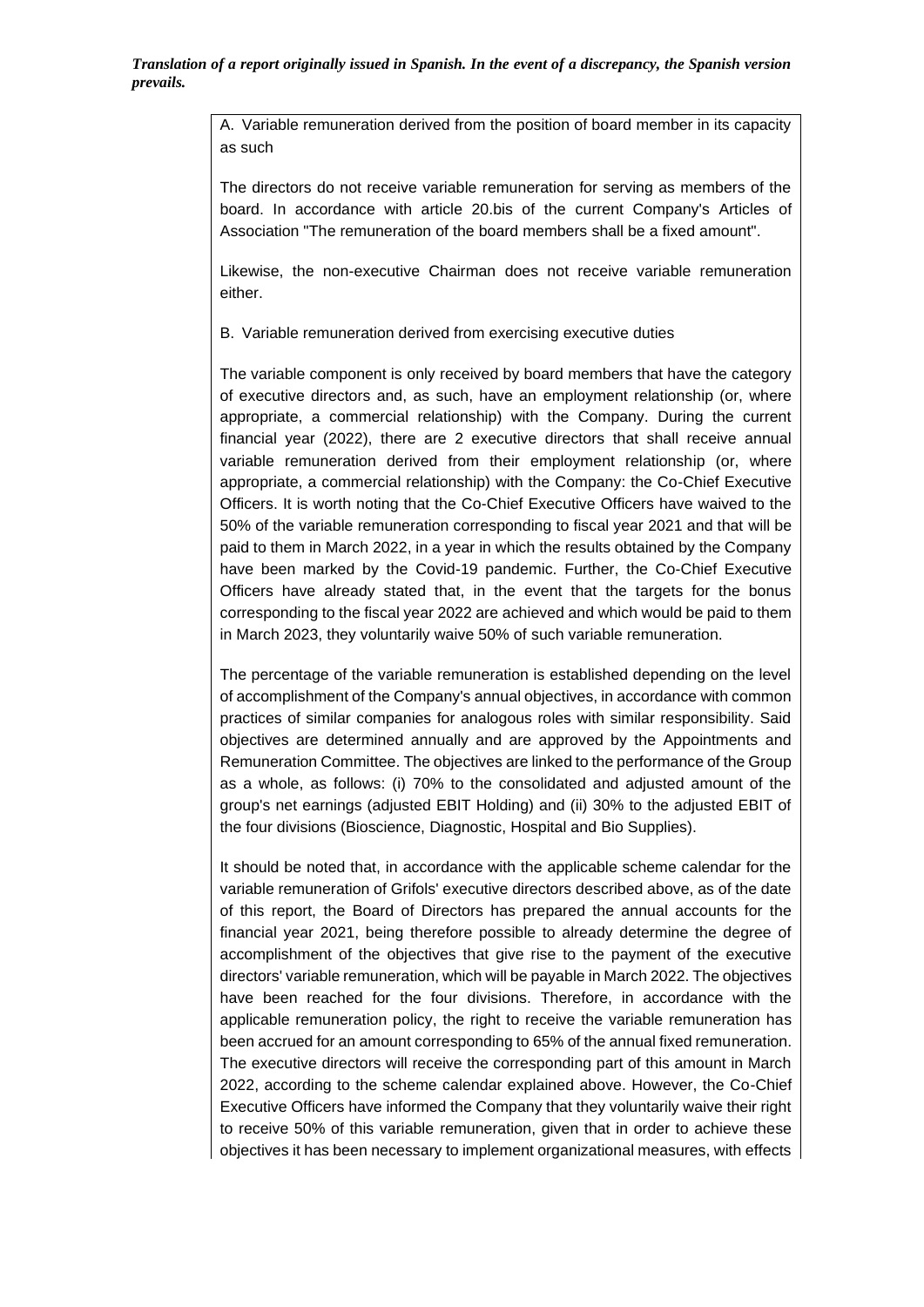> at both personnel and business levels, and they consider this waiver as a contribution to the efforts made by the Company.

> The EBIT shows the evolution of the Company's business, including all its business divisions, and more specifically the result it has obtained (before discounting interests and taxes). Therefore, it is considered as the most adequate metric to evaluate the executive directors' operating management of the Company. This parameter also facilitates the transparency of the variable remuneration system since it is published semi-annually.

> The variable remuneration can reach a maximum of 65% of the annual fixed remuneration. To determine the percentage to be applied to the variable remuneration, a series of ranges have been established based on the accomplishment of objectives related to achieving the EBIT. As mentioned above, this metric is considered the most adequate to evaluate the management of the executive directors, since it is the main indicator used to measure the Company's operating results. If 100% of the objectives are accomplished, the maximum percentage of 65% shall be automatically applied to determine the variable remuneration, since the targets related to the achievement of the EBIT are objective criteria.

> It should be highlighted that the variable remuneration system of the Company's executive directors is in line with IBEX-35 practices. According to the annual report on the remuneration of board members of listed public limited companies for financial year 2020, the latest published by the CNMV, all IBEX-35 companies have in place formal plans concerning the short-term (annual) variable remuneration for executive directors. These plans have been generally based on internal parameters such as the evolution of operative results or the net profit of the Company.

> Finally, it should also be highlighted that Grifols does not have a longer-term remuneration system due to the fact that its executive directors are also shareholders. The executive directors hold a high number of shares of the Company, and this circumstance, together with their willingness to stay in the shareholding, ensures an alignment with the corporate interests of the Company and an intention to continue creating value in the Company on the long term, in line with the interest of Grifols' investors and shareholders.

A1.7. Main characteristics of long-term savings schemes. Among other information, indicate the contingencies covered by the scheme, whether it is a defined contribution or a defined benefit scheme, the annual contribution that has to be made to defined contribution schemes, the benefits to which directors are entitled in the case of defined benefit schemes, the vesting conditions of the economic rights of directors and their compatibility with any other type of payment or indemnification for early termination or dismissal, or deriving from the termination of the contractual relationship, in the terms provided, between the company and the director.

Indicate whether the accrual or vesting of any of the long-term savings plans is linked to the attainment of certain objectives or parameters relating to the director's short- or long-term performance.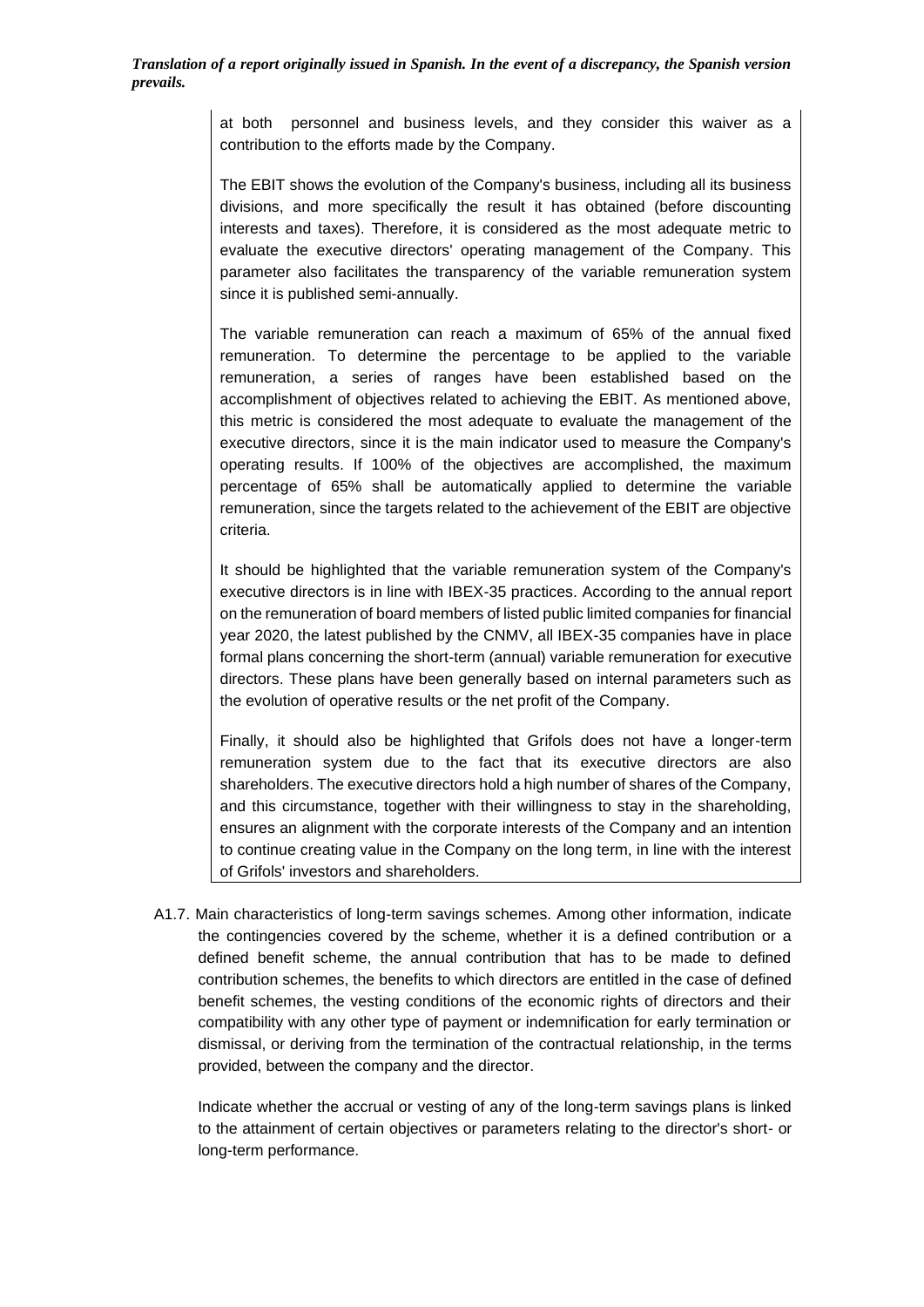N/A

A1.8. Any type of payment or indemnification for early termination or dismissal, or deriving from the termination of the contractual relationship, in the terms provided, between the company and the director, whether at the company's or the director's initiative, as well as any type of agreement reached, such as exclusivity, post-contractual noncompetition, minimum contract term or loyalty, that entitles the director to any kind of remuneration.

Explained in the next section.

A1.9. Indicate the conditions that the contracts of executive directors performing senior management functions should contain. Among other things, information must be provided on the duration, limits on amounts of indemnification, minimum contract term clauses, notice periods and payment in lieu of these notice periods, and any other clauses relating to signing bonuses, as well as compensation or golden parachute clauses for early termination of the contractual relationship between the company and the executive director. Include, among others, the pacts or agreement on noncompetition, exclusivity, minimum contract terms and loyalty, and post-contractual noncompetition, unless these have been explained in the previous section.

> The contracts of the 2 executive directors are standard contracts, as they do not include any particularities beyond those normally included in this type of contracts. Without detriment to the foregoing, said contracts include clauses of change of control, pursuant to which, in the event of a change of control, the executive directors may either decide to stay in the Company or terminate their relationship with it. In the latter case, they are entitled to a severance payment equivalent to 5 years of salary. This compensation would only apply in case a change of control occurs. The compensation in case of termination due to the Company's will or due to a change in the general management of the Company would be equivalent to 2 years of salary, which is in line with termination compensations established in similar companies.

> Takeover indemnities (termination payments in case of change of control) are calculated on the basis of 5 years, and these are lower (in absolute terms) than the termination payments of many companies, which calculate such concept on the basis of 2 years, but could lead to the payment of a higher amount. This is due to the fact that the remuneration of Grifols' top managers is moderate, especially when compared in terms of stock exchange capitalization.

> It is worth noting that the remuneration of the executive directors is lower than the average of the IBEX-35 companies. Furthermore, the amount is considered reasonable given that the contracts include non-competition clauses for a period of 1 year. Additionally, the characteristics of the hemoderivatives industry in which the Company operates, and which has 3 main players, has led Grifols adopting a specific policy on termination payments.

> On the other hand, the contracts signed by the executive directors set out a postcontractual non-compete obligation. Such clause entails that once the relevant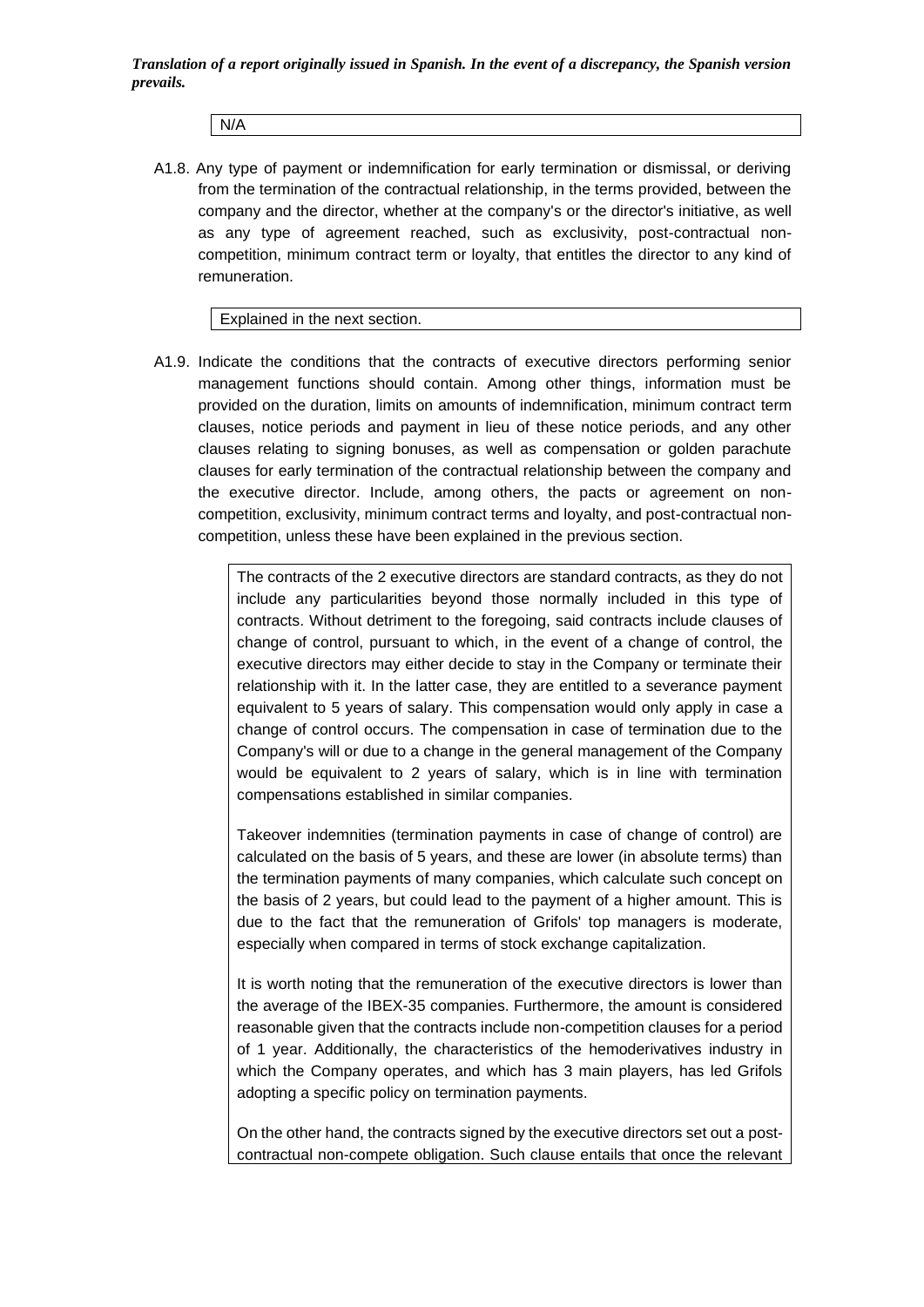> contract is terminated, and during a period of 1 year, they may not render services in companies of similar nature to that of the Company.

> Likewise, the contracts of the 2 executive directors set out that the Company shall be entitled to claim the return of the variable remuneration previously paid, in the event that (i) the performance results required for its accrual were not achieved, or (ii) it had been paid based on data that was later proved to be inaccurate.

A1.10. The nature and estimated amount of any other supplementary remuneration that will be accrued by directors in the current year in consideration for services rendered other than those inherent in their position.

|--|

A1.11. Other items of remuneration such as any deriving from the company's granting the director advances, loans or guarantees or any other remuneration.



A1.12. The nature and estimated amount of any other planned supplementary remuneration to be accrued by directors in the current year that is not included in the foregoing sections, whether paid by the company or by another group company.



- A.2 Explain any significant change in the remuneration policy applicable in the current year resulting from:
	- a) A new policy or an amendment to a policy already approved by the General Meeting.
	- b) Significant changes in the specific determinations established by the board for the current year regarding the remuneration policy in force with respect to those applied in the previous year.
	- c) Proposals that the Board of Directors has agreed to submit to the general shareholders' meeting to which this annual report will be submitted and for which it is proposed that they be applicable to the current year.

The Company's Appointments and Remuneration Committee, together with the Sustainability Committee, held a meeting on 9 December 2021 to review the Company's current remuneration policy and approved to propose to the Board certain amendments to such policy, which will be included in a new policy, in order to adapt it to the requirements set forth in Law 5/2021, of 12 April, amending the revised text of the Companies Law, approved by Royal Legislative Decree 1/2010, of 2 July, and other financial regulations, regarding the promotion of long-term involvement of shareholders in listed companies. The Board of Directors, at its meeting held on 10 December 2021, approved such proposal. This new remuneration policy, subject to approval by the Company's General Shareholders' Meeting, is expected to be applicable for the current fiscal year (2022) and for a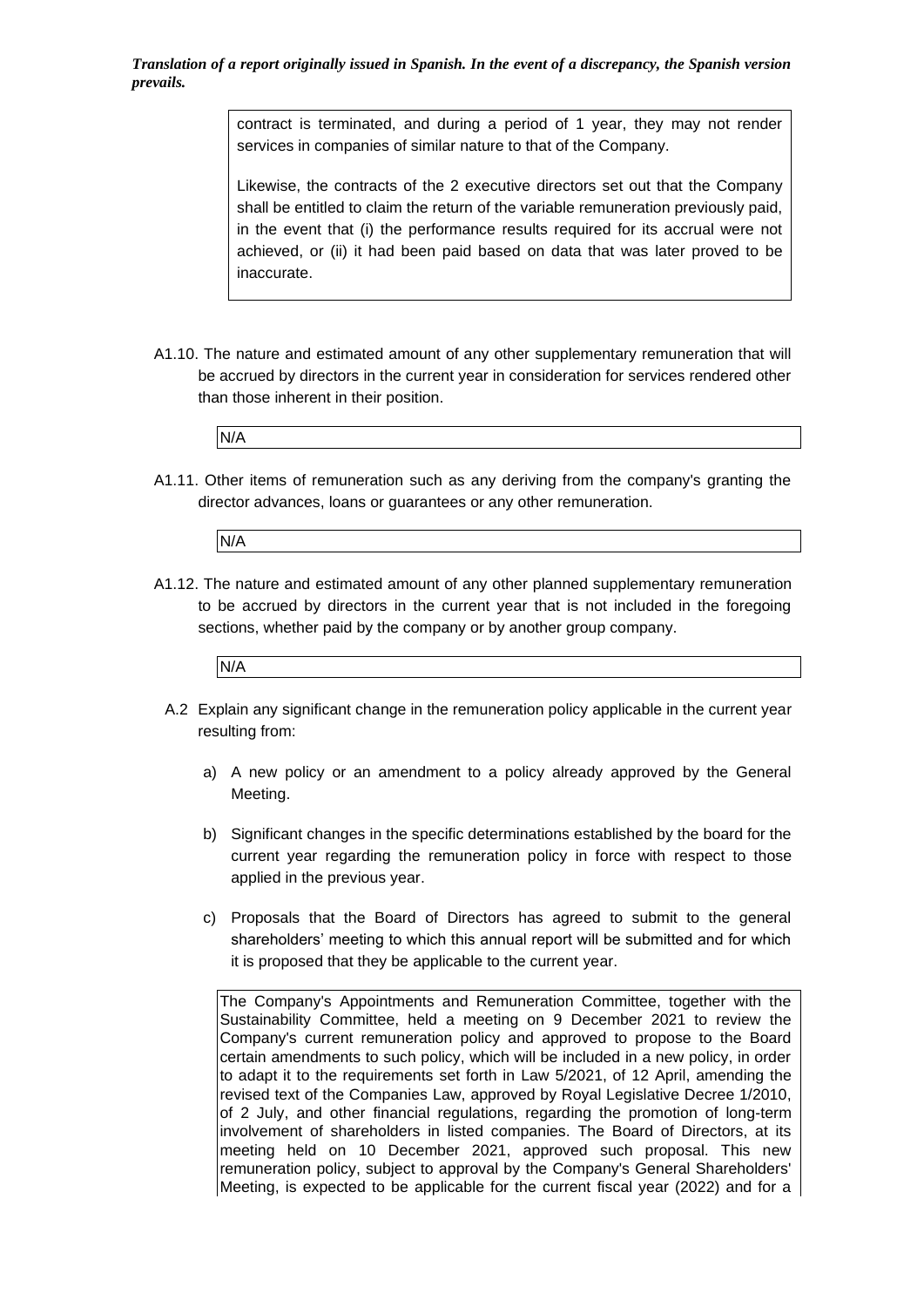> maximum period of 3 fiscal years. In accordance with the provisions of the Companies Law, the proposal of the remuneration policy of the Board of Directors will be reasoned and must be accompanied by a specific report from the Appointments and Remuneration Committee and both documents will be made available to the shareholders on the Company's website from the date of the call of the General Shareholders' Meeting that will decide on its approval.

> The new policy will not modify the amounts to be received by the directors in their capacity as such, nor for chairing or being a member of any committee of the Board of Directors. However, as a novelty, a percentage of the variable remuneration to which the Company's executive directors are entitled to receive will be linked to ESG objectives. The proposed percentage is 25%. In this regard, the Appointments and Remuneration Committee will propose to the Board for approval the objectives to be met each year, based on the metrics used by an independent third party, in this case, the Dow Jones Sustainability Index.

> In particular, the proposal includes that the weight of metrics related to environmental metrics be 25%, social metrics 40% and governance metrics 35%. To this end, the selection and evaluation of each of the objectives will be based on Grifols' progress in the different metrics analysed by the Dow Jones Sustainability Index, which is published annually, to determine the amount for this item.

> Depending on the degree of accomplishment of these objectives, the right to receive this variable concept will be accrued or not. If between 90% and 100% accomplishment is achieved, between 33.33% and 100% of the variable will be accrued, on a lineal basis. The right to payment of this variable will not accrue if the degree of accomplishment of these objectives is less than 90%.

A.3 Identify the direct link to the document containing the company's current remuneration policy, which must be available on the company's website.

[https://www.grifols.com/documents/51507592/1024553587/008.+Pol%C3%ADtica+de+rem](https://www.grifols.com/documents/51507592/1024553587/008.+Pol%C3%ADtica+de+remuneraciones+de+los+consejeros+%28EN%29.pdf/4dd985a4-716b-4483-8d93-7cbcea449581) [uneraciones+de+los+consejeros+%28EN%29.pdf/4dd985a4-716b-4483-8d93-](https://www.grifols.com/documents/51507592/1024553587/008.+Pol%C3%ADtica+de+remuneraciones+de+los+consejeros+%28EN%29.pdf/4dd985a4-716b-4483-8d93-7cbcea449581) [7cbcea449581](https://www.grifols.com/documents/51507592/1024553587/008.+Pol%C3%ADtica+de+remuneraciones+de+los+consejeros+%28EN%29.pdf/4dd985a4-716b-4483-8d93-7cbcea449581)

A.4 Explain, taking into account the data provided in Section B.4, how account has been taken of the voting of shareholders at the General Shareholders' Meeting to which the annual report on remuneration for the previous year was submitted on a consultative basis.

The Company has analysed the shareholders' vote at the last General Shareholders' Meeting, as well as the different comments received by the proxy advisors, in order to introduce improvements to align itself with the interests of its stakeholders.

Grifols maintains a direct and continuous interaction with its shareholders and proxy advisors and internally analyses all the comments and suggestions received. It should be noted that Grifols hires the services of the international consultancy firm Morrow Sodali on corporate governance issues on an annual basis.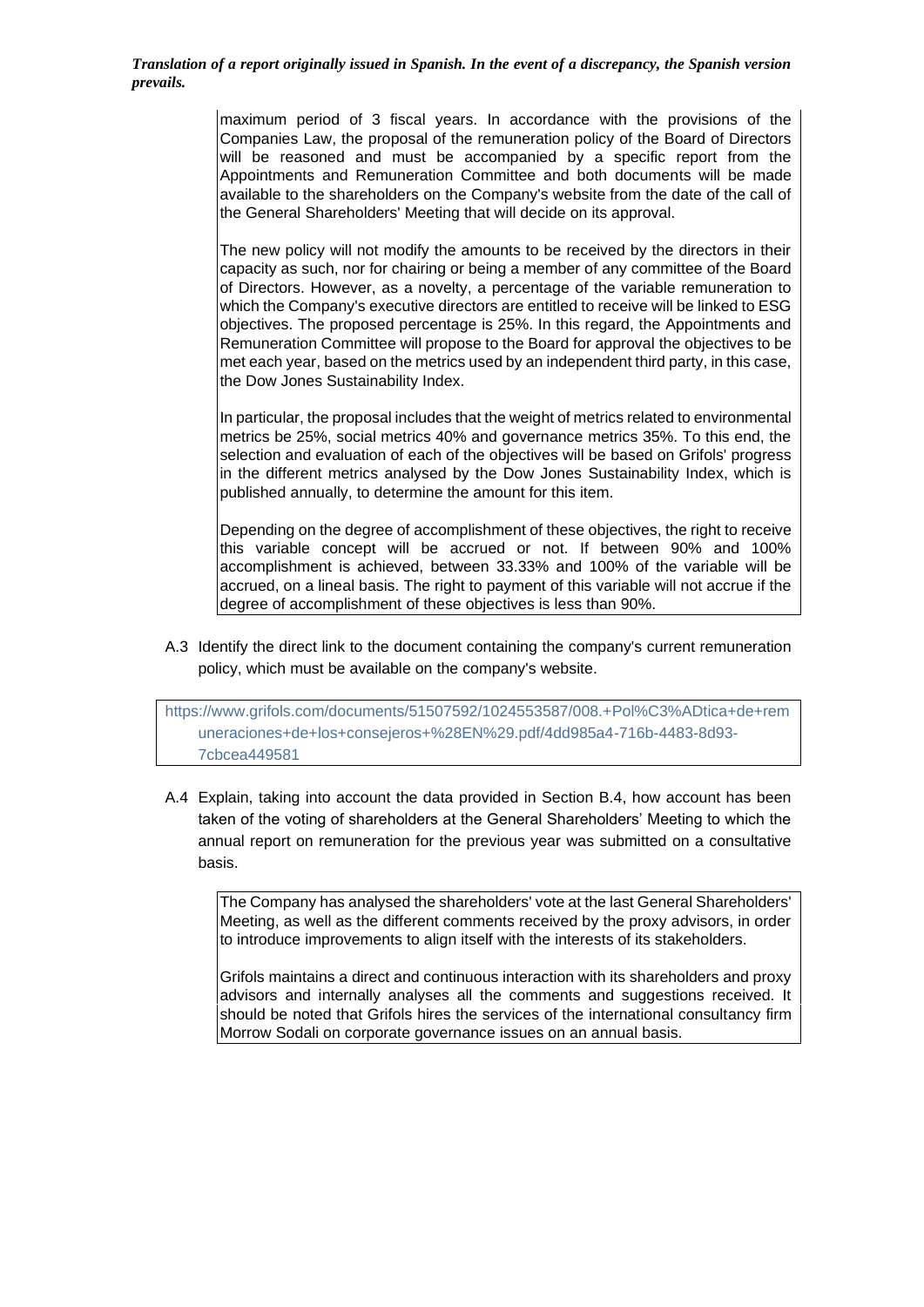## **B OVERALL SUMMARY OF HOW REMUNERATION POLICY WAS APPLIED DURING THE YEAR LAST ENDED**

B1.1. Explain the process followed to apply the remuneration policy and determine the individual remuneration contained in Section C of this report. This information will include the role played by the remuneration committee, the decisions taken by the Board of Directors and the identity and role of any external advisors whose services may have been used in the process of applying the remuneration policy in the year last ended.

The Company's remuneration policy applied during the financial year ended 31 December 2021 is the one approved by the Company's Ordinary General Shareholders' Meeting held on 9 October 2020.

Regarding the process followed to apply the Company's remuneration policy to the financial year ended 31 December 2021, it should be highlighted that the Appointments and Remuneration Committee met on 9 December 2020 to review the Company's remuneration policy for financial year 2021. Following the proposal of the Appointments and Remuneration Committee, the policy was previously reviewed by Grifols' Human Resources Department, which compared the policy applied by the Company to that of similar companies, and was subsequently approved by the Board of Directors.

The comparative analysis carried out by the Human Resources Department was based on selecting a number of comparable companies listed in the main index of the Spanish stock market, the IBEX-35; and hence, included the principal Spanish companies taking into account their size, international presence and main features, as well as the companies related to the plasma industry. On the basis of this analysis, the Human Resources Department, the Appointments and Remuneration Committee and the Board of Directors, concluded at that time that Grifols' remuneration policy was moderate and adequate for financial year 2021.

Likewise, during the meeting of the Board of Directors, held on 11 December 2020, the Human Resources Department explained to the board members the remuneration policy applied to the executive directors, and such policy was unanimously approved.

B1.2. Explain any deviation from the procedure established for the application of the remuneration policy that has occurred during the year.



B1.3. Indicate whether any temporary exception has been applied to the remuneration policy and, if so, explain the exceptional circumstances that have led to the application of these exceptions, the specific components of the remuneration policy affected and the reasons why the entity believes that these exceptions have been necessary to serve the long-term interests and sustainability of the society as a whole or ensure its viability. Similarly, quantify the impact that the application of these exceptions has had on the remuneration of each director over the year.

N/A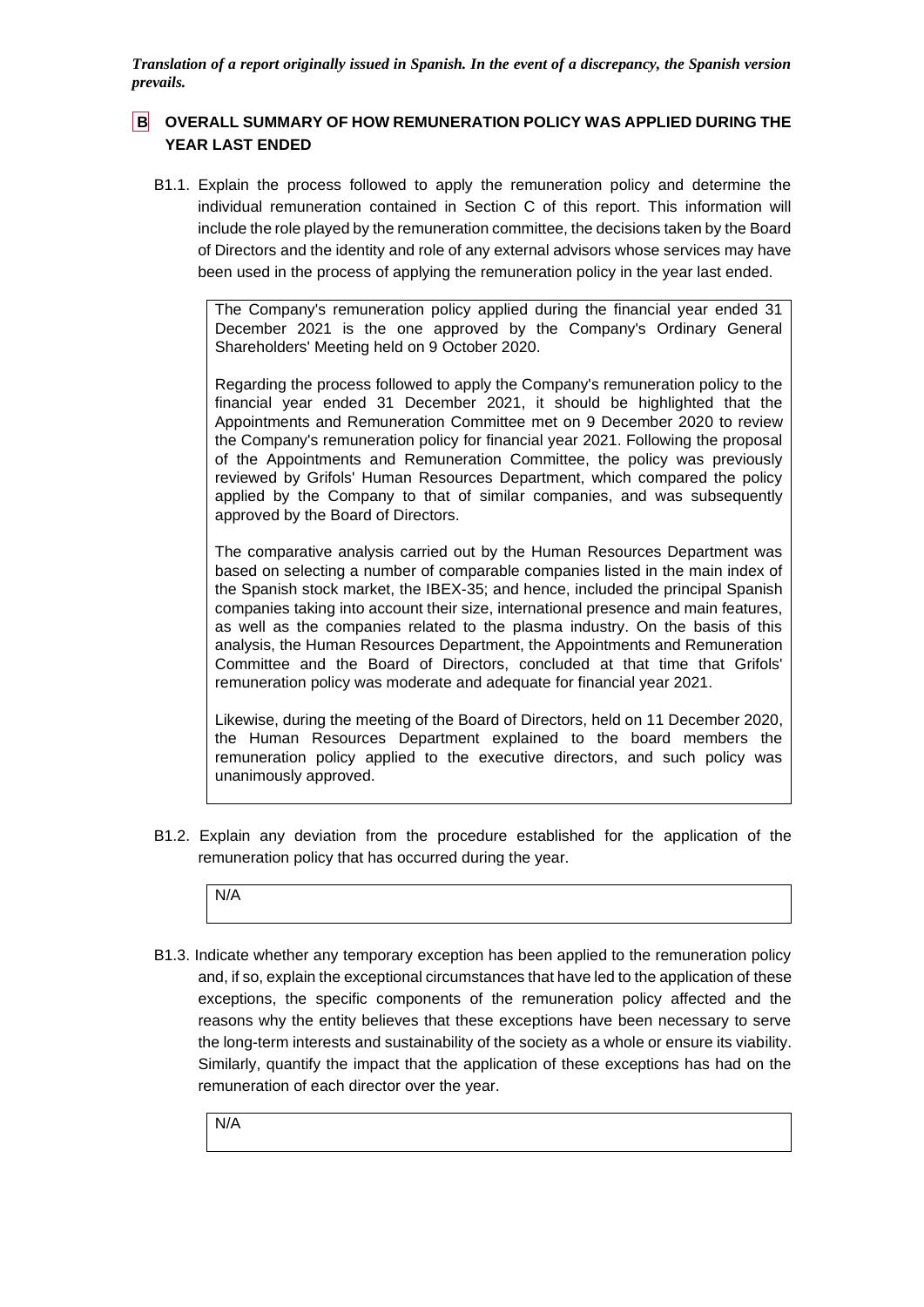B.2 Explain the different actions taken by the company in relation to the remuneration system and how they have contributed to reducing exposure to excessive risks, aligning it with the long-term objectives, values and interests of the company, including a reference to the measures adopted to ensure that the long-term results of the company have been taken into consideration in the remuneration accrued. Ensure that an appropriate balance has been attained between the fixed and variable components of the remuneration, the measures adopted in relation to those categories of personnel whose professional activities have a material effect on the company's risk profile and the measures in place to avoid any possible conflicts of interest.

As explained in section A.1 above, the current Company's remuneration policy takes into account the long-term financial and management objectives of the Company, among other things, to reduce exposure to excessive risks, granting its senior executives and its executive directors the possibility of obtaining a variable amount in relation to their remuneration. Therefore, the remuneration of the executive directors consists of a fixed amount and a variable amount, with the latter being able to reach a maximum amount of 65% of the annual fixed remuneration, in accordance with the applicable remuneration policy for the financial year 2021.

The annual variable remuneration of the executive directors is determined based on the achievement of certain annual objectives. These objectives are linked to the performance of the Company's Group as a whole, as follows: (i) 70% to the consolidated and adjusted amount of the Group's net operating income (adjusted EBIT Holding) and (ii) 30% to the adjusted EBIT of the four divisions (Bioscience, Diagnostic, Hospital and Bio Supplies). If the degree of achievement of such objectives does not reach 90%, the executive directors would lose the right to be paid the variable amount. To determine the percentage to be applied to the variable remuneration, a series of ranges have been established based on the accomplishment of objectives related to achievement of the EBIT.

Based on the foregoing, subject to the accomplishment of the objectives determined, the variable remuneration may vary between 0% and a maximum amount that may reach 65% of the annual fixed remuneration. Additionally, it is important to highlight that the participation of the executive directors in Grifols' shareholding is relevant, and this circumstance, together with their stable permanence commitment in such shareholding, ensures that their interests are aligned with the reduction of risks and the creation of value in the Company in the long term.

B.3 Explain how the remuneration accrued and consolidated over the financial the year complies with the provisions of the current remuneration policy and, in particular, how it contributes to the company's long-term and sustainable performance.

Furthermore, report on the relationship between the remuneration obtained by the directors and the results or other performance measures of the company in the short and long term, explaining, if applicable, how variations in the company's performance have influenced changes in directors' remuneration, including any accrued remuneration payment of which has been deferred, and how such remuneration contributes to the shortand long-term results of the company.

The remuneration accrued during the year ended 31 December 2021 strictly complies with the provisions of the Company's remuneration policy which was approved by the Ordinary General Shareholders' Meeting of the Company on 9 October 2020.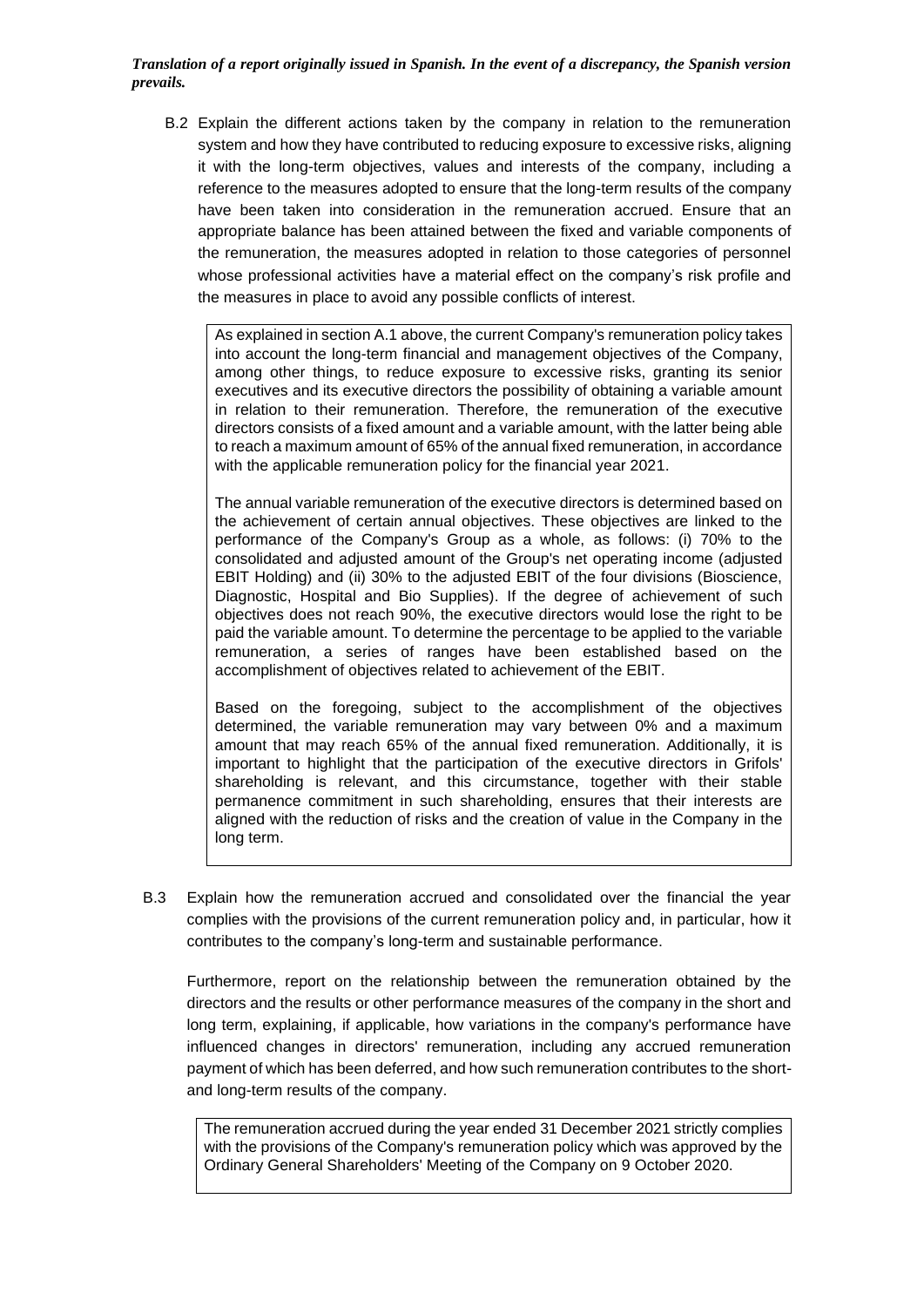As explained above, the percentage of the variable annual remuneration of the executive directors is determined based on the achievement of the Company's annual objectives, which are set out annually and approved by the Appointments and Remuneration Committee. The objectives are linked to the performance of the Company's Group as a whole as follows: (i) 70% to the consolidated and adjusted amount of the Group's net operating income (adjusted EBIT Holding) and (ii) 30% to the adjusted EBIT of the four divisions (Bioscience, Diagnostic, Hospital and Bio Supplies).

EBIT reflects the performance of the Company's business as a whole, including all business divisions, and specifically the result obtained by the Company (before subtracting interest and taxes), and is therefore considered the most appropriate metric for evaluating the operating management of the executive directors.

If the degree of achievement does not reach 90%, the executive directors would lose the right to be paid the variable amount. It should be noted that the degree of accomplishment of the objectives set for 2020 only reached a degree of accomplishment greater than 90% in the Diagnostic and Bio Supplies divisions. In this sense, only the right to receive this variable remuneration consisting of an amount corresponding to 9.75% of the annual fixed remuneration was accrued (if all the objectives of the variable remuneration had been met, it would have reached a maximum of 65% of the annual fixed remuneration). It should be noted that the Co-Chief Executive Officers waived the portion of the bonus they would have received in cash corresponding to the 2020 financial year and which would have been paid in March 2021, in a year in which the results obtained by the Company were marked by the Covid-19 pandemic as a gesture of responsibility towards the Company's employees, customers and shareholders. In addition, the amount of fixed remuneration received by each of the Co-Chief Executive Officers has not been increased compared to that of the previous year.

On the other hand, in accordance with the schedule of the variable remuneration scheme applicable to Grifols' executive directors described above, as of the date of this report, the Company's Board of Directors has prepared the annual accounts for the 2021 financial year, and therefore the degree of accomplishment of the objectives which give rise to the payment of the variable remuneration of the executive directors, which will be payable in March 2022, can already be determined. The objectives set for the four divisions have been reached, although in order to achieve the objectives it has been necessary to implement organizational measures with effects at both personnel and business levels in a period in which the Company's results have been greatly affected by the impact of the pandemic. Therefore, in accordance with the applicable remuneration policy, the right to receive this variable remuneration has accrued, consisting of an amount corresponding to 65% of the annual fixed remuneration. The portion corresponding to this amount will be paid, according to the schedule explained above, in March 2022. However, the Co-Chief Executive Officers have informed the Company that they voluntarily waive the right to receive 50% of this variable remuneration given the impact that Covid-19 has had on the results and consider this waiver as a contribution to the effort carried out by the Company.

B.4 Report on the result of the consultative vote at the General Shareholders' Meeting on remuneration in the previous year, indicating the number of votes in favour, votes against, abstentions and blank ballots:

|            | <b>Number</b> | % of total |
|------------|---------------|------------|
| Votes cast | 340,347,843   | 80.42      |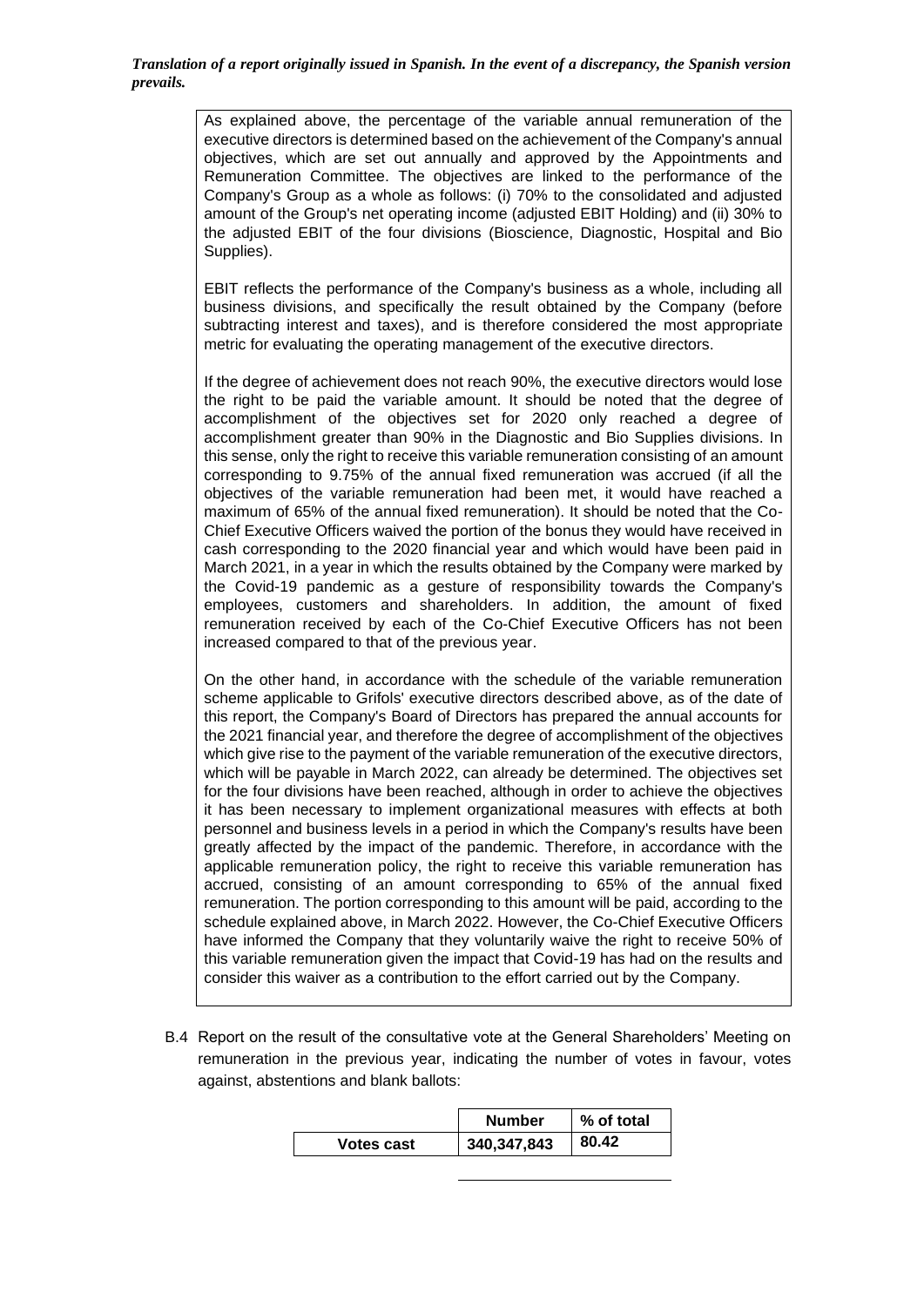|                        | <b>Number</b> | % of votes |
|------------------------|---------------|------------|
|                        |               | cast       |
| <b>Votes against</b>   | 33,815,328    | 9.94       |
| <b>Votes in favour</b> | 300,055,715   | 88.16      |
| <b>Blank ballots</b>   |               | 0.00       |
| <b>Abstentions</b>     | 6,476,800     | 1.90       |

B.5 Explain how the fixed components accrued and vested during the year by the directors in their capacity as such were determined, their relative proportion with regard to each director and how they changed with respect to the previous year

The remuneration of the directors in their capacity as such has not varied from the preceding financial year.

Therefore, the remuneration of the directors, in their capacity as such, accrued during the financial year ended 31 December 2021 has been determined based on the current Company's remuneration policy, and it has consisted of a fixed amount in cash taking into account position and level of responsibility, and which amounts to €100,000 in favour of each member of the Board of Directors who are nonexecutive directors, with the exception of those non-executive directors that are rendering professional remunerated services to the Company or the Group during such financial year, and those mentioned later in this section.

The directors that have been members of any of the Board of Directors' committees, that is, the Audit Committee, the Appointments and Remuneration Committee or the Sustainability Committee, received an additional gross annual amount of €25,000 as a result of having a heavier workload. Therefore, the annual fixed remuneration of the directors who also served as members of a committee amounted to €125,000. Likewise, the directors that chair each Board of Directors' Committee received an additional annual amount of €25,000, again as a result of a heavier workload in relation to the rest of the committee members. Therefore, the amount of their annual fixed remuneration amounted to €150,000. The lead independent director received an additional remuneration amounting to €50,000 for performing the duties inherent to this role. Therefore, his total annual fixed remuneration amounted to €150,000.

The remuneration of the Chairman of the Board of Directors of the Company for the financial year ended 31 December 2021 consisted of an annual fixed amount of €965,000. The Chairman's remuneration has been decided taking into account his proven experience as director and Chairman of the Company, in addition to his knowledge in the sector in which the Company operates.

When determining Mr. Grifols Roura's remuneration, the additional duties that he performed, on top of those set out in the Capital Companies Act for the position of Chairman of the Board of Directors, were taken into account. In particular, but not limited to, these duties are related to (i) the internal functioning of the Board of Directors itself, (ii) in collaboration with the Chief Executive Officers, the encouragement to the Board of Directors in developing and ensuring that the appropriate strategy for Grifols is implemented by the executive team, (iii) the corporate governance, (iv) the composition and efficiency of the Board of Directors, and (v) the external representation of the Company.

B.6 Explain how the salaries accrued and vested by each of the executive directors over the past financial year for the performance of management duties were determined, and how they changed with respect to the previous year.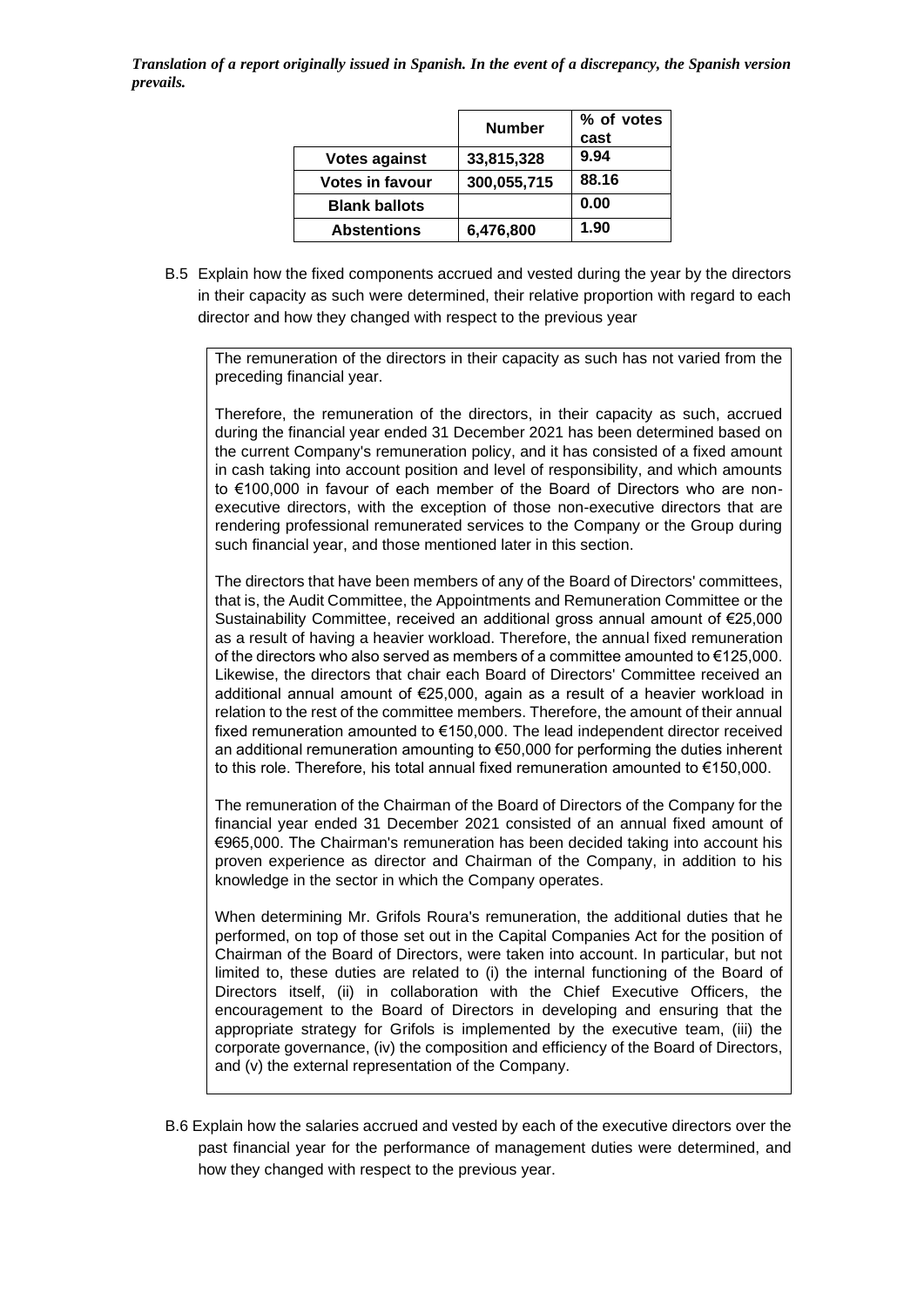The salaries accrued by each of the executive directors for performing their executive duties during the financial year that has ended are the ones set out in their senior management employment contracts.

- B.7 Explain the nature and the main characteristics of the variable components of the remuneration systems accrued and vested in the year last ended.
	- In particular:
	- a) Identify each of the remuneration plans that determined the different types of variable remuneration accrued by each of the directors in the year last ended, including information on their scope, date of approval, date of implementation, any vesting conditions that apply, periods of accrual and validity, criteria used to evaluate performance and how this affected the establishment of the variable amount accrued, as well as the measurement criteria used and the time needed to be able to adequately measure all the conditions and criteria stipulated, explaining the criteria and factors applied in regard to the time required and the methods of verifying that the performance or any other kind of conditions linked to the accrual and vesting of each component of variable remuneration have effectively been met.
	- b) In the case of share options and other financial instruments, the general characteristics of each plan must include information on the conditions both for acquiring unconditional ownership (vesting) of these options or financial instruments and for exercising them, including the exercise price and period.
	- c) Each director that is a beneficiary of remunerations systems or plans that include variable remuneration, and his or her category (executive director, external proprietary director, external independent director or other external director).
	- d) Information is to be provided on any periods for accrual, vesting or deferment of payment of vested amounts applied and/or the periods for retention/unavailability of shares or other financial instruments, if any.

Explain the short-term variable components of the remuneration systems

Only executive directors receive the variable component and, as such, they have an employment (or, where applicable, commercial) relationship with the Company. During financial year 2021, 2 executive directors received an annual variable remuneration derived from their employment relationship (or, where applicable, commercial relationship) with the Company, i.e. the 2 Co-Chief Executive Officers.

The percentage of the variable remuneration is subject to achieving the Company's annual objectives, following common practices of similar companies for analogous roles with similar responsibility. Said objectives are determined annually and are approved by the Appointments and Remuneration Committee. The objectives are linked to the performance of the Company's Group as a whole as follows: (i) 70% to the consolidated and adjusted amount of the group's net earnings (adjusted EBIT Holding) and (ii) 30% to the adjusted EBIT of the four divisions (Bioscience, Diagnostic, Hospital and Bio Supplies). As indicated above, these amounts are taken as a reference since they are considered to be one of the main indicators of the Company's management. The EBIT shows the evolution of the Company's business as a whole, including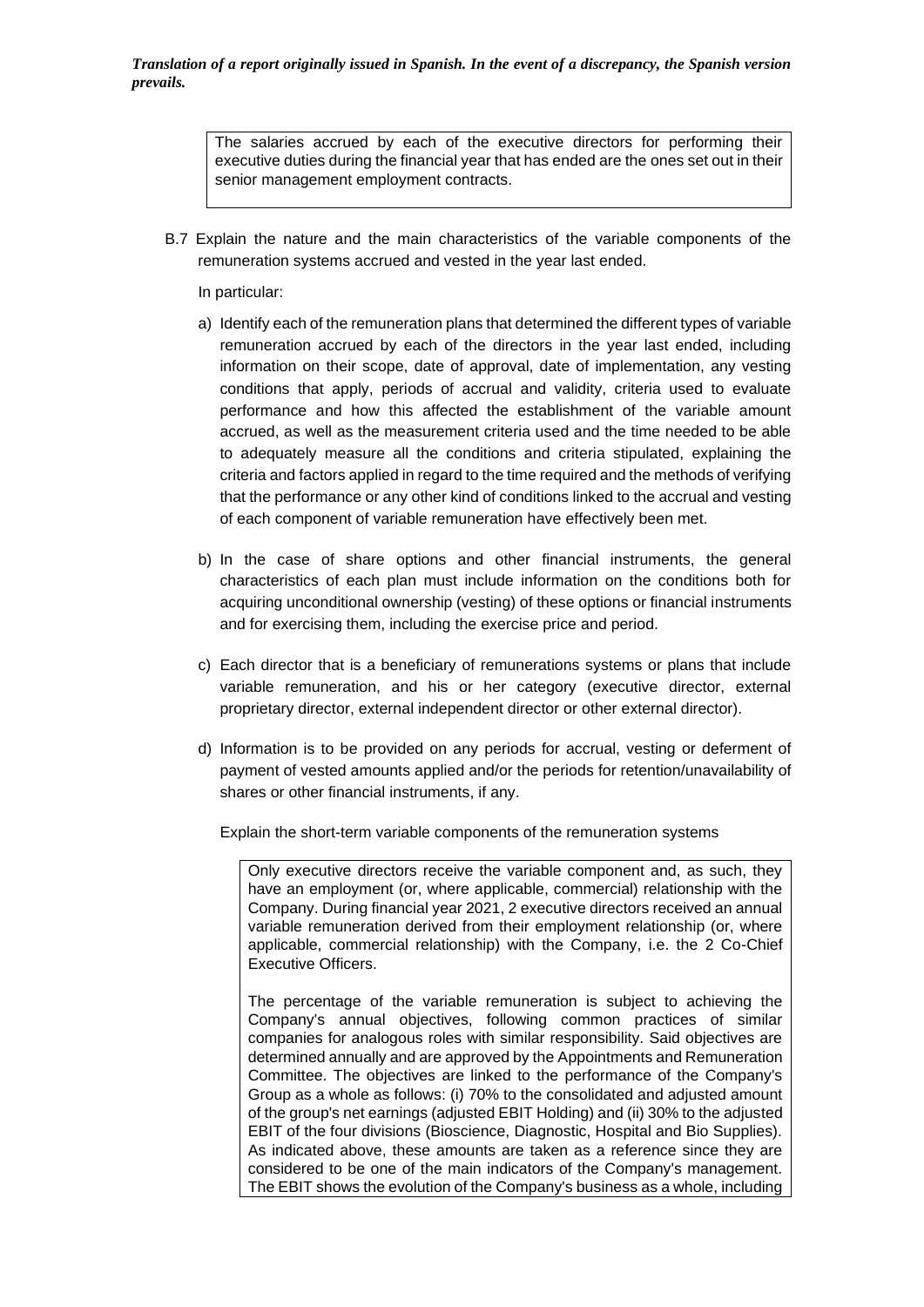all its business divisions, and more specifically the result it has obtained (before discounting interests and taxes). Therefore, it is considered as the most adequate metric to evaluate the executive directors' operating management of the Company. This parameter also facilitates the transparency of the variable remuneration systems since it is published semi-annually.

As previously mentioned, in accordance with the Company's remuneration policy, the variable remuneration can reach 65% of the annual fixed remuneration. To determine the percentage to be applied to the variable remuneration, a series of ranges have been established based on the accomplishment of objectives related to achievement of the EBIT. As mentioned above, this metric is considered the most adequate to evaluate the management of the executive directors, since it is the main indicator used to measure the Company's operating results. Based on the foregoing, and conditional on the accomplishment of the determined objectives, the variable remuneration may vary between 0% and a maximum amount that may reach 65% of the annual fixed remuneration. It should be noted that the degree of accomplishment of the objectives set for 2020 only reached a degree of accomplishment greater than 90% in the Diagnostic and Bio Supplies divisions. In this sense, only the right to receive this variable remuneration consisting of an amount corresponding to 9.75% of the annual fixed remuneration was accrued (if all the objectives of the variable remuneration had been met, it would have reached a maximum of 65% of the annual fixed remuneration). It should be noted that the Co-Chief Executive Officers waived the portion of the bonus they would have received in cash corresponding to the 2020 financial year and which would have been paid in March 2021, in a year in which the results obtained by the Company were marked by the Covid-19 pandemic as a gesture of responsibility towards the Company's employees, customers and shareholders. In addition, the amount of fixed remuneration received by each of the Co-Chief Executive Officers has not been increased compared to that of the previous year.

As to the assessment method that shall determine the accomplishment of the objectives, it should be pointed out that the variable remuneration of the executive directors is based on the degree of accomplishment of the objective related to the annual EBIT. If the degree of accomplishment does not reach 90%, the executive directors would lose the right to be paid their variable remuneration.

The scheme calendar for the variable remuneration plan to be applied to the executive directors of Grifols is the following:

- At the end of February each year, the Board of Directors prepares the annual accounts corresponding to the previous financial year and identifies the percentage of objectives reached in order to pay the variable remuneration (bonus).
- In March each year, the executive directors decide which percentage of their variable remuneration (bonus) they want to receive in cash and which percentage in Company Class B shares. Executive directors may receive up to 50% of their variable remuneration in rights over Company Class B shares. The percentage of the variable remuneration (bonus) in cash shall be paid in March each year.
- Rights corresponding to Class B shares received as variable remuneration shall have a vesting period of two (2) years and one (1)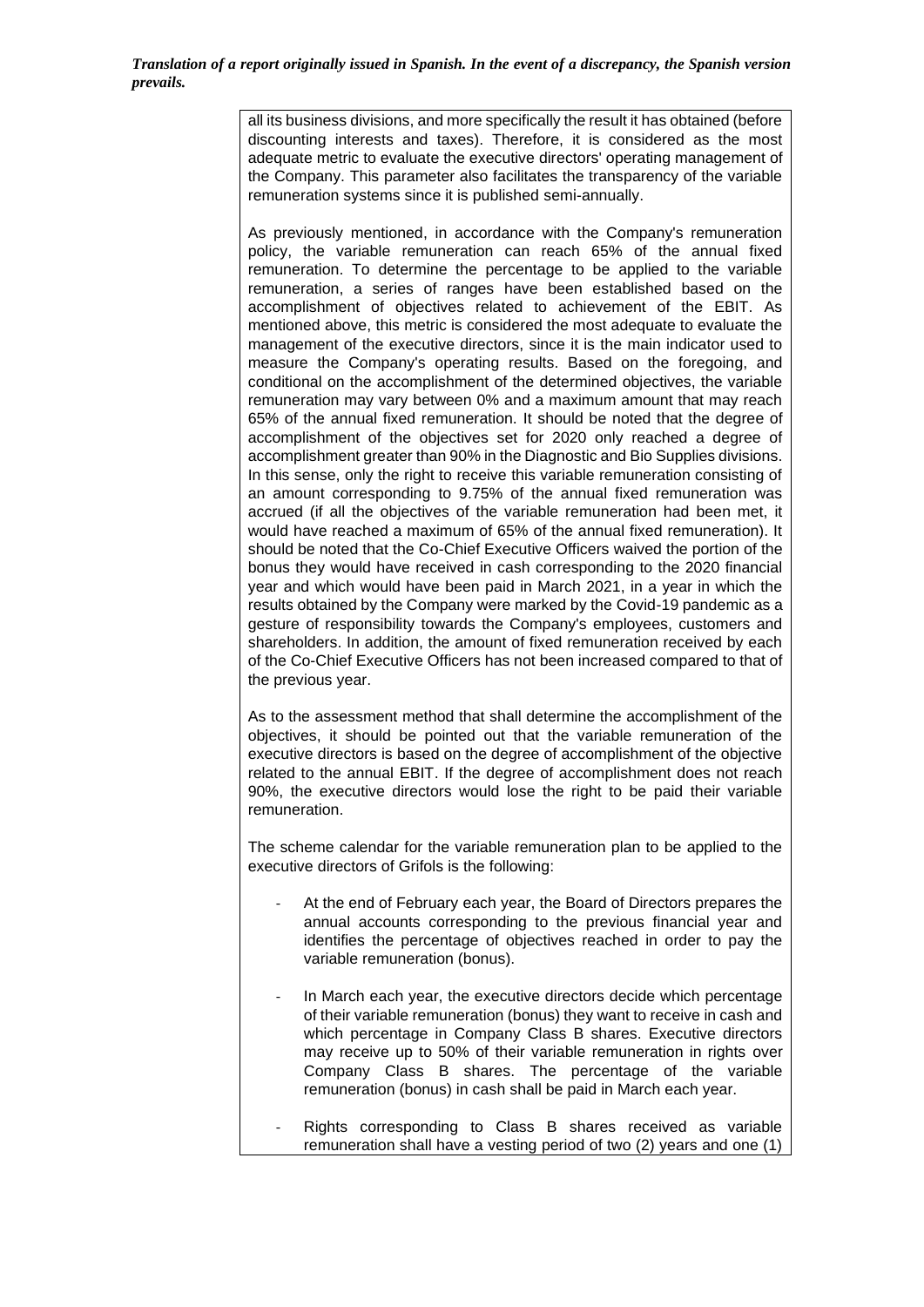> day, at which time the Class B shares shall be delivered to the relevant executive directors.

**Explain the long-term variable components of the remuneration systems** N/A

B.8 Indicate whether certain variable components have been reduced or clawed back when, in the former case, payment of non-vested amounts has been deferred or, in the latter case, they have vested and been paid, on the basis of data that have subsequently been clearly shown to be inaccurate. Describe the amounts reduced or clawed back through the application of the "malus" (reduction) or clawback clauses, why they were implemented and the years to which they refer.

N/A

B.9 Explain the main characteristics of the long-term savings schemes where the amount or equivalent annual cost appears in the tables in Section C, including retirement and any other survivor benefit, whether financed in whole or in part by the company or through internal or external contributions, indicating the type of plan, whether it is a defined contribution or defined benefit plan, the contingencies covered, the conditions on which the economic rights vest in favour of the directors and their compatibility with any type of indemnification for early termination or cessation of the contractual relationship between the company and the director.

N/A

B.10Explain, where applicable, the indemnification or any other type of payment deriving from the early cessation, whether at the company's or the director's initiative, or from the termination of the contract in the terms provided therein, accrued and/or received by directors during the year last ended.

N/A

B.11 Indicate whether there have been any significant changes in the contracts of persons exercising senior management functions, such as executive directors, and, if so, explain them. In addition, explain the main conditions of the new contracts signed with executive directors during the year, unless these have already been explained in Section A.1.

N/A

B.12Explain any supplementary remuneration accrued by directors in consideration of the provision of services other than those inherent in their position.

N/A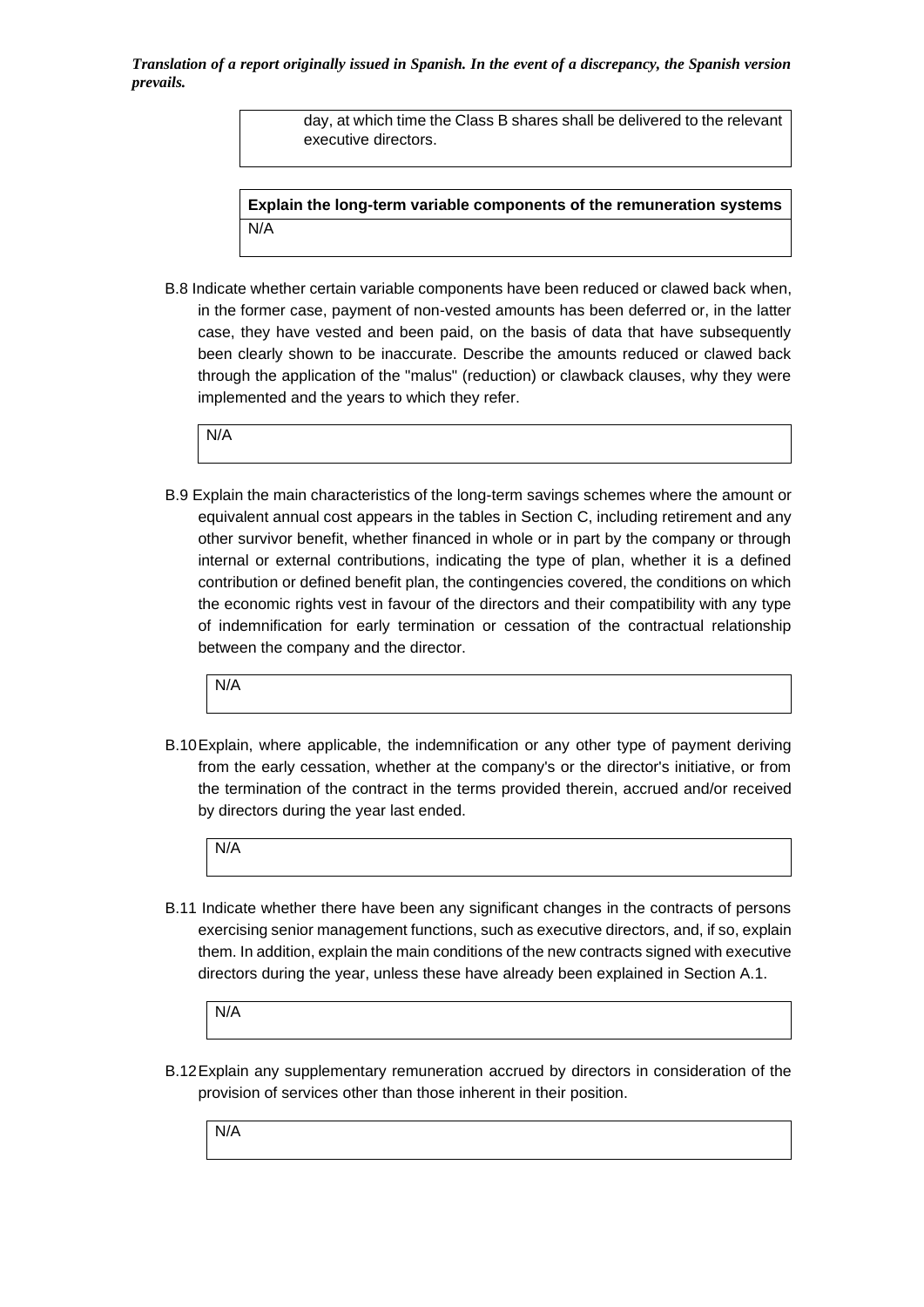B.13 Explain any remuneration deriving from advances, loans or guarantees granted, indicating the interest rate, their key characteristics and any amounts returned, as well as the obligations assumed on their behalf by way of guarantee.

| N/A |  |  |
|-----|--|--|
|     |  |  |
|     |  |  |
|     |  |  |
|     |  |  |

B.14 Itemise the remuneration in kind accrued by the directors during the year, briefly explaining the nature of the various salary components.

| N/A |  |  |
|-----|--|--|
|     |  |  |
|     |  |  |

B.15 Explain the remuneration accrued by any director by virtue of payments made by the listed company to a third company in which the director provides services when these payments seek to remunerate the director's services to the company.



B.16Explain and detail the amounts accrued in the year in relation to any other remuneration concept other than that set forth above, whatever its nature or the group entity that pays it, including all benefits in any form, such as when it is considered a related-party transaction or, especially, when it significantly affects the true image of the total remuneration accrued by the director. Explain the amount granted or pending payment, the nature of the consideration received and the reasons for those that would have been considered, if applicable, that do not constitute remuneration to the director or in consideration for the performance of their executive functions and whether or not has been considered appropriate to be included among the amounts accrued under the "Other concepts" heading in Section C.

N/A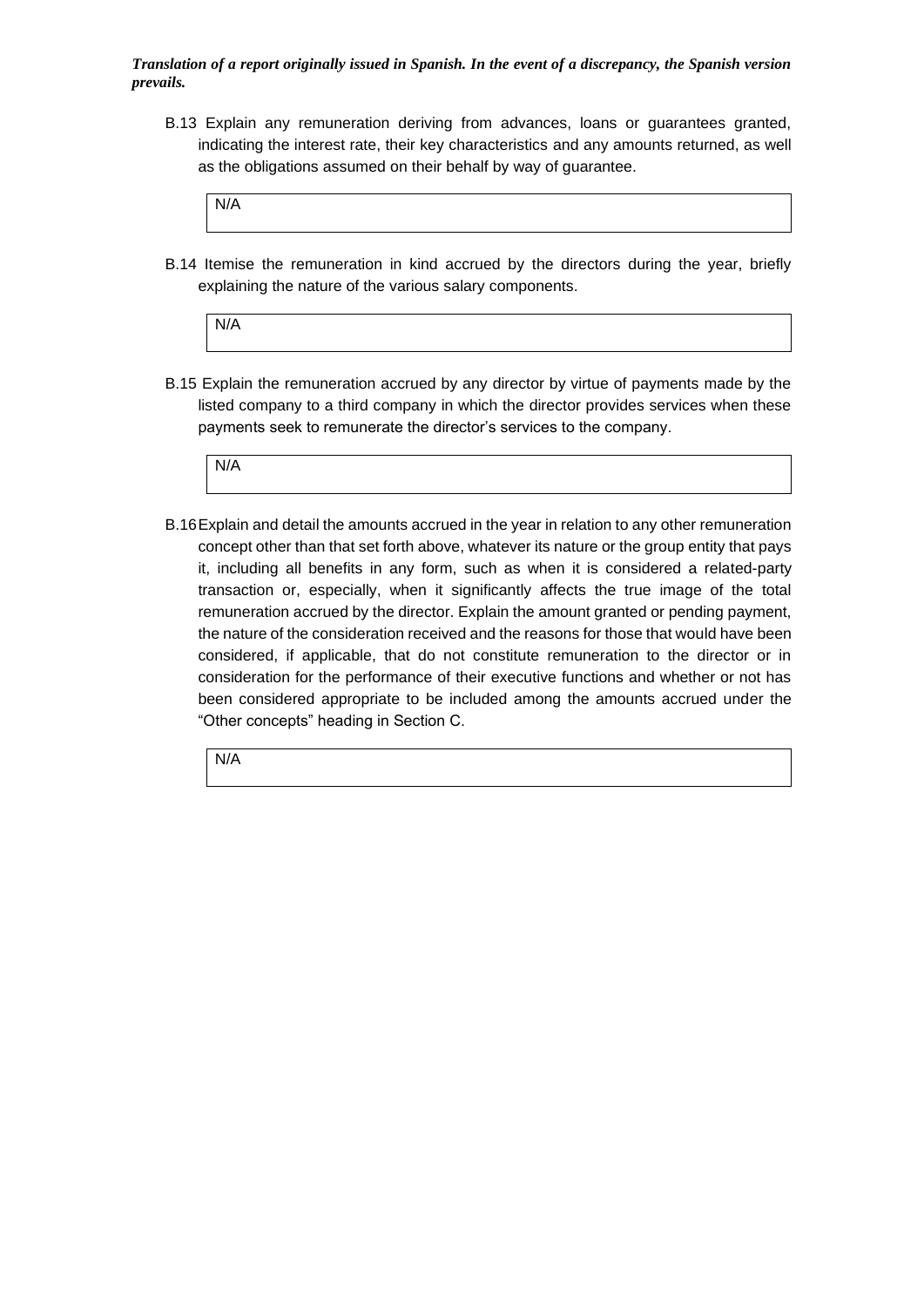# **C ITEMISED INDIVIDUAL REMUNERATION ACCRUED BY EACH DIRECTOR**

| <b>Name</b>                                       | <b>Type</b>                    | Period of accrual in year                      |
|---------------------------------------------------|--------------------------------|------------------------------------------------|
| Mr. TOMÁS DAGÁ GELABERT                           | Other External director        | 2021<br>01/01/2021<br>From<br>to<br>31/12/2021 |
| Mr. THOMAS GLANZMANN                              | Other External director        | <b>From</b><br>01/01/2021<br>to<br>31/12/2021  |
| Mr. RAIMON GRIFOLS ROURA                          | <b>Chief Executive Officer</b> | 01/01/2021<br>From<br>to<br>31/12/2021         |
| Mr. RAMON RIERA ROCA                              | <b>Other External director</b> | 01/01/2021<br>From<br>to<br>21/05/2021         |
| Mr. VICTOR GRIFOLS ROURA                          | Proprietary Chairman           | 01/01/2021<br><b>From</b><br>to<br>31/12/2021  |
| Mr. VICTOR GRIFOLS DEU                            | <b>Chief Executive Officer</b> | 01/01/2021<br>From<br>to<br>31/12/2021         |
| Ms. BELÉN<br>VILLALONGA<br><b>MORENÉS</b>         | Independent director           | 01/01/2021<br>From<br>to<br>31/12/2021         |
| Ms. CARINA SZPILKA LÁZARO                         | Independent director           | 01/01/2021<br>From<br>to<br>31/12/2021         |
| Ms. MARLA ELIZABET SALMON                         | Independent director           | 01/01/2021<br>From<br>to<br>31/12/2021         |
| Mr. STEVEN MAYER                                  | Independent director           | From<br>01/01/2021<br>to<br>31/12/2021         |
| ÍÑIGO<br>SÁNCHEZ-ASIAÍN<br>Mr.<br><b>MARDONES</b> | Independent director           | 01/01/2021<br>From<br>to<br>31/12/2021         |
| Ms. ENRIQUETA FELIP FONT                          | Independent director           | 01/01/2021<br>From<br>to<br>31/12/2021         |
| Mr. JAMES COSTOS                                  | Independent director           | 01/01/2021<br><b>From</b><br>to<br>31/12/2021  |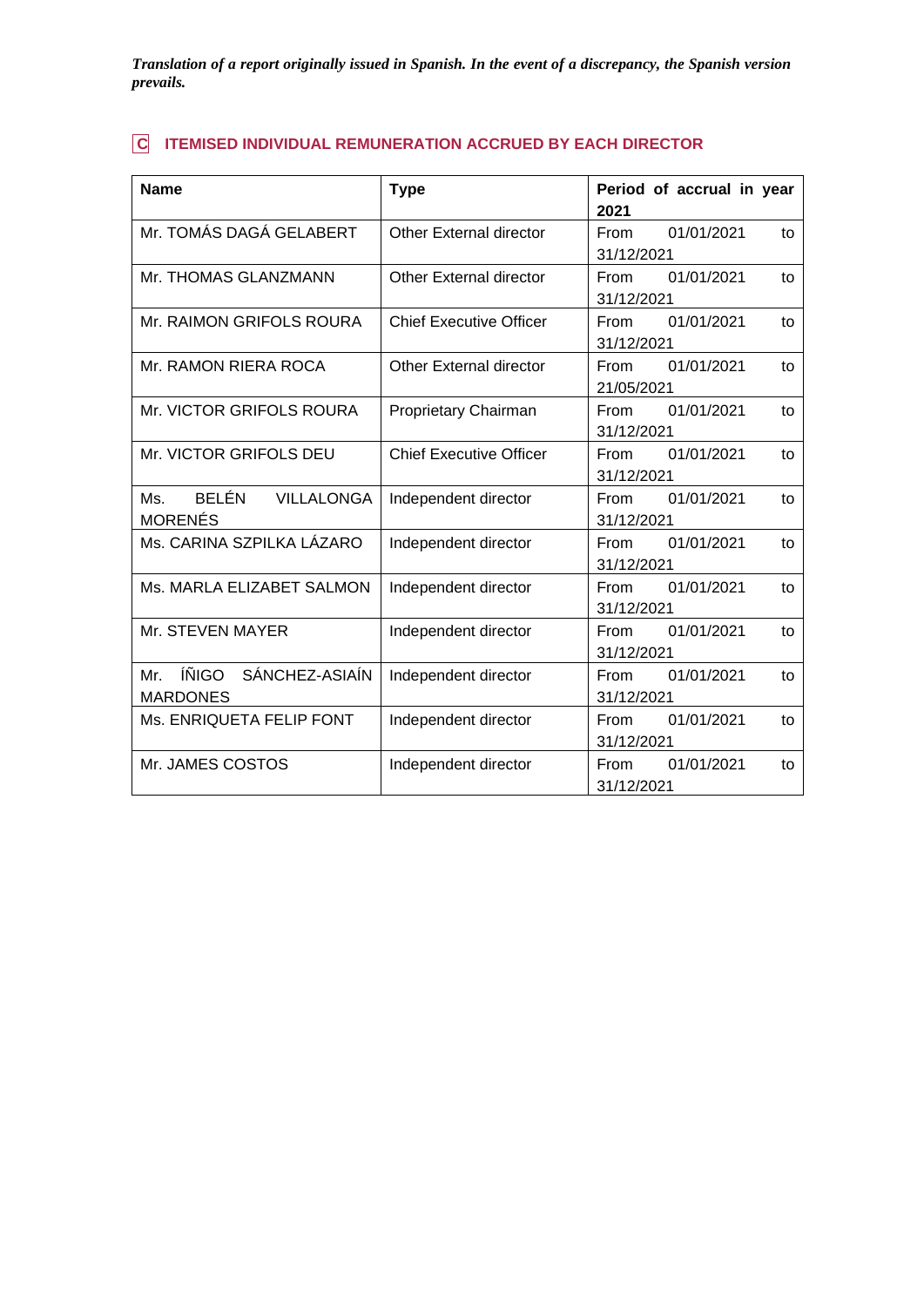C.1 Complete the following tables regarding the individual remuneration of each director (including remuneration received for performing executive duties) accrued during the year.

### **a) Remuneration accrued by the Company covered in this report:**

**i) Remuneration accruing in cash (thousands of euros)**

| <b>Name</b>                                  | <b>Fixed</b><br>remuneration | <b>Allowances</b> | Remuneration<br>for belonging<br>to board<br>committees | <b>Salary</b> | Short-term<br>variable<br>remuneration | Long-term<br>variable<br>remuneration | Compensation | Other<br>items | <b>Total year</b><br>2021 | <b>Total year</b><br>2020 |
|----------------------------------------------|------------------------------|-------------------|---------------------------------------------------------|---------------|----------------------------------------|---------------------------------------|--------------|----------------|---------------------------|---------------------------|
| Mr. TOMÁS<br><b>DAGÁ</b><br><b>GELABERT</b>  |                              |                   |                                                         |               |                                        |                                       |              |                |                           |                           |
| Mr. THOMAS<br><b>GLANZMANN</b>               | 100                          |                   | 50                                                      |               |                                        |                                       |              |                | 150                       | 100                       |
| Mr. RAIMON<br><b>GRIFOLS</b><br><b>ROURA</b> | 895                          |                   |                                                         |               |                                        |                                       |              |                | 895                       | 1,171                     |
| Mr. RAMON<br>RIERA ROCA                      | 50                           |                   |                                                         |               |                                        |                                       |              |                | 50                        | 100                       |
| Mr. VICTOR<br><b>GRIFOLS</b><br><b>ROURA</b> | 965                          |                   |                                                         |               |                                        |                                       |              |                | 965                       | 965                       |
| Mr. VICTOR<br><b>GRIFOLS</b><br>DEU          | 895                          |                   |                                                         |               |                                        |                                       |              |                | 895                       | 1,171                     |
| Ms. BELÉN<br>VILLALONGA<br><b>MORENÉS</b>    | 100                          |                   | 25                                                      |               |                                        |                                       |              |                | 125                       | 125                       |
| Ms. CARINA<br><b>SZPILKA</b><br>LÁZARO       | 100                          |                   | 50                                                      |               |                                        |                                       |              |                | 150                       | 150                       |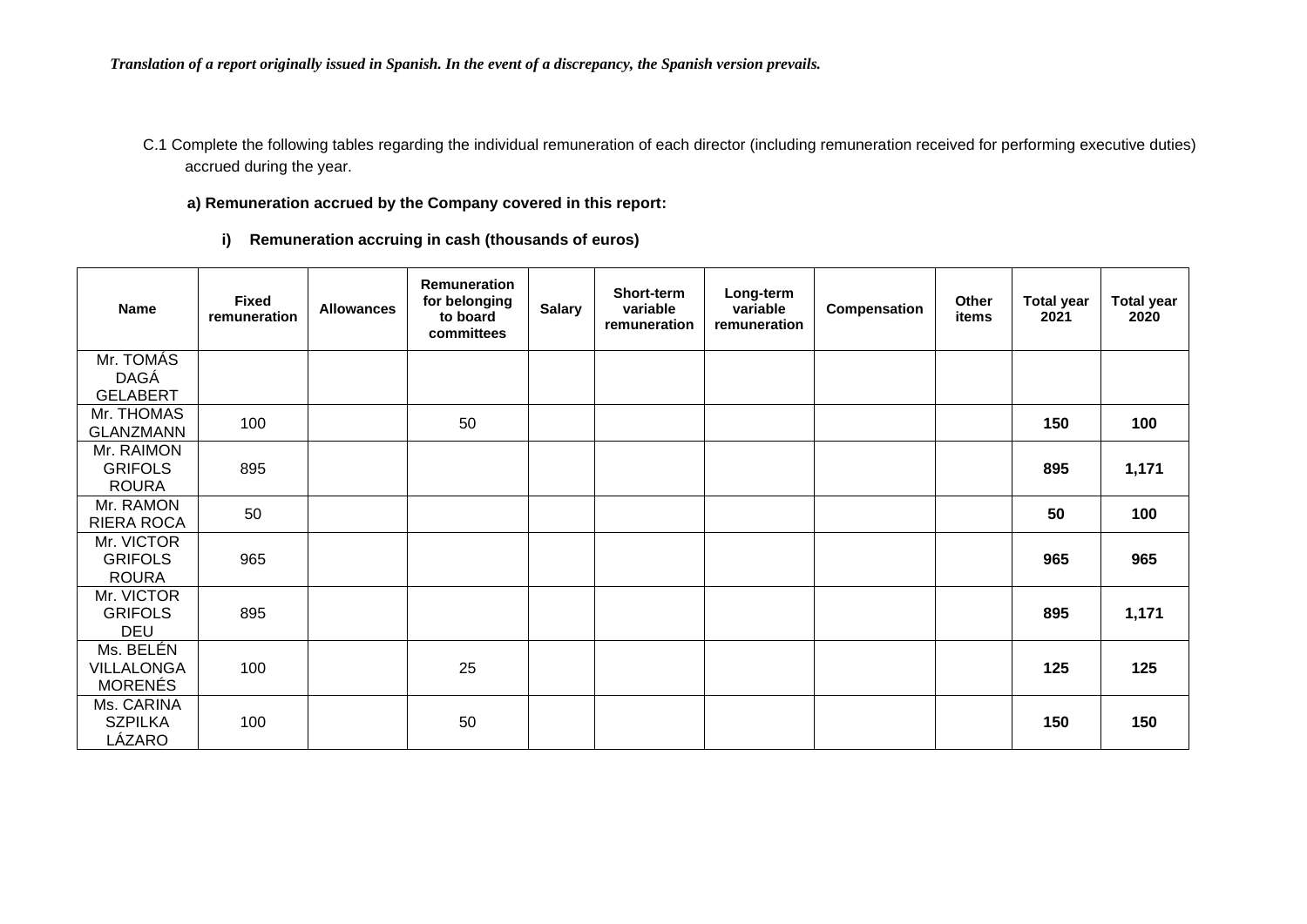| Ms. MARLA<br><b>ELIZABET</b><br><b>SALMON</b>      | 100 | 50 |  |  | 150 | 150 |
|----------------------------------------------------|-----|----|--|--|-----|-----|
| Mr. STEVEN<br><b>MAYER</b>                         | 100 | 25 |  |  | 125 | 125 |
| Mr. INIGO<br>SÁNCHEZ-<br>ASIAÍN<br><b>MARDONES</b> | 100 | 50 |  |  | 150 | 150 |
| Ms.<br><b>ENRIQUETA</b><br><b>FELIP FONT</b>       | 100 | 25 |  |  | 125 | 100 |
| Mr. JAMES<br><b>COSTOS</b>                         | 100 | 25 |  |  | 125 | 31  |

### **Observations**

Both Co-Chief Executive Officers have voluntarily waived the payment of the short-term variable remuneration in cash that would have been paid to them for the achievement of the objectives set for the fiscal year 2020 and that would have been paid in March 2021.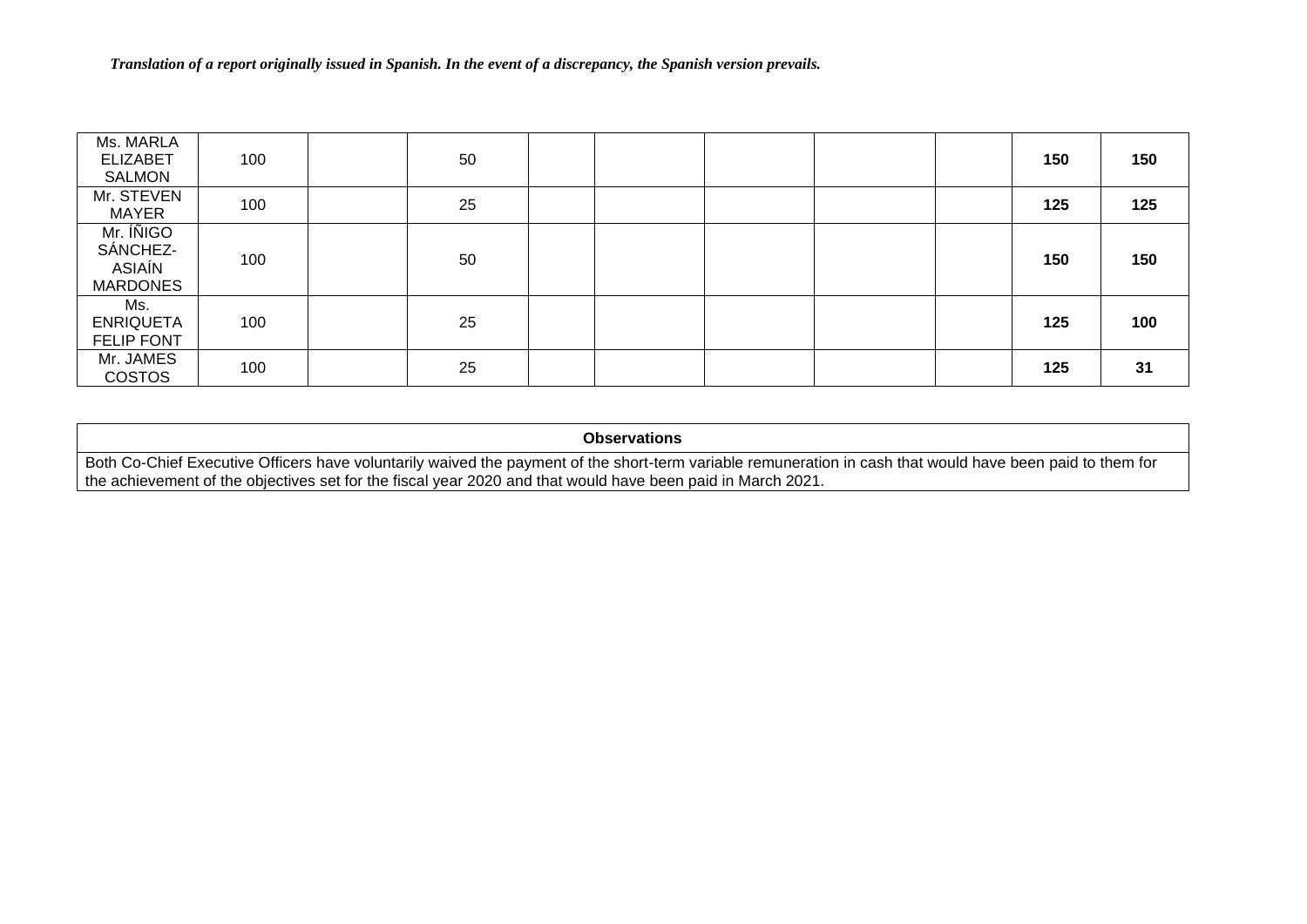|                                                        | ii) Table of Ghanges in Share-based Femaneiation Schemes and gross pront from vested shares of miancial mstruments |                                                       |                                |                                                          |                                |                           |                                                |                                        |                                                                                                   |                                                       |                           |                                                        |
|--------------------------------------------------------|--------------------------------------------------------------------------------------------------------------------|-------------------------------------------------------|--------------------------------|----------------------------------------------------------|--------------------------------|---------------------------|------------------------------------------------|----------------------------------------|---------------------------------------------------------------------------------------------------|-------------------------------------------------------|---------------------------|--------------------------------------------------------|
|                                                        |                                                                                                                    | <b>Financial instruments at</b><br>start of year 2021 |                                | <b>Financial instruments</b><br>granted during year 2021 |                                |                           |                                                | year                                   | Financial instruments vested during the                                                           | <b>Instruments</b><br>matured but<br>not<br>exercised |                           | <b>Financial</b><br>instruments at end<br>of year 2021 |
| <b>Name</b>                                            | <b>Name</b><br>οf<br>scheme                                                                                        | No. of<br><b>instruments</b>                          | No. of<br>equivalent<br>shares | No. of<br>instruments                                    | No. of<br>equivalent<br>shares | No. of<br>instrume<br>nts | No. of<br>equival<br>ent /<br>vested<br>shares | <b>Price</b><br>of<br>vested<br>shares | <b>EBITDA</b><br>from vested<br>shares or<br>financial<br>instruments<br>(thousands)<br>of euros) | No.<br>оf<br><b>instruments</b>                       | No. of<br>instru<br>ments | No. of<br>equivalent<br>shares                         |
| Mr.<br><b>RAIMON</b><br><b>GRIFOLS</b><br><b>ROURA</b> | <b>RSU</b>                                                                                                         | 42,140                                                | 42,140                         |                                                          |                                | 21,718                    | 21,718                                         | 13.60                                  | 295                                                                                               |                                                       | 20,422                    | 20,422                                                 |
| Mr.<br><b>VICTOR</b><br><b>GRIFOLS</b><br><b>DEU</b>   | <b>RSU</b>                                                                                                         | 36,236                                                | 36,236                         |                                                          |                                | 15,814                    | 15,814                                         | 13.60                                  | 215                                                                                               |                                                       | 20,422                    | 20,422                                                 |

| ii) Table of changes in share-based remuneration schemes and gross profit from vested shares or financial instruments |  |
|-----------------------------------------------------------------------------------------------------------------------|--|
|-----------------------------------------------------------------------------------------------------------------------|--|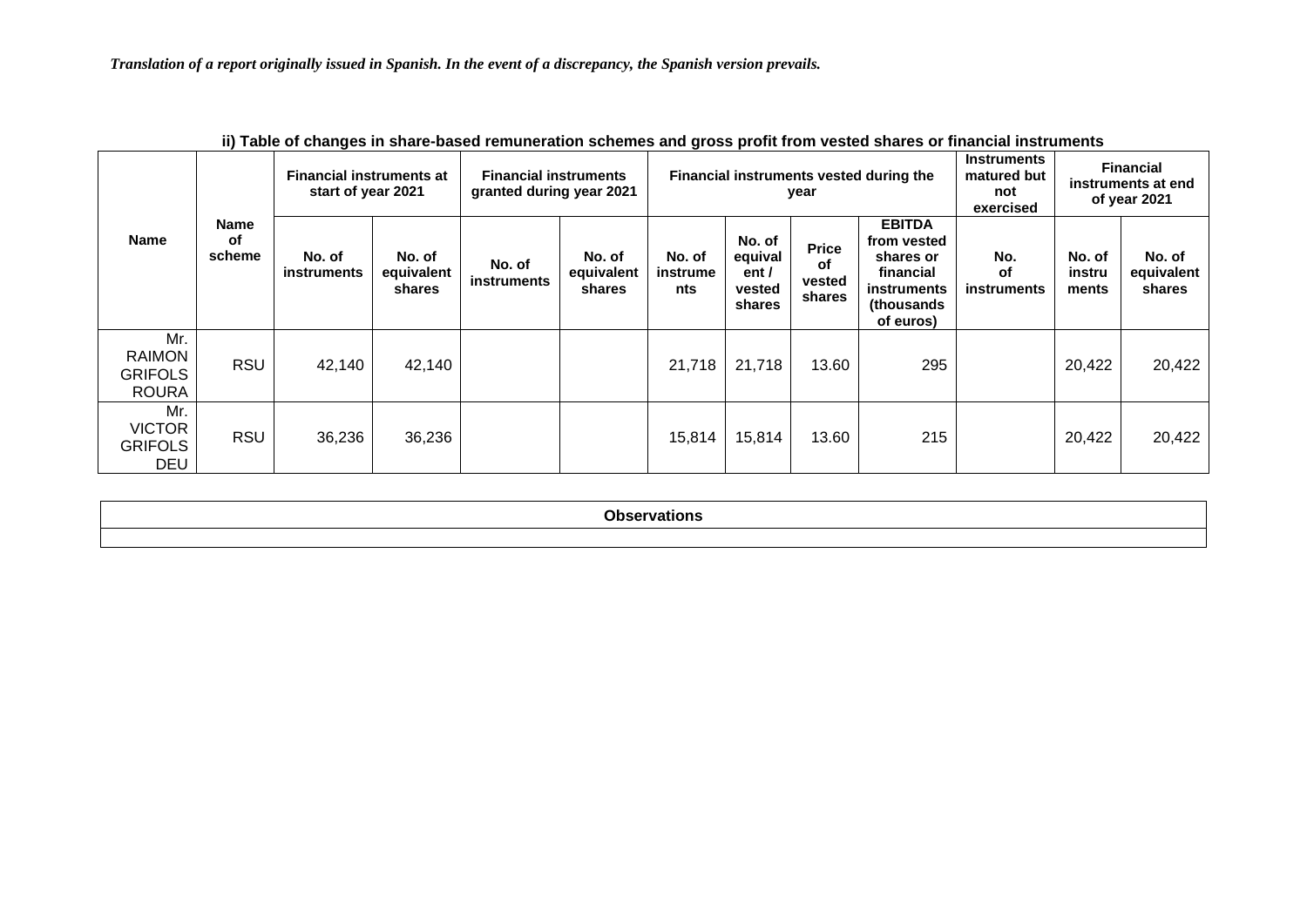# **iii) Long-term savings schemes**

| <b>Name</b>                       | <b>Remuneration from vesting of rights</b><br>to savings schemes |
|-----------------------------------|------------------------------------------------------------------|
| Mr. TOMÁS DAGÁ GELABERT           |                                                                  |
| Mr. THOMAS GLANZMANN              |                                                                  |
| Mr. RAIMON GRIFOLS ROURA          |                                                                  |
| Mr. RAMON RIERA ROCA              |                                                                  |
| Mr. VICTOR GRIFOLS ROURA          |                                                                  |
| Mr. VICTOR GRIFOLS DEU            |                                                                  |
| Ms. BELÉN VILLALONGA MORENÉS      |                                                                  |
| Ms. CARINA SZPILKA LÁZARO         |                                                                  |
| Ms. MARLA ELIZABET SALMON         |                                                                  |
| Mr. STEVEN MAYER                  |                                                                  |
| Mr. ÍÑIGO SÁNCHEZ-ASIAÍN MARDONES |                                                                  |
| Ms. ENRIQUETA FELIP FONT          |                                                                  |
| Mr. JAMES COSTOS                  |                                                                  |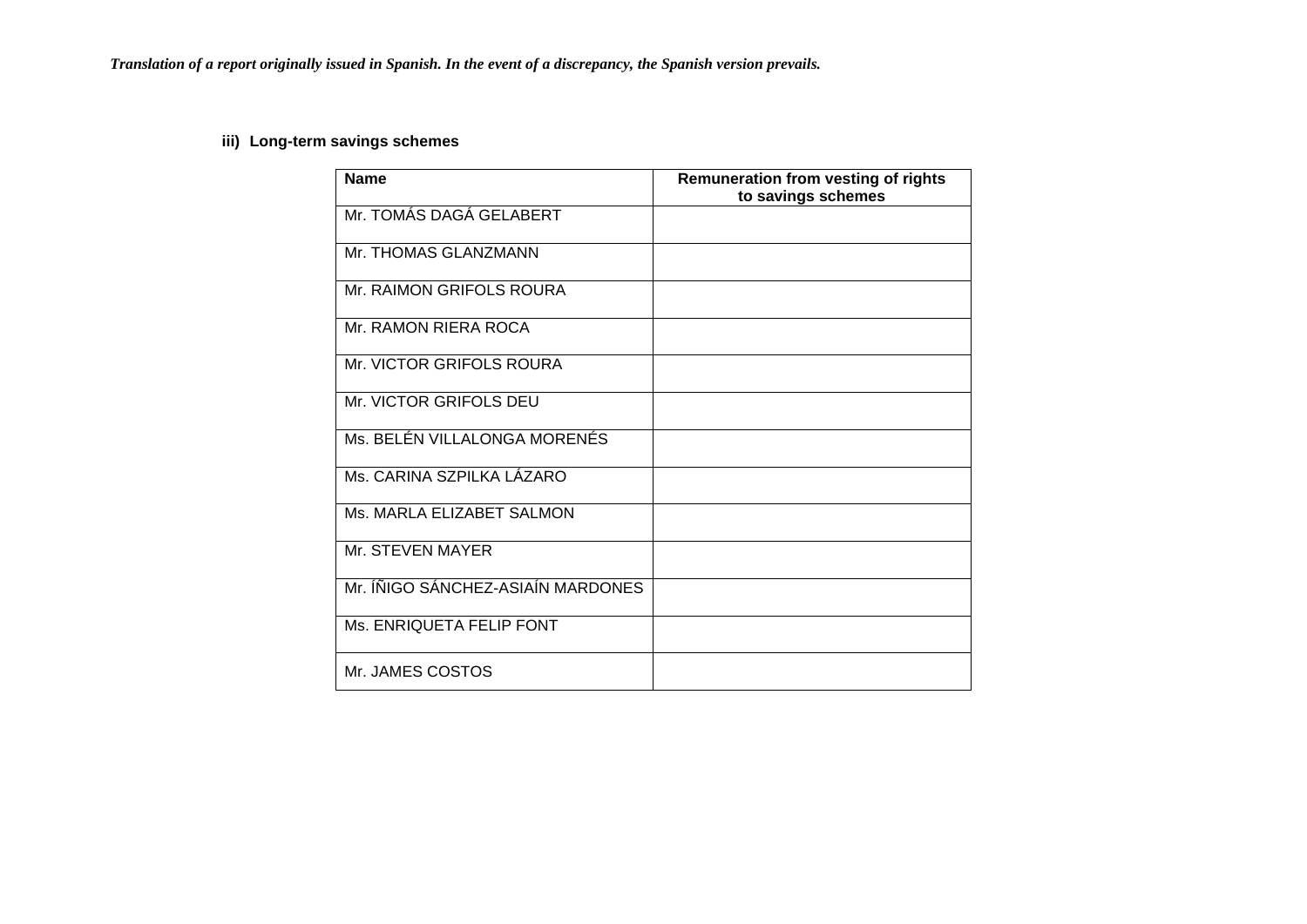|                                                  |                                                |      | Contribution for the year by the company<br>(thousands of euros) |      | Amount of accrued funds<br>(thousands of euros) |      |                                                    |      |  |  |  |
|--------------------------------------------------|------------------------------------------------|------|------------------------------------------------------------------|------|-------------------------------------------------|------|----------------------------------------------------|------|--|--|--|
| <b>Name</b>                                      | Savings schemes with<br>vested economic rights |      | Savings schemes with non-<br>vested economic rights              |      | Savings schemes with vested<br>economic rights  |      | Savings schemes with non-vested<br>economic rights |      |  |  |  |
|                                                  | 2021                                           | 2020 | 2021                                                             | 2020 | 2021                                            | 2020 | 2021                                               | 2020 |  |  |  |
| Mr. TOMÁS<br><b>DAGÁ</b><br><b>GELABERT</b>      |                                                |      |                                                                  |      |                                                 |      |                                                    |      |  |  |  |
| Mr. THOMAS<br><b>GLANZMANN</b>                   |                                                |      |                                                                  |      |                                                 |      |                                                    |      |  |  |  |
| Mr. RAIMON<br><b>GRIFOLS</b><br><b>ROURA</b>     |                                                |      |                                                                  |      |                                                 |      |                                                    |      |  |  |  |
| Mr. RAMON<br>RIERA ROCA                          |                                                |      |                                                                  |      |                                                 |      |                                                    |      |  |  |  |
| Mr. VICTOR<br><b>GRIFOLS</b><br><b>ROURA</b>     |                                                |      |                                                                  |      |                                                 |      |                                                    |      |  |  |  |
| Mr. VICTOR<br><b>GRIFOLS</b><br><b>DEU</b>       |                                                |      |                                                                  |      |                                                 |      |                                                    |      |  |  |  |
| Ms. BELÉN<br><b>VILLALONGA</b><br><b>MORENÉS</b> |                                                |      |                                                                  |      |                                                 |      |                                                    |      |  |  |  |
| Ms. CARINA<br><b>SZPILKA</b><br>LÁZARO           |                                                |      |                                                                  |      |                                                 |      |                                                    |      |  |  |  |
| Ms. MARLA<br><b>ELIZABET</b><br><b>SALMON</b>    |                                                |      |                                                                  |      |                                                 |      |                                                    |      |  |  |  |
| Mr. STEVEN<br><b>MAYER</b>                       |                                                |      |                                                                  |      |                                                 |      |                                                    |      |  |  |  |
| Mr. INIGO<br>SÁNCHEZ-                            |                                                |      |                                                                  |      |                                                 |      |                                                    |      |  |  |  |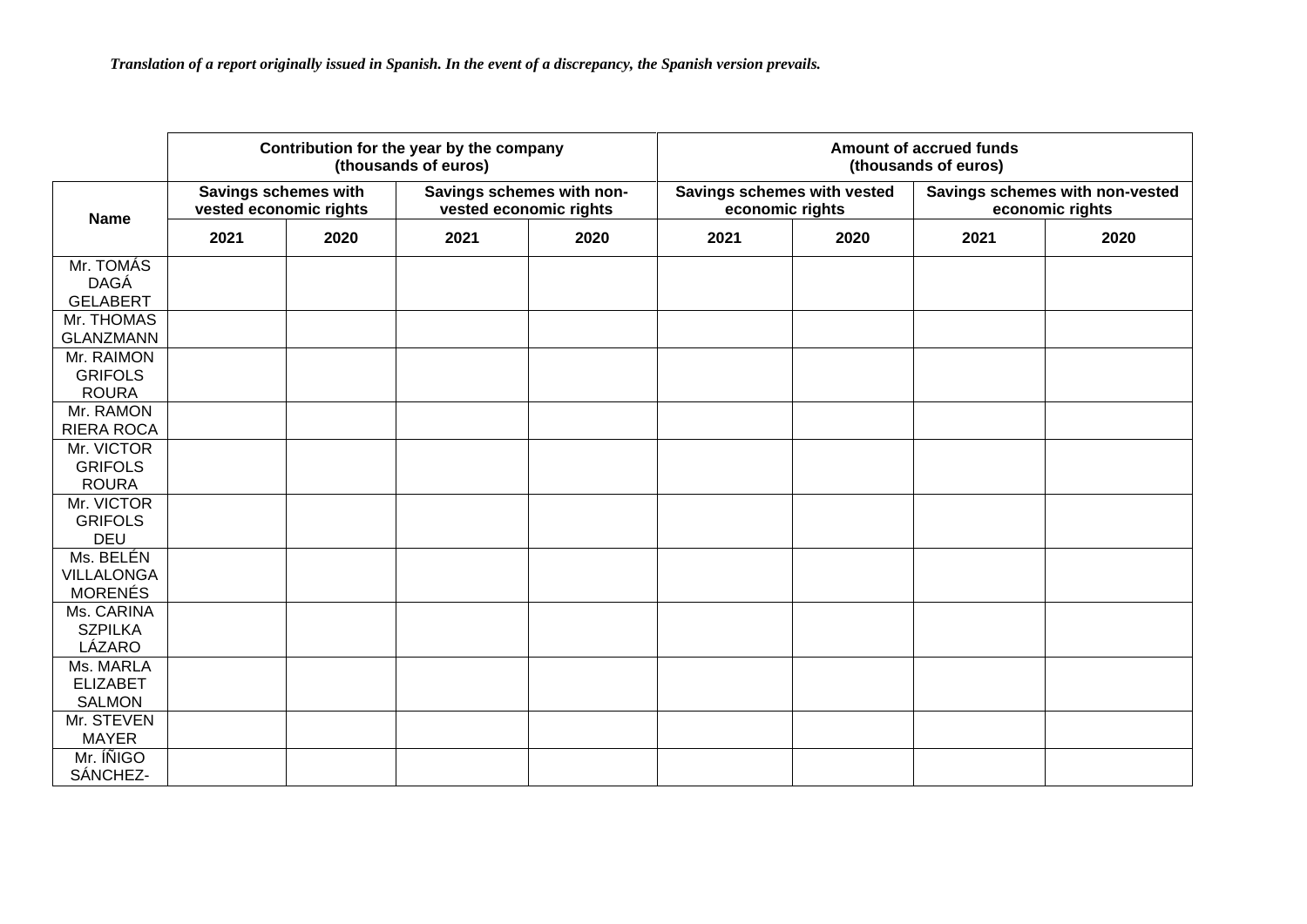| ASIAÍN<br><b>MARDONES</b>                    |  |  |  |  |  |  |  |                                         |  |  |  |  |  |  |  |  |  |  |
|----------------------------------------------|--|--|--|--|--|--|--|-----------------------------------------|--|--|--|--|--|--|--|--|--|--|
| Ms.<br><b>ENRIQUETA</b><br><b>FELIP FONT</b> |  |  |  |  |  |  |  |                                         |  |  |  |  |  |  |  |  |  |  |
| Mr. JAMES<br><b>COSTOS</b>                   |  |  |  |  |  |  |  |                                         |  |  |  |  |  |  |  |  |  |  |
| <b>Observations</b>                          |  |  |  |  |  |  |  |                                         |  |  |  |  |  |  |  |  |  |  |
|                                              |  |  |  |  |  |  |  | There are no long-term savings schemes. |  |  |  |  |  |  |  |  |  |  |

# **iv) Details of other items**

| <b>Name</b>                  | <b>Concept</b> | <b>Amount of remuneration</b> |
|------------------------------|----------------|-------------------------------|
| Mr. TOMÁS DAGÁ GELABERT      | Concept        |                               |
| Mr. THOMAS GLANZMANN         | Concept        |                               |
| Mr. RAIMON GRIFOLS ROURA     | Concept        |                               |
| Mr. RAMON RIERA ROCA         | Concept        |                               |
| Mr. VICTOR GRIFOLS ROURA     | Concept        |                               |
| Mr. VICTOR GRIFOLS DEU       | Concept        |                               |
| Ms. BELÉN VILLALONGA MORENÉS | Concept        |                               |
| Ms. CARINA SZPILKA LÁZARO    | Concept        |                               |
| Ms. MARLA ELIZABET SALMON    | Concept        |                               |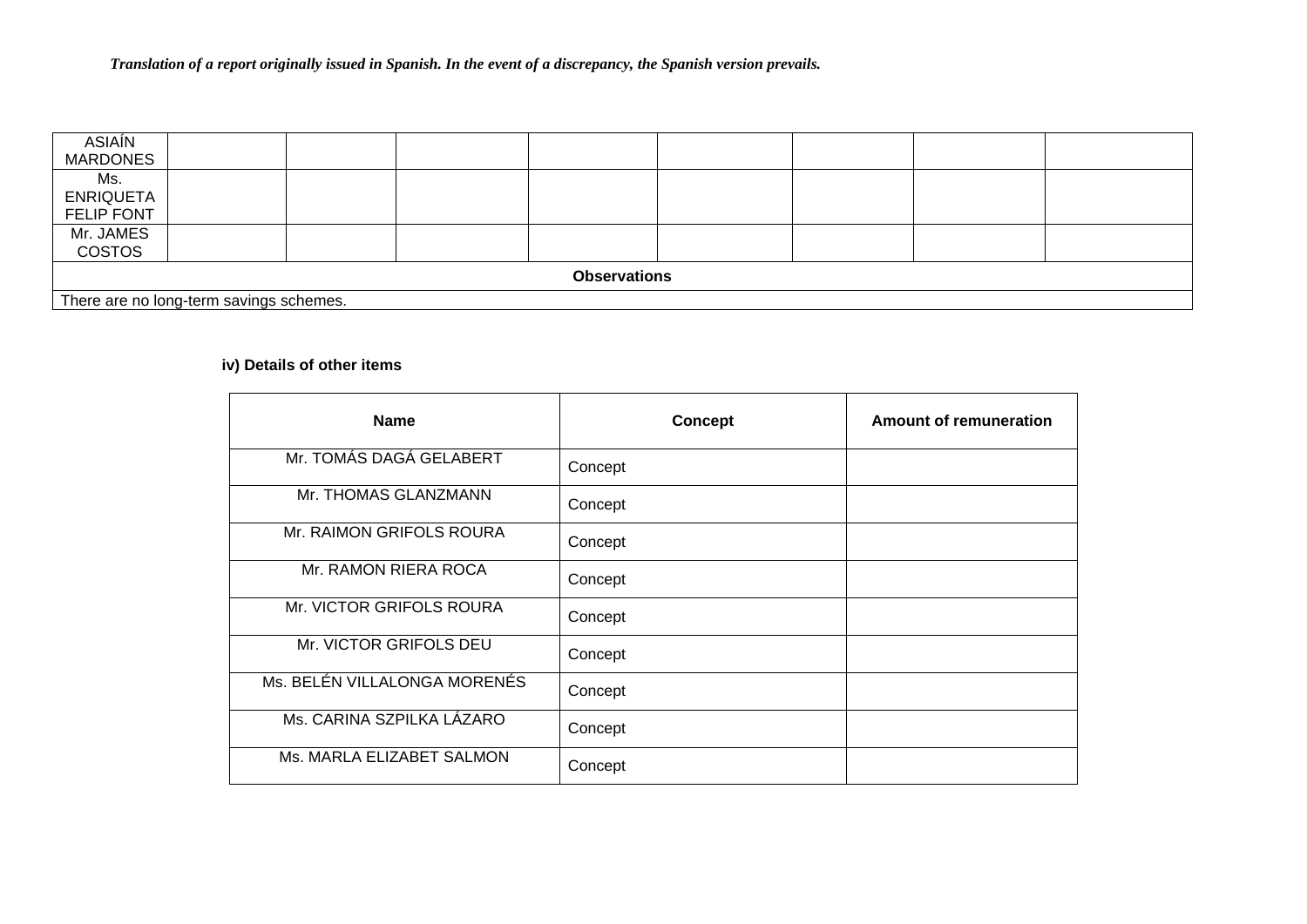| Mr. STEVEN MAYER                  | Concept |  |
|-----------------------------------|---------|--|
| Mr. ÍÑIGO SÁNCHEZ-ASIAÍN MARDONES | Concept |  |
| Ms. ENRIQUETA FELIP FONT          | Concept |  |
| Mr. JAMES COSTOS                  | Concept |  |

|                              | <b>Observations</b> |
|------------------------------|---------------------|
| There are no other concepts. |                     |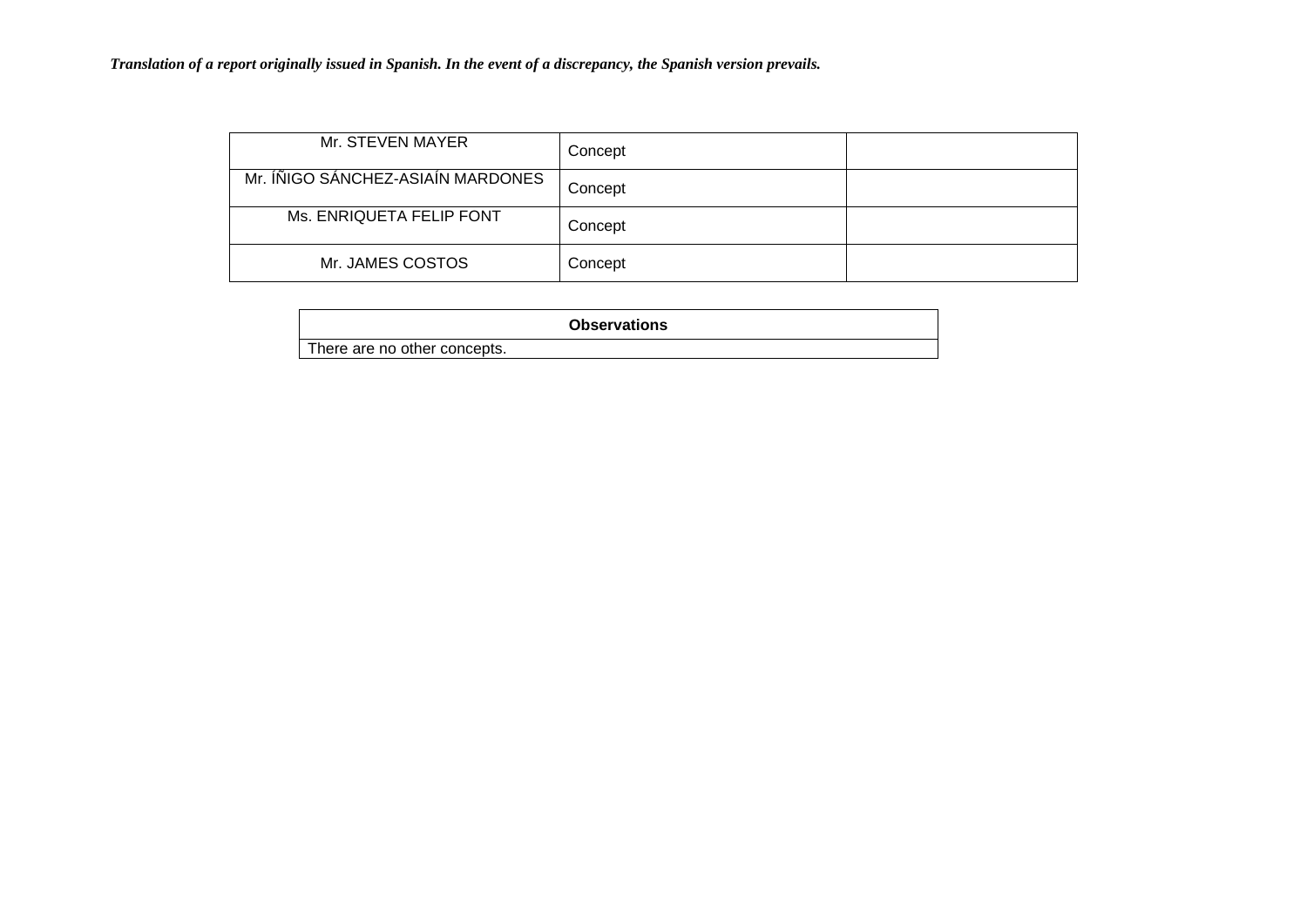### **b) Remuneration of directors of the listed company for seats on the boards of other subsidiary companies:**

**i) Remuneration accruing in cash (thousands of euros)**

| <b>Name</b>        | <b>Fixed</b><br>remuneration | <b>Allowances</b> | Remuneration<br>for belonging<br>to board<br>committees | <b>Salary</b> | <b>Short-term</b><br>variable<br>remuneration | Long-term<br>variable<br>remuneration | Compensation | Other<br>items | <b>Total</b><br>year<br>2021 | <b>Total</b><br>year<br>2020 |
|--------------------|------------------------------|-------------------|---------------------------------------------------------|---------------|-----------------------------------------------|---------------------------------------|--------------|----------------|------------------------------|------------------------------|
| Mr. TOMÁS          |                              |                   |                                                         |               |                                               |                                       |              |                |                              |                              |
| DAGÁ               |                              |                   |                                                         |               |                                               |                                       |              |                |                              |                              |
| <b>GELABERT</b>    |                              |                   |                                                         |               |                                               |                                       |              |                |                              |                              |
| Mr. THOMAS         |                              |                   |                                                         |               |                                               |                                       |              |                |                              |                              |
| <b>GLANZMANN</b>   |                              |                   |                                                         |               |                                               |                                       |              |                |                              |                              |
| Mr. RAIMON         |                              |                   |                                                         |               |                                               |                                       |              |                |                              |                              |
| <b>GRIFOLS</b>     |                              |                   |                                                         |               |                                               |                                       |              |                |                              |                              |
| <b>ROURA</b>       |                              |                   |                                                         |               |                                               |                                       |              |                |                              |                              |
| Mr. RAMON          |                              |                   |                                                         |               |                                               |                                       |              |                |                              |                              |
| <b>RIERA ROCA</b>  |                              |                   |                                                         |               |                                               |                                       |              |                |                              |                              |
| Mr. VICTOR         |                              |                   |                                                         |               |                                               |                                       |              |                |                              |                              |
| <b>GRIFOLS</b>     |                              |                   |                                                         |               |                                               |                                       |              |                |                              |                              |
| <b>ROURA</b>       |                              |                   |                                                         |               |                                               |                                       |              |                |                              |                              |
| Mr. VICTOR         |                              |                   |                                                         |               |                                               |                                       |              |                |                              |                              |
| <b>GRIFOLS DEU</b> |                              |                   |                                                         |               |                                               |                                       |              |                |                              |                              |
| Ms. BELÉN          |                              |                   |                                                         |               |                                               |                                       |              |                |                              |                              |
| VILLALONGA         |                              |                   |                                                         |               |                                               |                                       |              |                |                              |                              |
| <b>MORENÉS</b>     |                              |                   |                                                         |               |                                               |                                       |              |                |                              |                              |
| Ms. CARINA         |                              |                   |                                                         |               |                                               |                                       |              |                |                              |                              |
| <b>SZPILKA</b>     |                              |                   |                                                         |               |                                               |                                       |              |                |                              |                              |
| LÁZARO             |                              |                   |                                                         |               |                                               |                                       |              |                |                              |                              |
| Ms. MARLA          |                              |                   |                                                         |               |                                               |                                       |              |                |                              |                              |
| <b>ELIZABET</b>    |                              |                   |                                                         |               |                                               |                                       |              |                |                              |                              |
| <b>SALMON</b>      |                              |                   |                                                         |               |                                               |                                       |              |                |                              |                              |
| Mr. STEVEN         |                              |                   |                                                         |               |                                               |                                       |              |                |                              |                              |
| <b>MAYER</b>       |                              |                   |                                                         |               |                                               |                                       |              |                |                              |                              |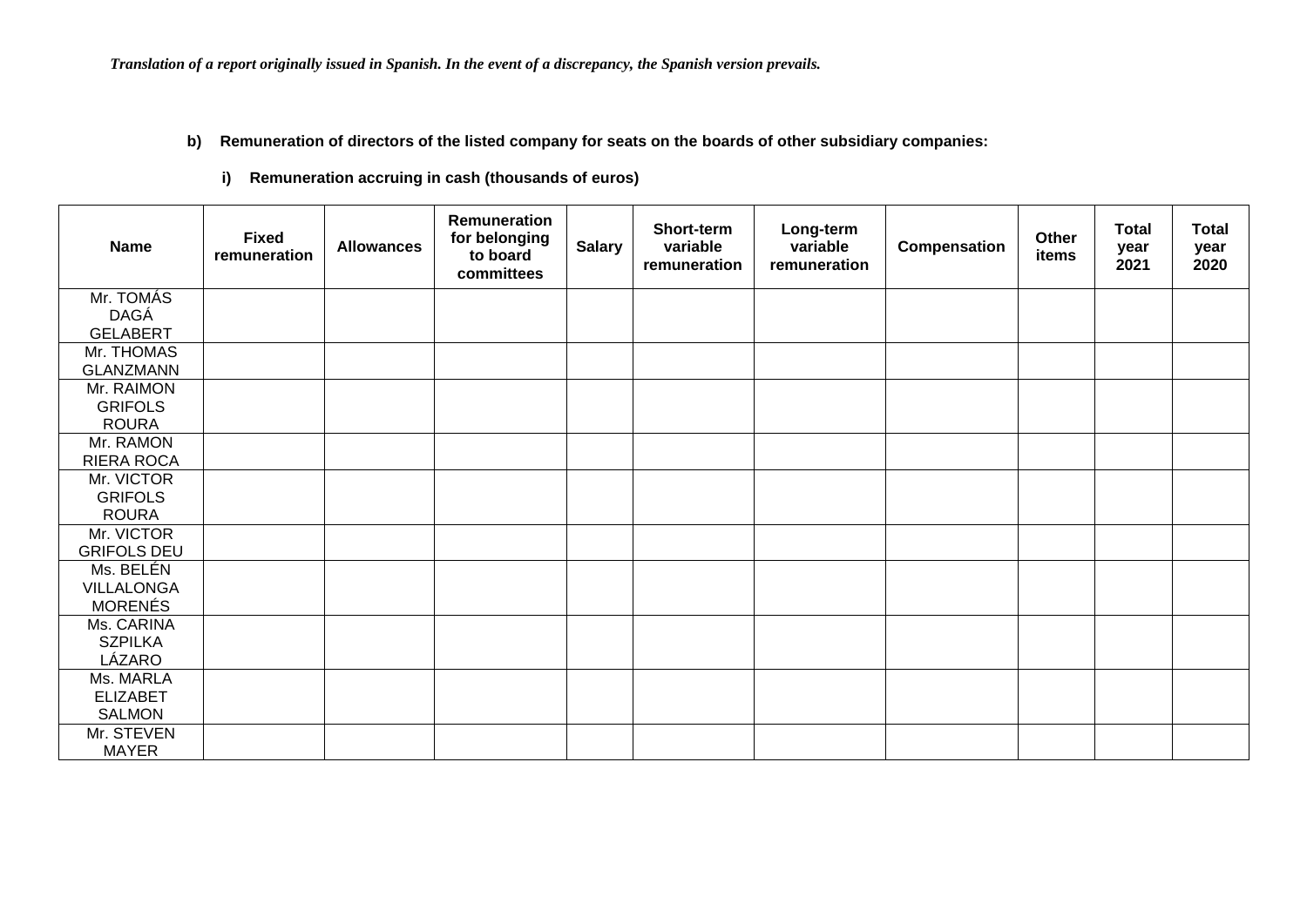| Mr. IÑIGO<br>SÁNCHEZ-<br>ASIAÍN |  |  |  |  |  |
|---------------------------------|--|--|--|--|--|
| <b>MARDONES</b>                 |  |  |  |  |  |
| Ms. ENRIQUETA                   |  |  |  |  |  |
| <b>FELIP FONT</b>               |  |  |  |  |  |
| Mr. JAMES                       |  |  |  |  |  |
| <b>COSTOS</b>                   |  |  |  |  |  |

| Obser<br>rvations                                                                                                                                                                                         |
|-----------------------------------------------------------------------------------------------------------------------------------------------------------------------------------------------------------|
| other<br>. .<br>' horo<br>directors<br>boards of<br>their<br>companies.<br>Group<br>subsidiaries of 1<br>no<br>) directors to<br>- Ine<br>. combensation to c<br>1U.<br>. neinir.<br>· ⊤ت⊐ا ات• ·<br>- 21 |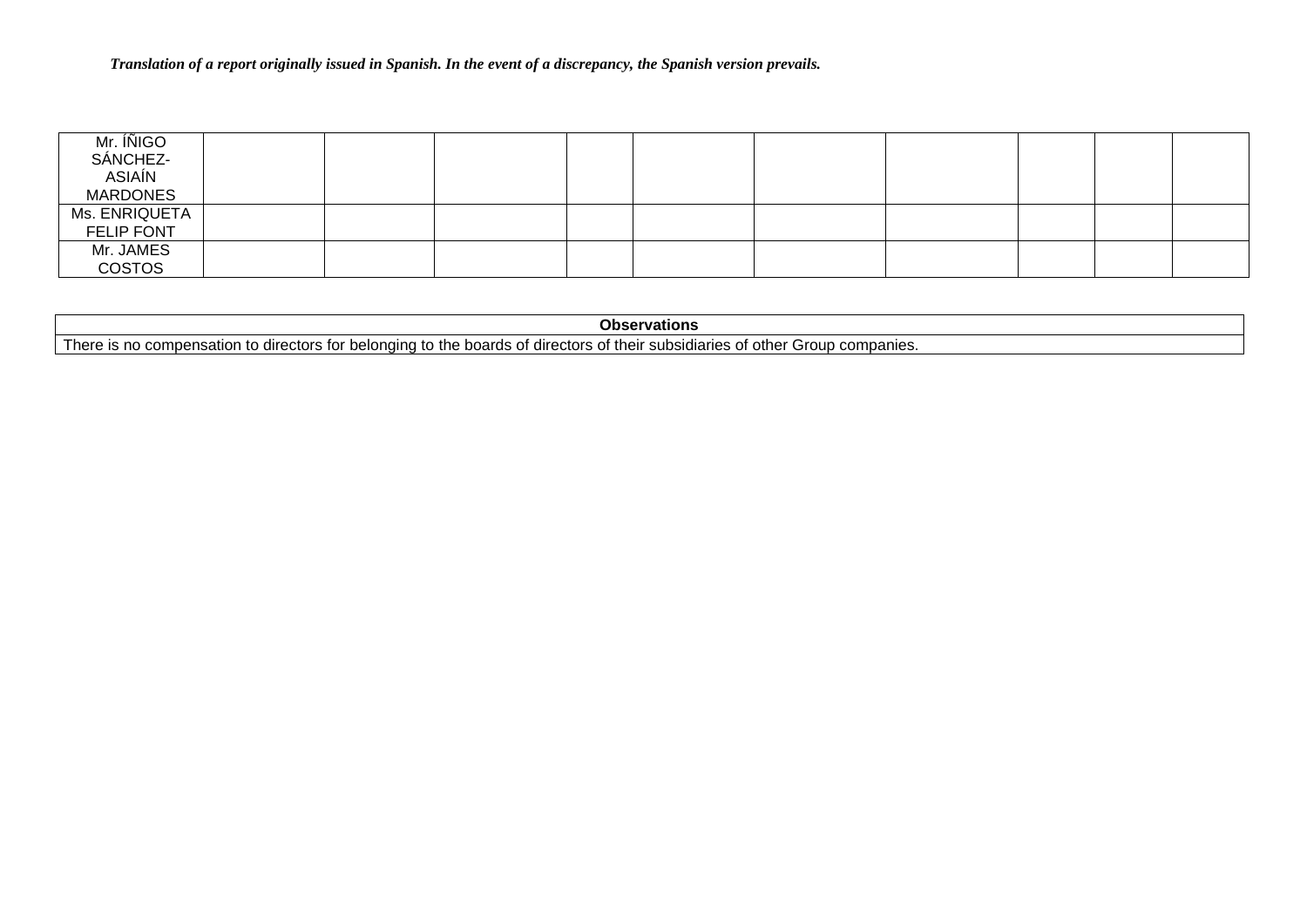|                                                  |                          |                           | <b>Financial</b><br>instruments at<br>start of year<br>2021 | <b>Financial</b><br>instruments<br>granted during year<br>2021 |                                 | <b>Financial instruments vested during</b><br>the year |                                                          |                              |                                                                                                          | <b>Instrume</b><br>nts<br>matured<br>but not<br>exercise<br>d | <b>Financial</b><br>instruments at<br>end of year 2021 |                                    |
|--------------------------------------------------|--------------------------|---------------------------|-------------------------------------------------------------|----------------------------------------------------------------|---------------------------------|--------------------------------------------------------|----------------------------------------------------------|------------------------------|----------------------------------------------------------------------------------------------------------|---------------------------------------------------------------|--------------------------------------------------------|------------------------------------|
| <b>Name</b>                                      | <b>Name</b><br>of Scheme | No. of<br>instru<br>ments | No. of<br>equival<br>ent<br>shares                          | No. of<br>instrum<br>ents                                      | No. of<br>equivale<br>nt shares | No.<br><b>of</b><br>instr<br>ume<br><b>nts</b>         | No.<br>of<br>equi<br>vale<br>nt/ve<br>sted<br>shar<br>es | Price of<br>vested<br>shares | <b>EBITDA</b><br>from<br>vested<br>shares or<br>financial<br>instrument<br>S<br>(thousand<br>s of euros) | No.<br>of<br>instrume<br>nts                                  | No. of<br>instrum<br>ents                              | No. of<br>equival<br>ent<br>shares |
| Mr. TOMÁS<br><b>DAGÁ</b><br><b>GELABERT</b>      | Scheme                   |                           |                                                             |                                                                |                                 |                                                        |                                                          | 0.00                         |                                                                                                          |                                                               |                                                        |                                    |
| Mr. THOMAS<br><b>GLANZMANN</b>                   | Scheme                   |                           |                                                             |                                                                |                                 |                                                        |                                                          | 0.00                         |                                                                                                          |                                                               |                                                        |                                    |
| Mr. RAIMON<br><b>GRIFOLS</b><br><b>ROURA</b>     | Scheme                   |                           |                                                             |                                                                |                                 |                                                        |                                                          | 0.00                         |                                                                                                          |                                                               |                                                        |                                    |
| Mr. RAMON<br><b>RIERA ROCA</b>                   | Scheme                   |                           |                                                             |                                                                |                                 |                                                        |                                                          | 0.00                         |                                                                                                          |                                                               |                                                        |                                    |
| Mr. VICTOR<br><b>GRIFOLS</b><br><b>ROURA</b>     | Scheme                   |                           |                                                             |                                                                |                                 |                                                        |                                                          | 0.00                         |                                                                                                          |                                                               |                                                        |                                    |
| Mr. VICTOR<br><b>GRIFOLS DEU</b>                 | Scheme                   |                           |                                                             |                                                                |                                 |                                                        |                                                          | 0.00                         |                                                                                                          |                                                               |                                                        |                                    |
| Ms. BELÉN<br><b>VILLALONGA</b><br><b>MORENÉS</b> | Scheme                   |                           |                                                             |                                                                |                                 |                                                        |                                                          | 0.00                         |                                                                                                          |                                                               |                                                        |                                    |

**ii) Table of changes in share-based remuneration schemes and gross profit from vested shares or financial instruments**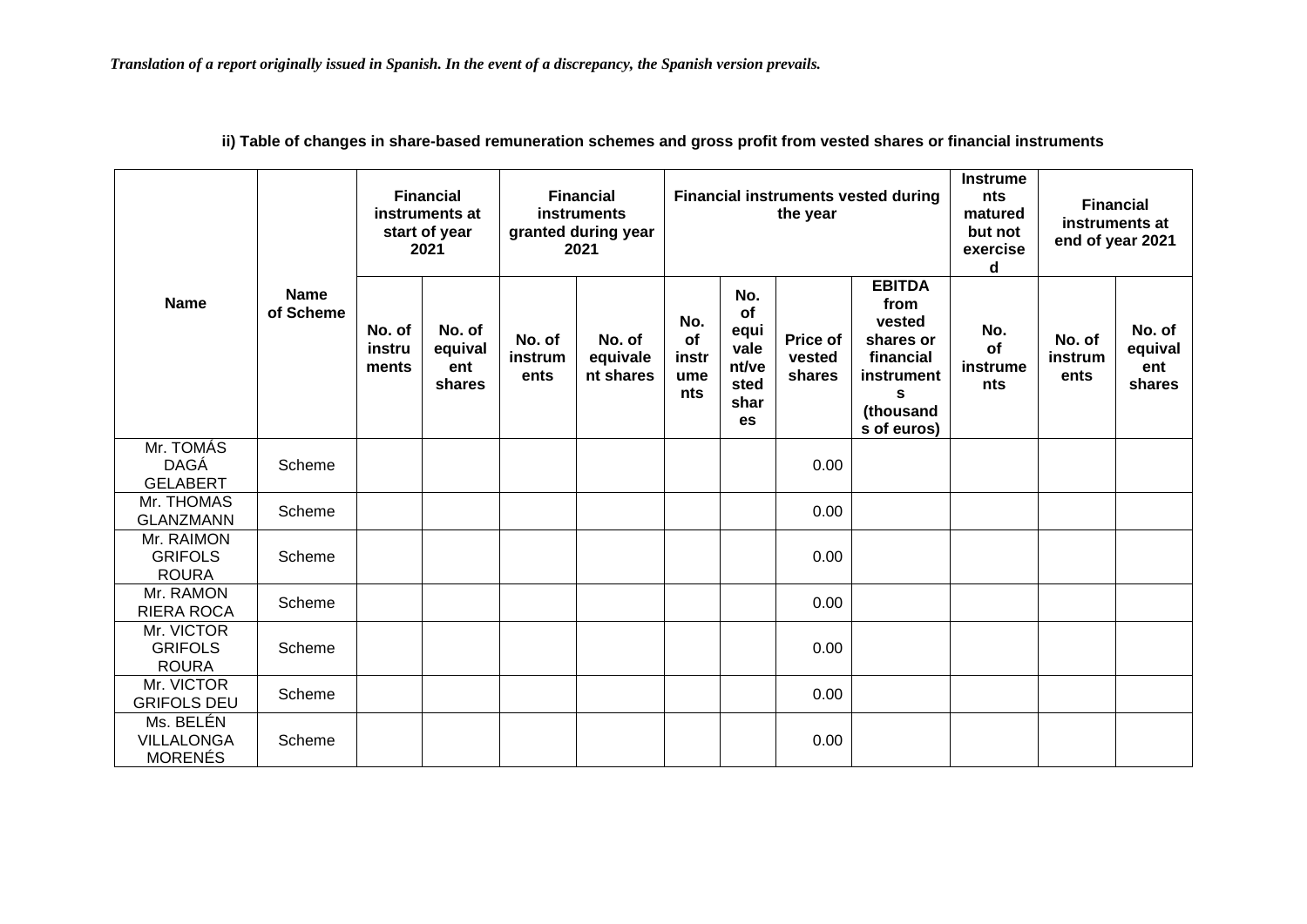| Ms. CARINA<br><b>SZPILKA</b><br>LÁZARO             | Scheme |  |  |  | 0.00 |  |  |
|----------------------------------------------------|--------|--|--|--|------|--|--|
| Ms. MARLA<br><b>ELIZABET</b><br><b>SALMON</b>      | Scheme |  |  |  | 0.00 |  |  |
| Mr. STEVEN<br><b>MAYER</b>                         | Scheme |  |  |  | 0.00 |  |  |
| Mr. ÍÑIGO<br>SÁNCHEZ-<br>ASIAÍN<br><b>MARDONES</b> | Scheme |  |  |  | 0.00 |  |  |
| Ms. ENRIQUETA<br><b>FELIP FONT</b>                 | Scheme |  |  |  | 0.00 |  |  |
| Mr. JAMES<br><b>COSTOS</b>                         | Scheme |  |  |  | 0.00 |  |  |

**Observations**

There are no share-based compensation schemes.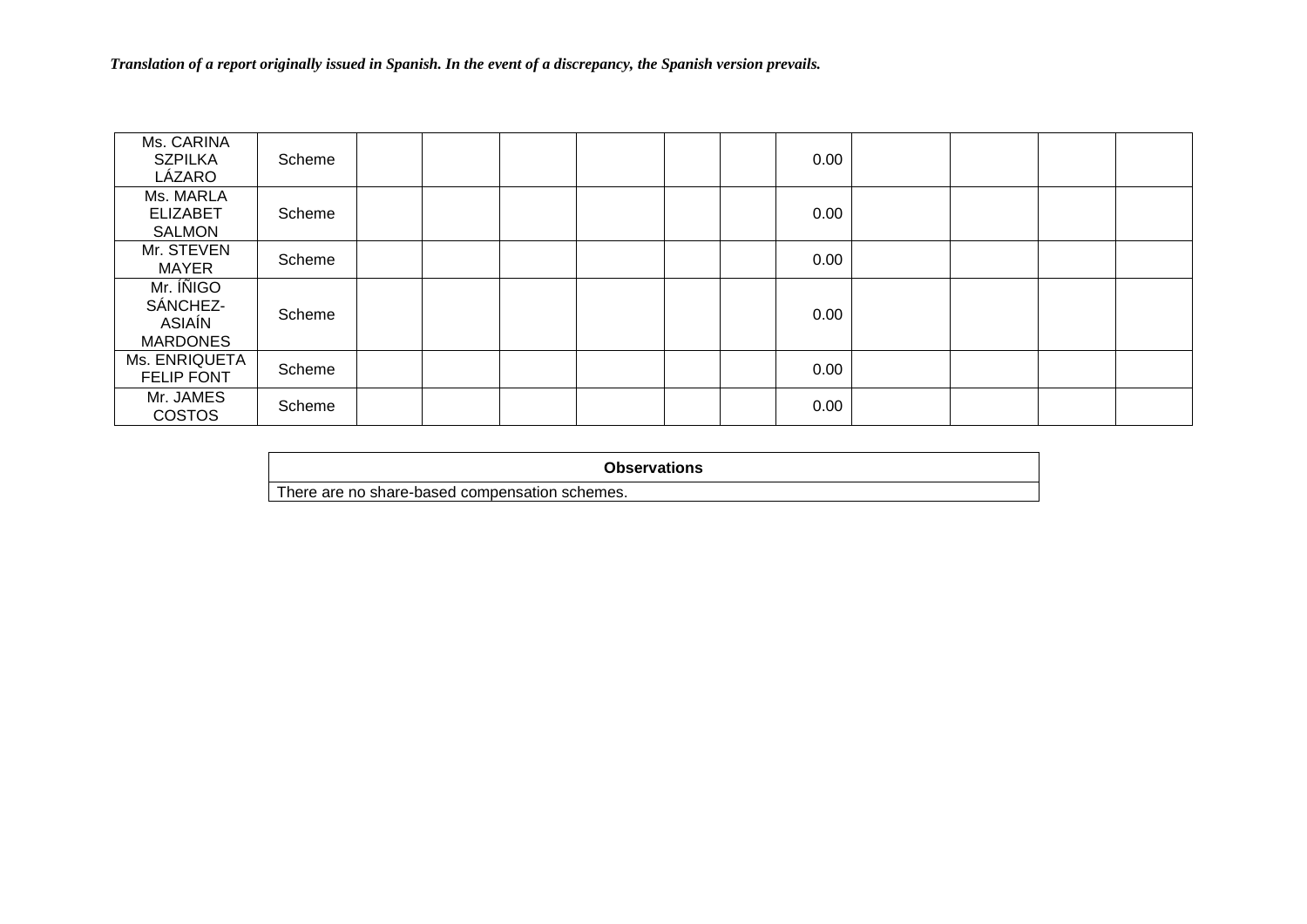# **iii) Long-term savings schemes**

| <b>Name</b>               | Remuneration from vesting of rights to<br>savings schemes |
|---------------------------|-----------------------------------------------------------|
| Mr. TOMÁS DAGÁ GELABERT   |                                                           |
| Mr. THOMAS GLANZMANN      |                                                           |
| Mr. RAIMON GRIFOLS ROURA  |                                                           |
| Mr. RAMON RIERA ROCA      |                                                           |
| Mr. VICTOR GRIFOLS ROURA  |                                                           |
| Mr. VICTOR GRIFOLS DEU    |                                                           |
| Ms. BELÉN VILLALONGA      |                                                           |
| Ms. CARINA SZPILKA LÁZARO |                                                           |
| Ms. MARLA ELIZABET SALMON |                                                           |
| Mr. STEVEN MAYER          |                                                           |
| Mr. INIGO SÁNCHEZ-ASIAÍN  |                                                           |
| Ms. ENRIQUETA FELIP FONT  |                                                           |
| Mr. JAMES COSTOS          |                                                           |

|                                              |      |                                                       | Contribution for the year by the company<br>(thousands of euros) | Amount of accrued funds<br>(thousands of euros) |      |                                                |                                                |      |  |  |
|----------------------------------------------|------|-------------------------------------------------------|------------------------------------------------------------------|-------------------------------------------------|------|------------------------------------------------|------------------------------------------------|------|--|--|
| <b>Name</b>                                  |      | <b>Savings schemes with</b><br>vested economic rights |                                                                  | Savings schemes with vested<br>economic rights  |      | Savings schemes with vested<br>economic rights | Savings schemes with<br>vested economic rights |      |  |  |
|                                              | 2021 | 2020                                                  | 2021                                                             | 2020                                            | 2021 | 2020                                           | 2021                                           | 2020 |  |  |
| Mr. TOMÁS<br>DAGÁ<br><b>GELABERT</b>         |      |                                                       |                                                                  |                                                 |      |                                                |                                                |      |  |  |
| Mr. THOMAS<br><b>GLANZMANN</b>               |      |                                                       |                                                                  |                                                 |      |                                                |                                                |      |  |  |
| Mr. RAIMON<br><b>GRIFOLS</b><br><b>ROURA</b> |      |                                                       |                                                                  |                                                 |      |                                                |                                                |      |  |  |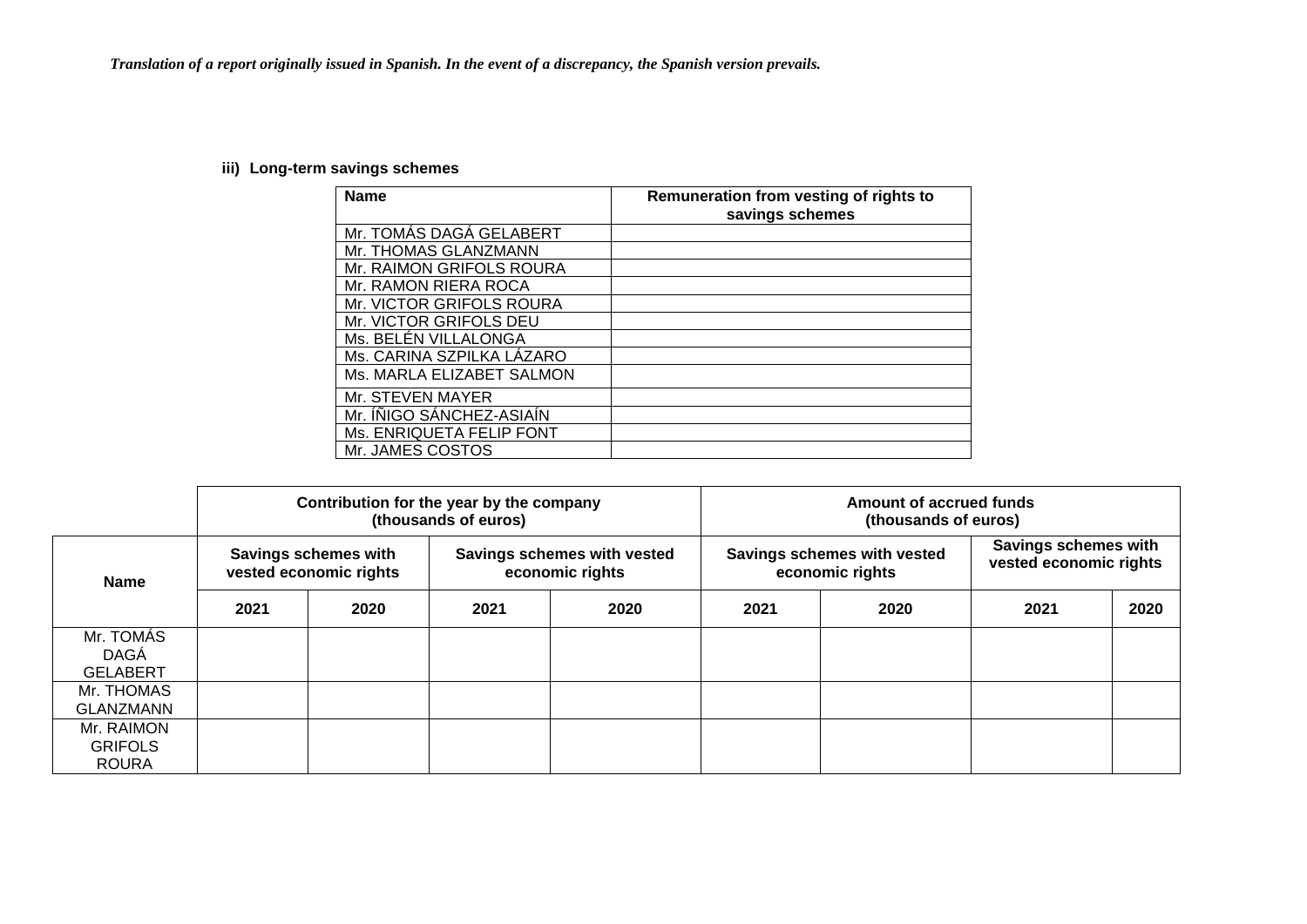| Mr. RAMON<br>RIERA ROCA |  |  |  |  |
|-------------------------|--|--|--|--|
|                         |  |  |  |  |
| Mr. VICTOR              |  |  |  |  |
| <b>GRIFOLS</b>          |  |  |  |  |
| <b>ROURA</b>            |  |  |  |  |
| Mr. VICTOR              |  |  |  |  |
| <b>GRIFOLS DEU</b>      |  |  |  |  |
| Ms. BELÉN               |  |  |  |  |
| VILLALONGA              |  |  |  |  |
| <b>MORENÉS</b>          |  |  |  |  |
| Ms. CARINA              |  |  |  |  |
| <b>SZPILKA</b>          |  |  |  |  |
| LÁZARO                  |  |  |  |  |
| Ms. MARLA               |  |  |  |  |
| <b>ELIZABET</b>         |  |  |  |  |
| <b>SALMON</b>           |  |  |  |  |
| Mr. STEVEN              |  |  |  |  |
| <b>MAYER</b>            |  |  |  |  |
| Mr. INIGO               |  |  |  |  |
| SÁNCHEZ-                |  |  |  |  |
| ASIAÍN                  |  |  |  |  |
| <b>MARDONES</b>         |  |  |  |  |
| Ms. ENRIQUETA           |  |  |  |  |
| FELIP FONT              |  |  |  |  |
| Mr. JAMES               |  |  |  |  |
| <b>COSTOS</b>           |  |  |  |  |

**Observations** There are no long-term savings schemes.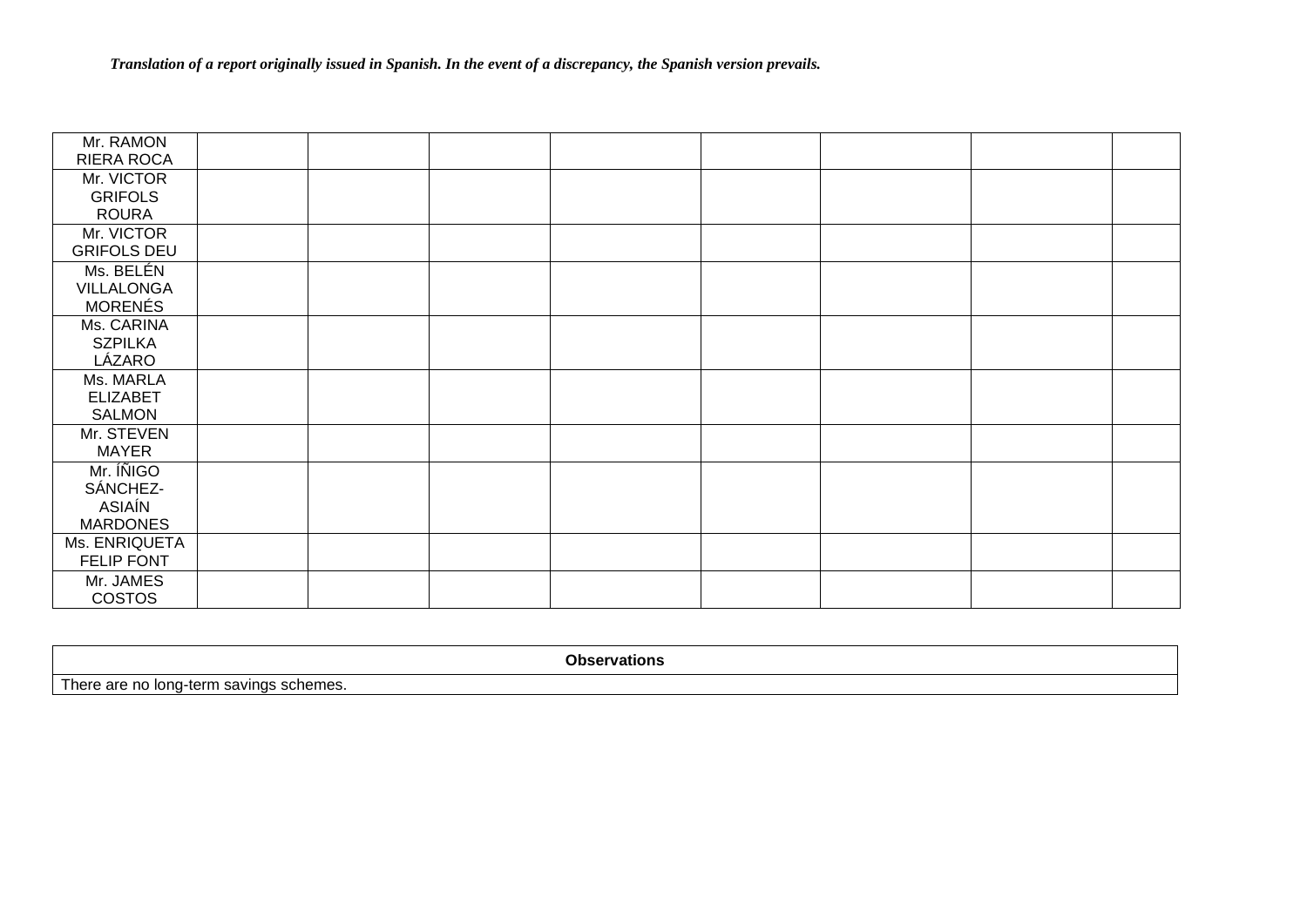# **iv) Details of other items**

| <b>Name</b>                       | <b>Concept</b> | <b>Amount of remuneration</b> |
|-----------------------------------|----------------|-------------------------------|
| Mr. TOMÁS DAGÁ GELABERT           | Concept        |                               |
| Mr. THOMAS GLANZMANN              | Concept        |                               |
| Mr. RAIMON GRIFOLS ROURA          | Concept        |                               |
| Mr. RAMON RIERA ROCA              | Concept        |                               |
| Mr. VICTOR GRIFOLS ROURA          | Concept        |                               |
| Mr. VICTOR GRIFOLS DEU            | Concept        |                               |
| Ms. BELÉN VILLALONGA MORENÉS      | Concept        |                               |
| Ms. CARINA SZPILKA LÁZARO         | Concept        |                               |
| Ms. MARLA ELIZABET SALMON         | Concept        |                               |
| Mr. STEVEN MAYER                  | Concept        |                               |
| Mr. ÍÑIGO SÁNCHEZ-ASIAÍN MARDONES | Concept        |                               |
| Ms. ENRIQUETA FELIP FONT          | Concept        |                               |
| Mr. JAMES COSTOS                  | Concept        |                               |

| <b>Oheoryo</b><br>-----<br>TIONS      |  |
|---------------------------------------|--|
| т.<br>here are,<br>no other concepts. |  |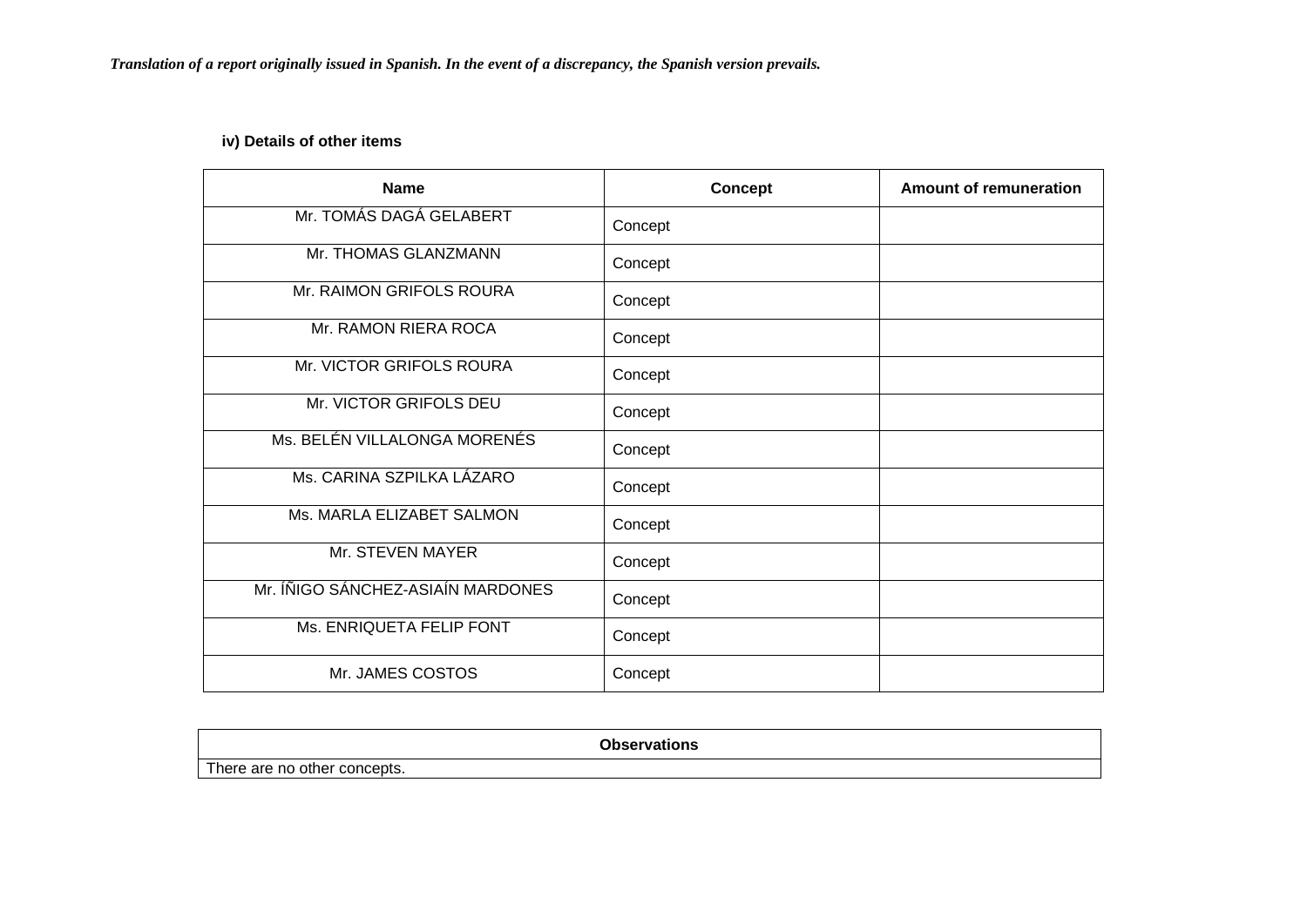### **c) Summary of remuneration (thousands of euros):**

This summary must include the amounts corresponding to all the remuneration items included in this report that have accrued to each director, in thousands of euros.

|                                                  |                                   | <b>Remuneration accruing in the Company</b>                                  |                                                     |                                          |                                          | Remuneration accruing in group companies |                                                                            |                                                     |                                              |                                          |                                                     |
|--------------------------------------------------|-----------------------------------|------------------------------------------------------------------------------|-----------------------------------------------------|------------------------------------------|------------------------------------------|------------------------------------------|----------------------------------------------------------------------------|-----------------------------------------------------|----------------------------------------------|------------------------------------------|-----------------------------------------------------|
| <b>Name</b>                                      | <b>Total cash</b><br>remuneration | <b>EBITDA</b><br>from vested<br>shares or<br>financial<br><b>instruments</b> | Remune<br>ration by<br>way of<br>savings<br>systems | Other<br>items<br>of<br>remun<br>eration | <b>Total in</b><br>year 2021,<br>company | <b>Total cash</b><br>remunerat<br>ion    | <b>Gross benefit</b><br>of vested<br>shares or<br>financial<br>instruments | Remunera<br>tion by<br>way of<br>savings<br>systems | <b>Other</b><br>items of<br>remunerat<br>ion | <b>Total in</b><br>year<br>2021<br>group | <b>Total in</b><br>year 2021,<br>company<br>+ group |
| Mr. TOMÁS                                        |                                   |                                                                              |                                                     |                                          |                                          |                                          |                                                                            |                                                     |                                              |                                          |                                                     |
| DAGÁ<br><b>GELABERT</b>                          |                                   |                                                                              |                                                     |                                          |                                          |                                          |                                                                            |                                                     |                                              |                                          |                                                     |
| Mr. THOMAS<br><b>GLANZMANN</b>                   | 150                               |                                                                              |                                                     |                                          | 150                                      |                                          |                                                                            |                                                     |                                              |                                          | 150                                                 |
| Mr. RAIMON<br><b>GRIFOLS</b><br><b>ROURA</b>     | 895                               | 295                                                                          |                                                     |                                          | 1,190                                    |                                          |                                                                            |                                                     |                                              |                                          | 1,190                                               |
| Mr. RAMON<br><b>RIERA ROCA</b>                   | 50                                |                                                                              |                                                     |                                          | 50                                       |                                          |                                                                            |                                                     |                                              |                                          | 50                                                  |
| Mr. VICTOR<br><b>GRIFOLS</b><br><b>ROURA</b>     | 965                               |                                                                              |                                                     |                                          | 965                                      |                                          |                                                                            |                                                     |                                              |                                          | 965                                                 |
| Mr. VICTOR<br><b>GRIFOLS</b><br><b>DEU</b>       | 895                               | 215                                                                          |                                                     |                                          | 1,110                                    |                                          |                                                                            |                                                     |                                              |                                          | 1,110                                               |
| Ms. BELÉN<br><b>VILLALONGA</b><br><b>MORENÉS</b> | 125                               |                                                                              |                                                     |                                          | 125                                      |                                          |                                                                            |                                                     |                                              |                                          | 125                                                 |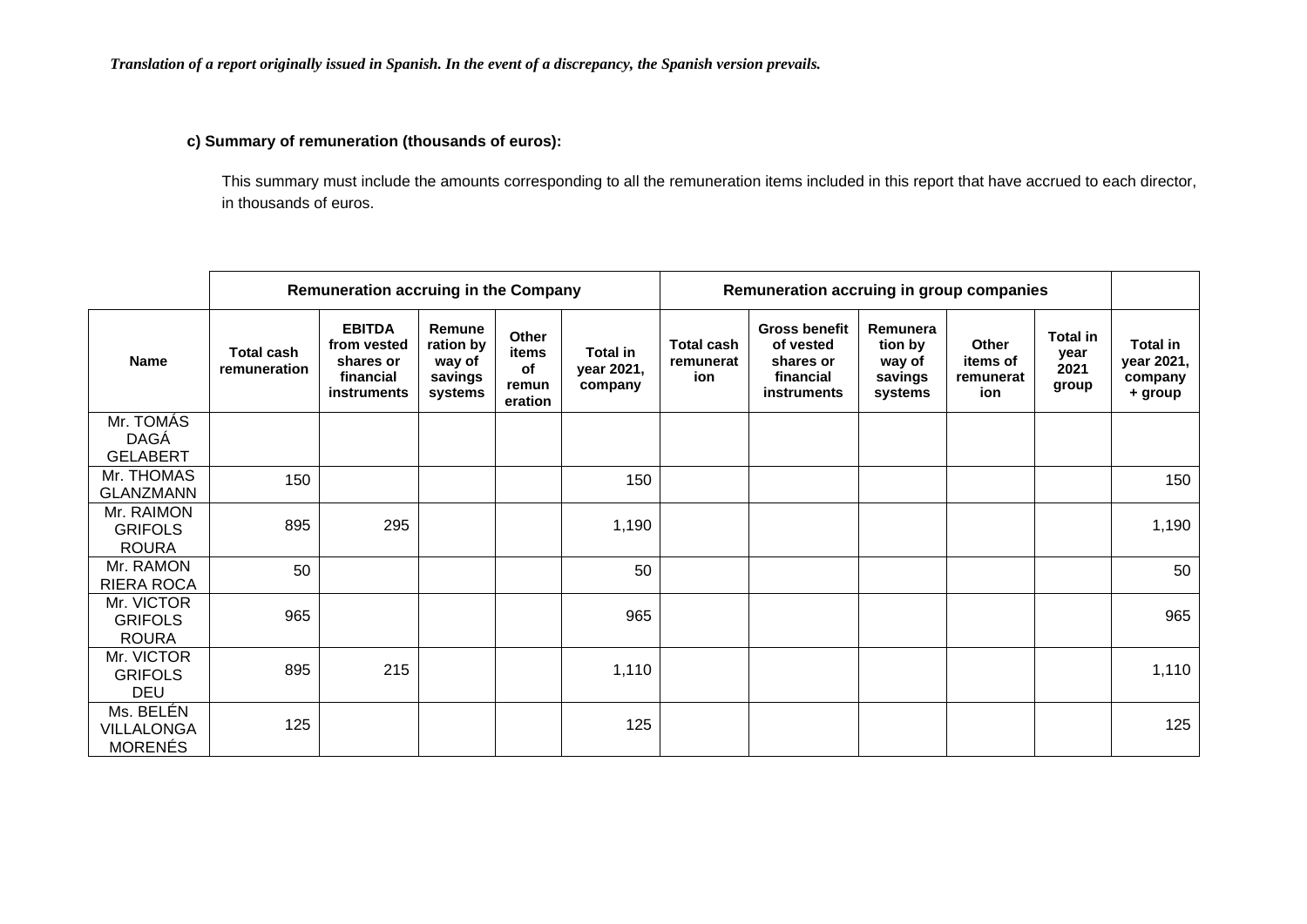| Ms. CARINA<br><b>SZPILKA</b><br>LÁZARO             | 150   |     |       | 150 |  |  | 150   |
|----------------------------------------------------|-------|-----|-------|-----|--|--|-------|
| Ms. MARLA<br><b>ELIZABET</b><br><b>SALMON</b>      | 150   |     |       | 150 |  |  | 150   |
| Mr. STEVEN<br><b>MAYER</b>                         | 125   |     |       | 125 |  |  | 125   |
| Mr. INIGO<br>SÁNCHEZ-<br>ASIAÍN<br><b>MARDONES</b> | 150   |     |       | 150 |  |  | 150   |
| Ms.<br><b>ENRIQUETA</b><br><b>FELIP FONT</b>       | 125   |     |       | 125 |  |  | 125   |
| Mr. JAMES<br><b>COSTOS</b>                         | 125   |     |       | 125 |  |  | 125   |
| <b>TOTAL</b>                                       | 3,905 | 510 | 4,415 |     |  |  | 4,415 |

**Observations**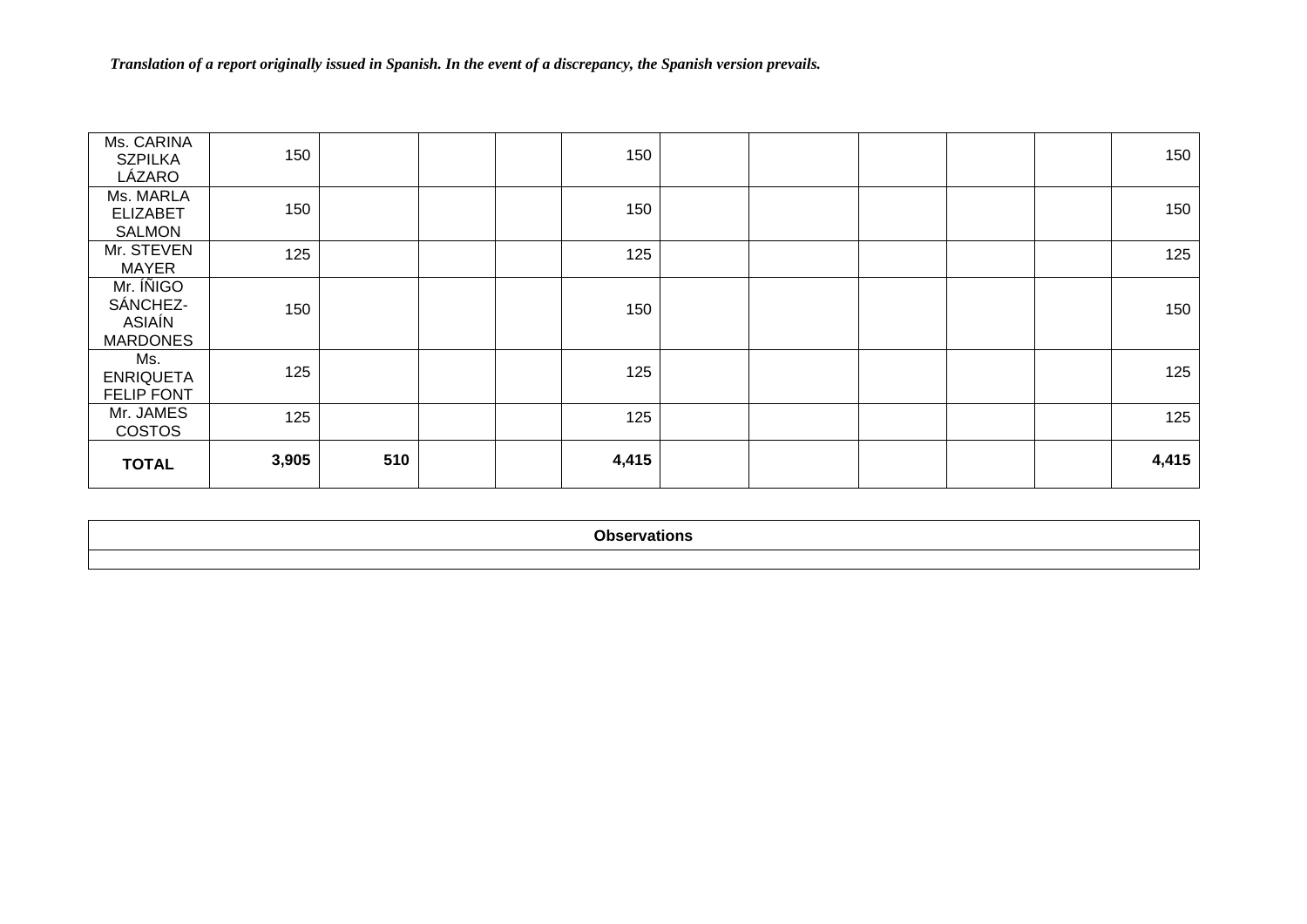C.2 Indicate the evolution in the last 5 years of the amount and percentage variation of the remuneration accrued by each of the directors of the listed company who have held this position during the year, the consolidated results of the company and the average remuneration on an equivalent basis with regard to full-time employees of the company and its subsidiaries that are not directors of the listed company.

|                                             | Total amounts accrued and % annual variation |                             |                  |                             |                  |                             |                  |                                |                  |  |
|---------------------------------------------|----------------------------------------------|-----------------------------|------------------|-----------------------------|------------------|-----------------------------|------------------|--------------------------------|------------------|--|
|                                             | <b>Year 2021</b>                             | %<br>variation<br>2021/2020 | <b>Year 2020</b> | %<br>variation<br>2020/2019 | <b>Year 2019</b> | %<br>variation<br>2019/2018 | <b>Year 2018</b> | $\%$<br>variation<br>2018/2017 | <b>Year 2017</b> |  |
| <b>Executive directors</b>                  |                                              |                             |                  |                             |                  |                             |                  |                                |                  |  |
| Mr. RAIMON GRIFOLS<br><b>ROURA</b>          | 1,190                                        | $-21.30$                    | 1,512            | 18.50                       | 1,276            | 17.71                       | 1,084            | 19.12                          | 910              |  |
| Mr. VICTOR GRIFOLS<br><b>DEU</b>            | 1,110                                        | $-18.56$                    | 1,363            | 12.46                       | 1,212            | 53.22                       | 791              | 31.83                          | 600              |  |
| <b>External directors</b>                   |                                              |                             |                  |                             |                  |                             |                  |                                |                  |  |
| Mr. TOMÁS<br><b>DAGÁ</b><br><b>GELABERT</b> | $\Omega$                                     | $\blacksquare$              | $\overline{0}$   | $\sim$                      | $\Omega$         | $\blacksquare$              | $\Omega$         | $\sim$                         | $\Omega$         |  |
| Mr. RAMON<br><b>RIERA</b><br><b>ROCA</b>    | 50                                           | $-50.00$                    | 100              | $-80.12$                    | 503              | $-65.02$                    | 1,438            | $-0.14$                        | 1,440            |  |
| <b>THOMAS</b><br>Mr.<br><b>GLANZMANN</b>    | 150                                          | 50.00                       | 100              | $-68.75$                    | 320              | $-62.09$                    | 844              | $-10.12$                       | 939              |  |
| Mr. VICTOR GRIFOLS<br><b>ROURA</b>          | 965                                          | 0.00                        | 965              | $-35.71$                    | 1,501            | $-6.77$                     | 1,610            | $-14.36$                       | 1,880            |  |
| Ms. BELÉN VILLALONGA<br><b>MORENÉS</b>      | 125                                          | 0.00                        | 125              | 0.00                        | 125              | $-3.10$                     | 129              | $-14.00$                       | 150              |  |
| Ms. CARINA SZPILKA<br>LÁZARO                | 150                                          | 0.00                        | 150              | 0.00                        | 150              | 2.74                        | 146              | 16.80                          | 125              |  |
| Ms. MARLA ELIZABET<br><b>SALMON</b>         | 150                                          | 0.00                        | 150              | 0.00                        | 150              | 0.00                        | 150              | 0.00                           | 150              |  |
| Mr. STEVEN MAYER                            | 125                                          | 0.00                        | 125              | 0.00                        | 125              | 0.00                        | 125              | 0.00                           | 125              |  |
| Mr. INIGO SÁNCHEZ-<br>ASIAIN MARDONES       | 150                                          | 0.00                        | 150              | 0.00                        | 150              | 0.00                        | 150              | 0.00                           | 150              |  |
| Ms. ENRIQUETA FELIP<br><b>FONT</b>          | 125                                          | 25.00                       | 100              | 100.00                      | 50               | $\blacksquare$              | $\Omega$         | $\overline{\phantom{a}}$       | $\Omega$         |  |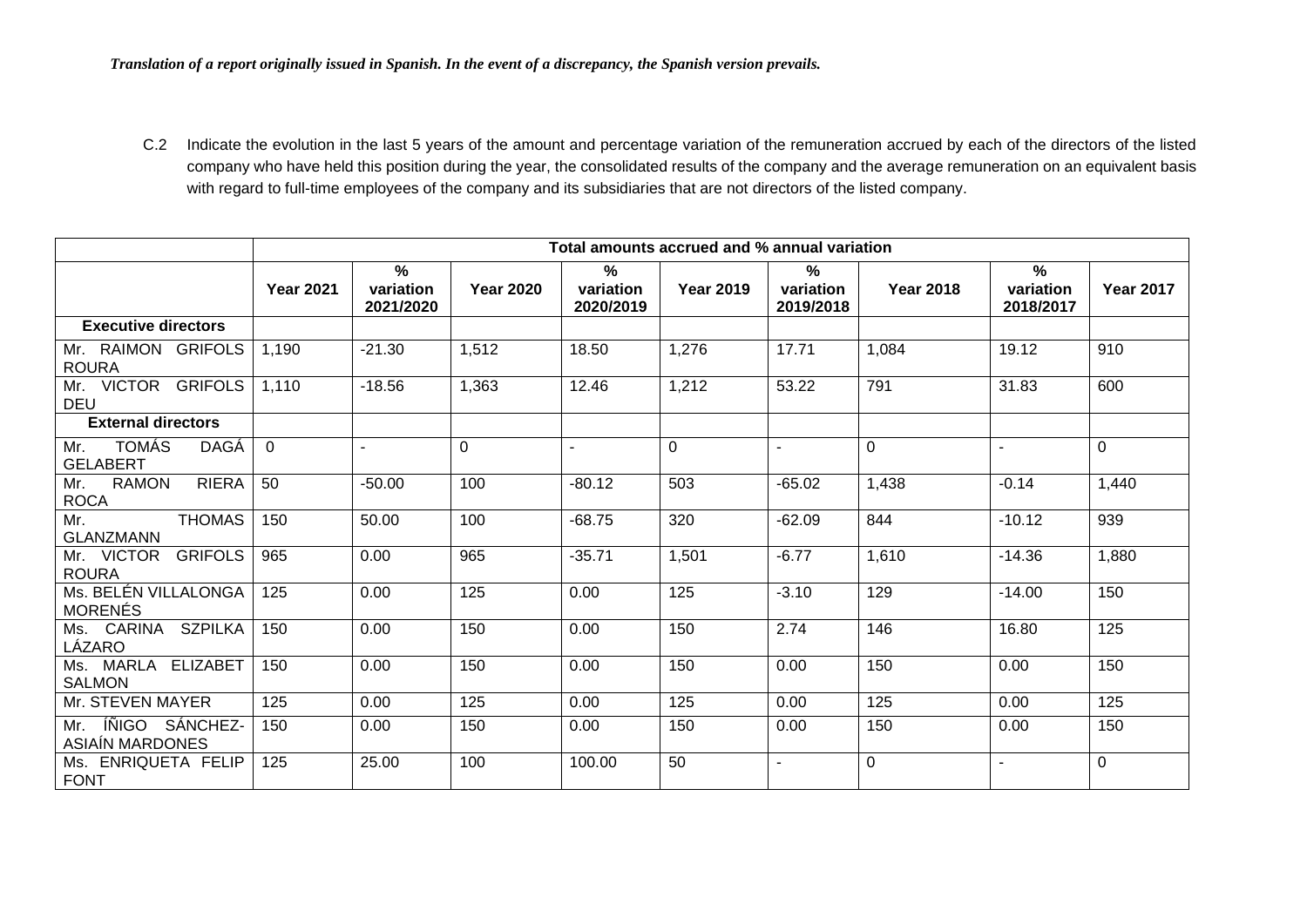| Mr. JAMES COSTOS                                 | 125     | 303.23   | 31      |      |         |       |         |         |         |
|--------------------------------------------------|---------|----------|---------|------|---------|-------|---------|---------|---------|
| <b>Consolidated</b><br>results of<br>the company | 350.453 | $-60.11$ | 878,629 | 7.53 | 817,103 | 12.57 | 725,842 | 4.33    | 695.722 |
| employee<br>Average<br>remuneration              | -57     | .79      | 56      | 0.00 | 56      | 3.70  | 54      | $-6.90$ | 58      |

**Observations** 

Amounts are expressed in thousands of euros.